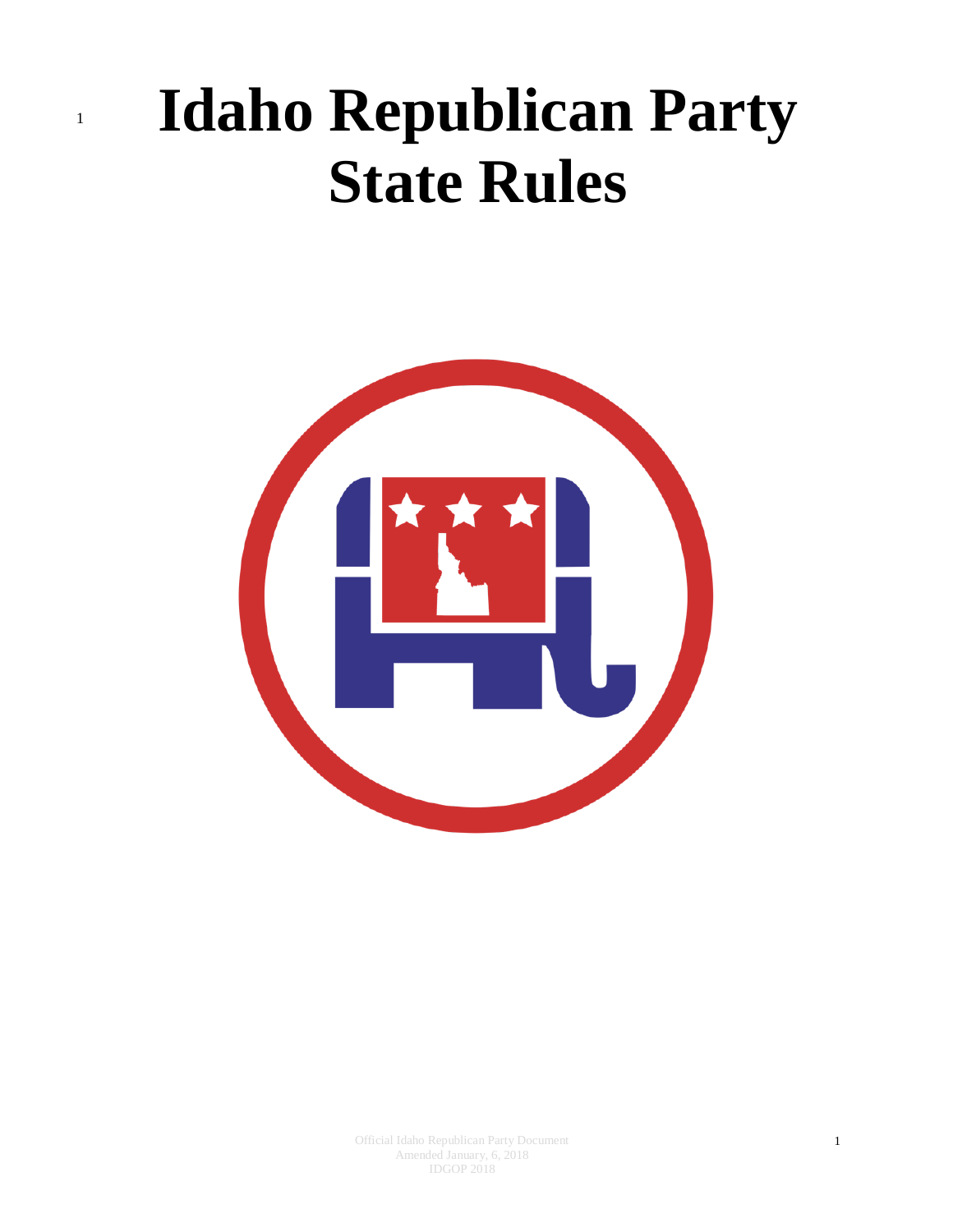- **[RULES OF THE IDAHO REPUBLICAN PARTY](#page-3-0)**
- [ARTICLE I: THE REPUBLICAN STATE CENTRAL COMMITTEE](#page-3-1)
- [ARTICLE II: THE STATE EXECUTIVE COMMITTEE](#page-14-0)
- [ARTICLE III: REGIONS OF THE EXECUTIVE COMMITTEE](#page-16-0)
- [ARTICLE IV: THE COUNTY CENTRAL COMMITTEE](#page-20-0)
- [ARTICLE V: FILLING BOARD OF COUNTY COMMISSIONERS VACANCIES](#page-23-0)
- [ARTICLE VII: THE LEGISLATIVE DISTRICT COMMITTEE](#page-25-0)
- [ARTICLE VIII: FILLING LEGISLATIVE VACANCIES](#page-28-0)
- [ARTICLE IX: CENTRAL COMMITTEE ENDORSEMENT AND REPUBLICAN PARTY REGISTRATION](#page-29-0)
- [REQUIRED TO VOTE IN A REPUBLICAN PRIMARY ELECTION](#page-29-0)
- [ARTICLE X: PROCEDURE -](#page-30-0) DATE OF EFFECTIVENESS
- [ARTICLE XI: ELECTRONIC MEETINGS](#page-31-0)
- **[RULES FOR SELECTION OF DELEGATES TO REPUBLICAN NATIONAL CONVENTION AND THE REPUBLICAN STATE](#page-33-0)**
- **[CONVENTION](#page-33-0)**
- [ARTICLE I: LEGISLATIVE DISTRICT DELEGATE SELECTION MEETING](#page-33-1)
- [ARTICLE II: COUNTY DELEGATE SELECTION MEETING](#page-36-0)
- [ARTICLE III: PREPARATIONS FOR STATE CONVENTION](#page-38-0)
- [ARTICLE IV: STATE CONVENTION](#page-39-0)
- [ARTICLE VII: FREEDOM OF OPPORTUNITY](#page-45-0)
- **[RULES OF THE CONVENTION](#page-46-0)**
- [ARTICLE I: OFFICERS OF THE CONVENTION](#page-46-1)
- [ARTICLE II: ORDER OF BUSINESS](#page-47-0)
- [ARTICLE III: COMMITTEES AND COMMITTEE RULES](#page-47-1)
- [ARTICLE IV: RULES](#page-53-0)
- [ARTICLE V: NOMINATING](#page-53-1)
- [ARTICLE VI: VOTING](#page-53-2)
- [ARTICLE VII: MISCELLANEOUS](#page-55-0)
- [ARTICLE VIII: PREPARATIONS FOR STATE CONVENTION](#page-56-0)
-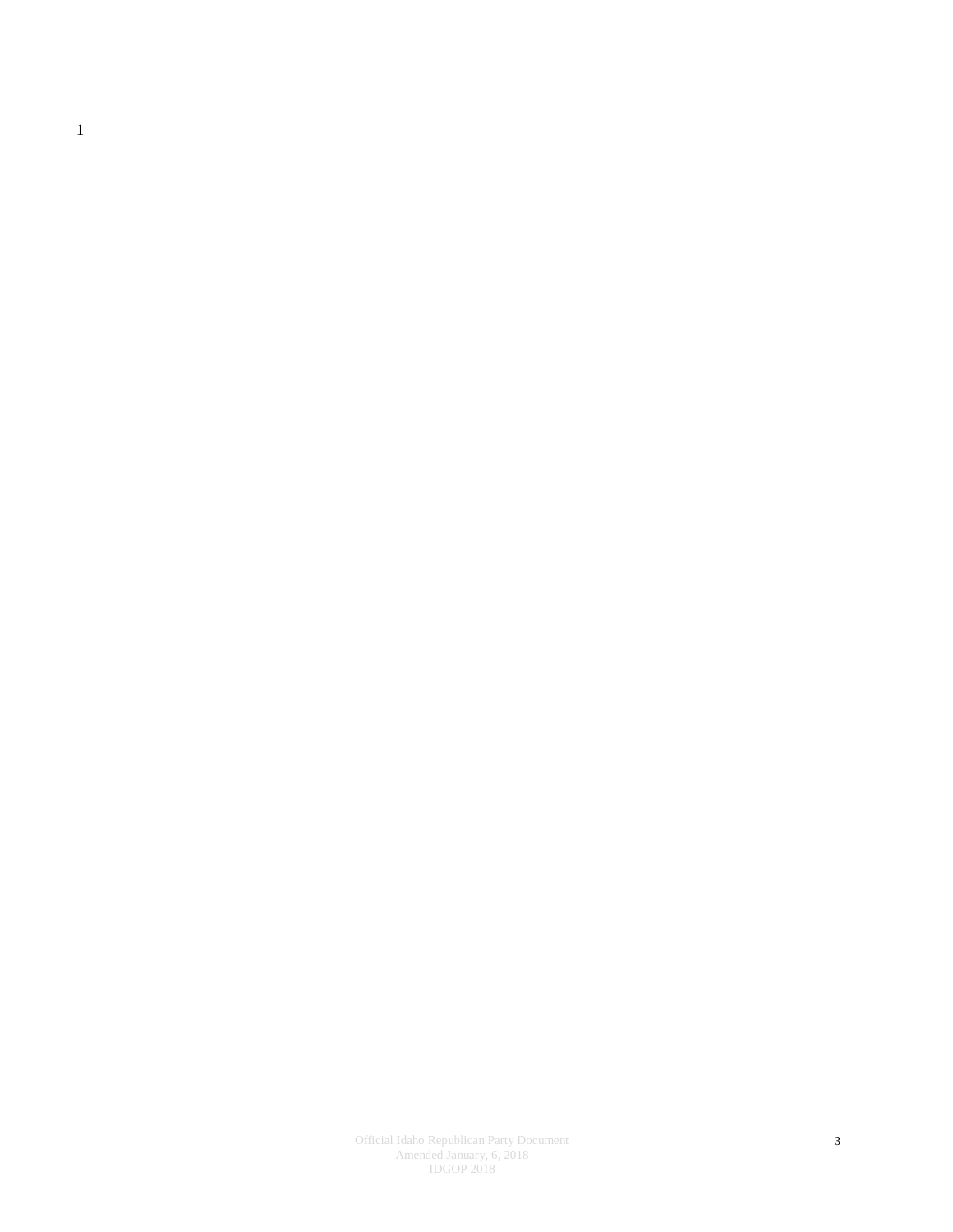## <span id="page-3-1"></span><span id="page-3-0"></span> **RULES OF THE IDAHO REPUBLICAN PARTY** Amended January 6, 2018 *ARTICLE I: THE REPUBLICAN STATE CENTRAL COMMITTEE*  **Section 1**: The Republican State Central Committee shall be the governing body of the Idaho Republican Party. It shall establish all policy and functions of the Idaho Republican Party on the State level, and may employ a staff to carry out such policy and functions. No person may hold more than one voting position on the State Central Committee.

 **Section 2**: The first meeting of the Republican State Central Committee shall take place immediately upon adjournment of the State Convention, at which time said committee may fill vacancies on the statewide ticket. The Committee shall thereafter be called to fill any vacancy on the statewide ticket which may occur before the General Election. Meetings of the Committee may be called by the State Chairman or, in the case of a vacancy in the Chairmanship, by the First Vice Chairman, and in the case of absence in the office of First Vice Chairman, by the Second Vice Chairman. Such call shall be issued at least thirty (30) days in advance of the date of the proposed semi-annual regular meeting and thirty (30) days in advance for special meetings and within fifteen (15) days for emergency meetings or as otherwise provided by Idaho Code and shall state the business to be transacted at the meeting and such other business as may properly come before it. Regular meetings shall be held at least twice annually.

 **Section 3**: Upon written petition of fifteen (15) or more members of the Republican State Central Committee, representing not less than five (5) counties asking for a special meeting of the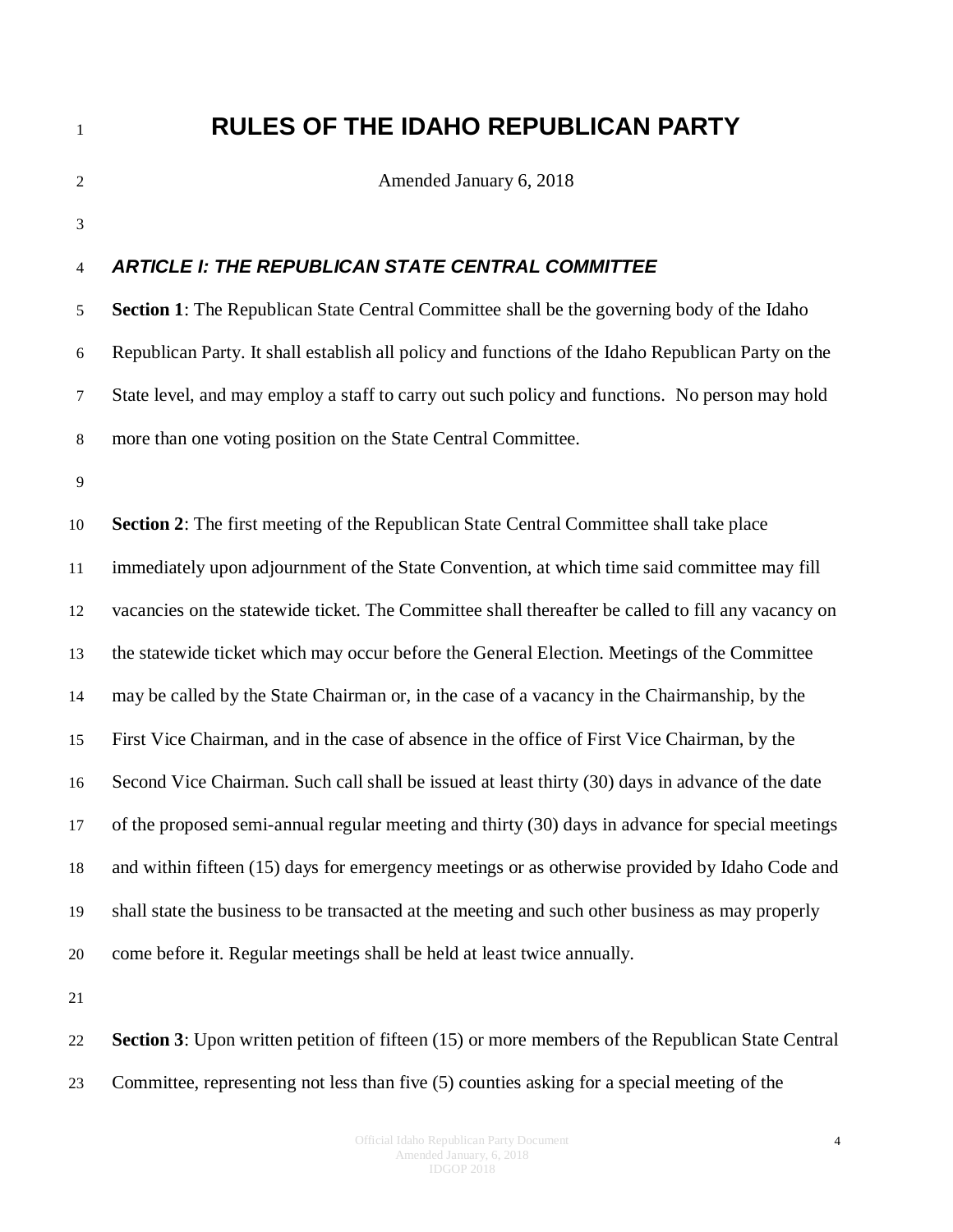Republican State Central Committee, it shall be the duty of the State Chairman, within ten (10) days from receipt of said petition, to issue a call for a special meeting of the Republican State Central Committee.

 **Section 4**: The voting membership of the Republican State Central Committee shall consist of all voting members of the State Executive Committee, County Chairmen, State Committeemen, State Committeewomen, State Youth Committeeperson, and Legislative District Chairmen. A voting member's proxy from a non-represented county may only be honored if said proxy is carried by the Legislative District Chairman. Should the Legislative District Chairman be unable to attend, the voting member's proxy from a non-represented county may be carried by the Region Chairman. A written proxy from an absent member to a voting member present from the same county, or as described above, shall be honored if filed prior to the commencement of any meeting with the State Central Committee Secretary. The proxy of a Legislative District Chairman shall be given only to a voting member present from a county lying within the legislative district or within which the legislative district lies. The Proxy of a member of the State Central Committee shall be cast only by a voting member present from a region where said member resides. A quorum shall exist if fifty-one percent (51%) of the counties are represented. All voting members of the Republican State Central Committee or any person carrying a proxy for such member must have Republican Party affiliation. Furthermore, the act of un-affiliation with the Republican Party shall be considered as a resignation of any positions held in the Central Committee.

 **Section 5**: The Chairman of the Republican State Central Committee shall have general administrative supervision over the organization and affairs of the Idaho Republican Party, shall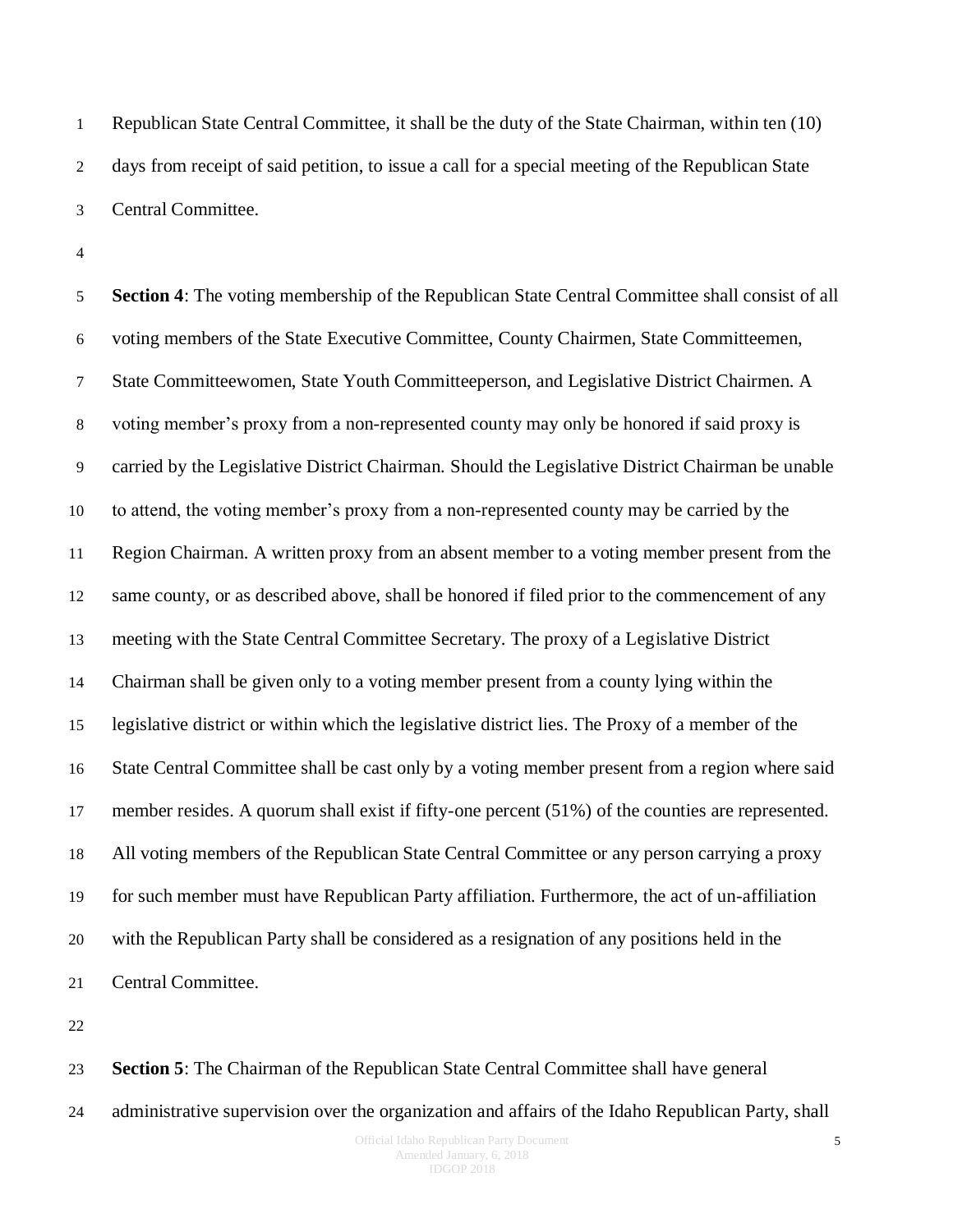preside at all meetings, and shall perform all other duties as are incident to his office, subject in all cases, however, to the direction of the Republican State Central Committee. The Chairman of the Republican State Central Committee shall be elected to serve a two year term by the Delegates to the State Republican Convention, convening regularly every two years. If the State Republican Convention fails to elect a successor, the State Central Committee shall convene an emergency meeting for the purpose of electing a new State Chairman.

 **Section 6**: If the office of the Chairman becomes vacant, by reason of resignation, death or otherwise, the First Vice-Chairman shall assume all duties and responsibilities of the State Chairman until the next regularly scheduled Republican State Central Committee meeting elects a new State Chairman to serve until a successor is duly elected by the next Republican State Convention. If no regular Republican State Central Committee meeting is before the next Republican State Convention, then the First Vice-Chairman shall assume all duties and responsibilities of the State Chairman until a successor is duly elected by the next Republican State Convention. There shall be no automatic succession to the office of State Chairman. 

 **Section 7**: The first Vice Chairman of the Republican State Central Committee shall have such powers and perform such duties as may be assigned from time to time by the Republican State Central Committee and shall perform the duties and exercise the powers of the State Chairman upon any occasion when the State Chairman shall be unable to perform the duties of his office. 

 **Section 8**: The First Vice Chairman and the Second Vice Chairman shall be elected by the delegates to the State Convention which convenes every two years. The Second Vice Chairman shall be from the opposite Congressional District of the First Vice Chairman. In the event of a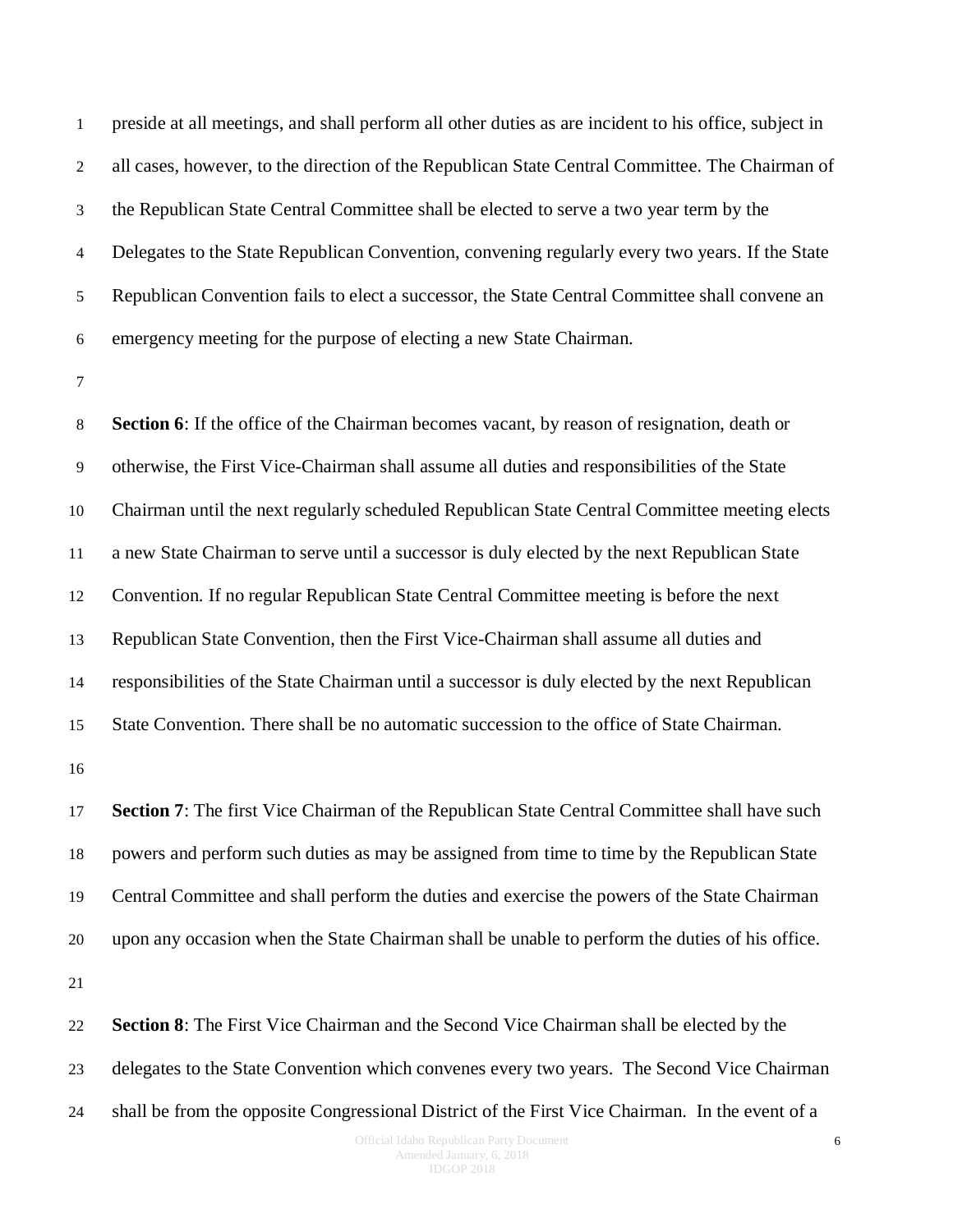vacancy in the First or Second Vice Chairman, the State Executive Committee shall appoint an interim successor to serve until the next meeting of the State Central Committee, which shall elect a successor to serve until the next State Convention.

 **Section 9**: The National Committeeman and National Committeewoman shall be elected by the delegates to the Republican State Convention in the same year as presidential elections. The National Committeeman and National Committeewoman shall represent the Idaho Republican Party on the National Committee, shall speak for Idaho to the National Committee, shall convey National Party Policy to the State Party, and shall carry out all other duties and responsibilities as they may see fit to properly represent the Idaho Republican Party.

 **Section 10**: If the office of the National Committeeman or National Committeewoman becomes vacant, by reason or resignation, death or otherwise, the State Chairman shall, within thirty (30) days of the event, call a Republican State Central Committee meeting for the purpose of making an appointment to fill the vacancy. Such appointee shall serve until a successor is duly chosen at the next presidential year Republican State Convention.

 **Section 11**: The Secretary shall be responsible for keeping minutes and state records in conjunction with the State Headquarters office and shall be elected by the delegates to the regular session of the Republican State Convention every 2 years. In the event of a vacancy in the office of Secretary, the Republican State Executive Committee shall appoint an interim successor to serve until the next meeting of the State Central Committee, which shall elect a successor to serve until the next State Convention.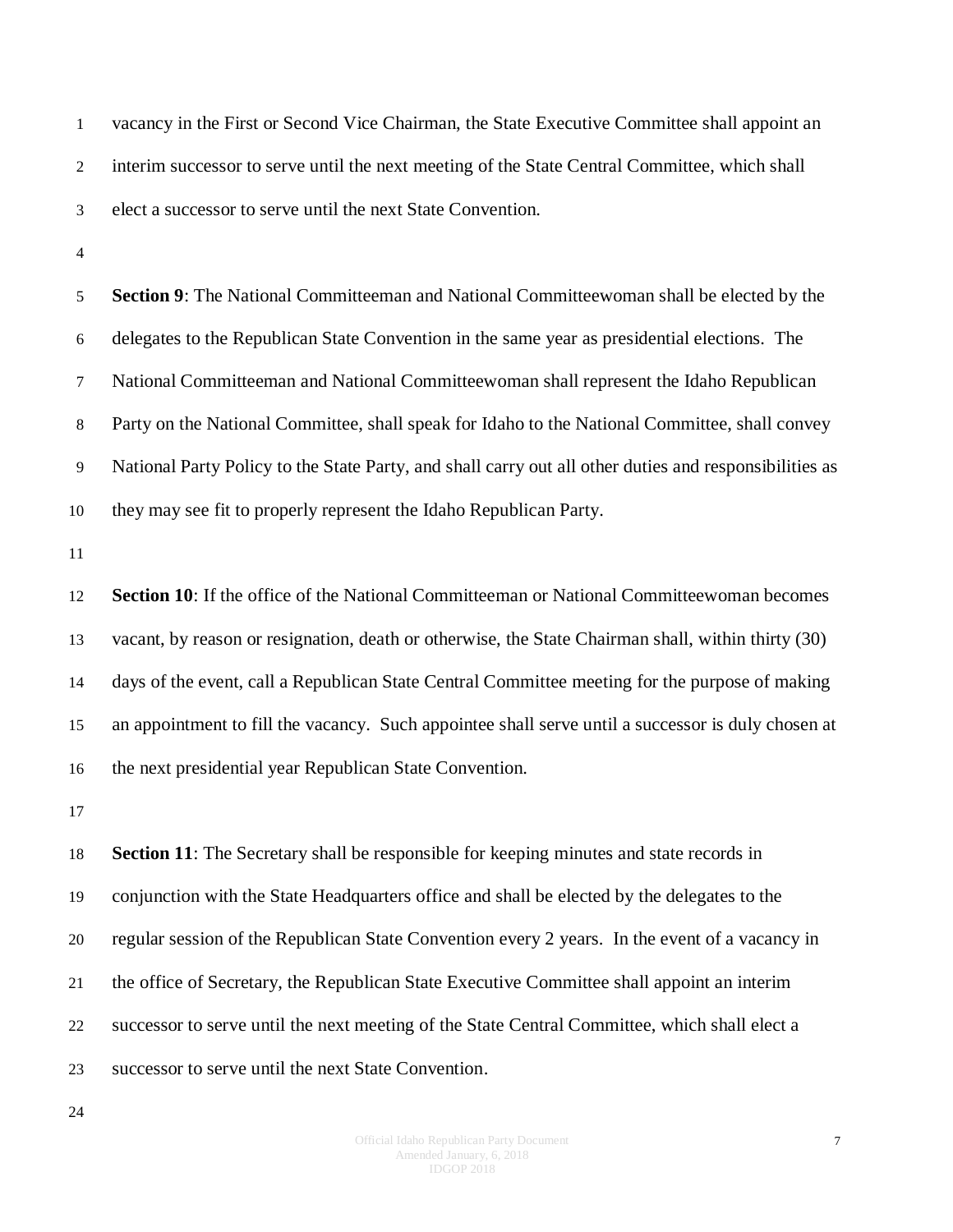| $\mathbf{1}$     | Section 12: The Treasurer shall act as the fiscal agent for the Republican State Central            |
|------------------|-----------------------------------------------------------------------------------------------------|
| $\boldsymbol{2}$ | Committee, and shall be elected by the delegates to the regular session of the Republican State     |
| $\mathfrak{Z}$   | Convention, which convenes every two $(2)$ years. In the event of a vacancy in the office of        |
| $\overline{4}$   | Treasurer, the Republican State Executive Committee shall appoint an interim successor to serve     |
| 5                | until the next meeting of the State Central Committee, which shall elect a successor to serve until |
| 6                | the next State Convention.                                                                          |
| 7                |                                                                                                     |
| $8\,$            | Section 13: The State Chairman shall appoint a State Finance Chairman who shall be responsible      |
| $\overline{9}$   | for developing and executing fundraising programs for the Idaho Republican Party. The State         |
| 10               | Finance Chairman, in cooperation with the State Chairman, may recruit a Finance Committee           |
| 11               | and appoint such assistants as deemed necessary.                                                    |
| 12               |                                                                                                     |
| 13               | Section 14: The State Chairman shall appoint an Executive Director with the consent of the          |
| 14               | Executive Committee at the next regular meeting as deemed necessary.                                |
| 15               |                                                                                                     |
| 16               | Section 15: The Chairman may appoint such special committees as necessary, designate the            |
| 17               | membership thereof, and define the duties such committees shall perform, and limit or terminate     |
| 18               | the existence thereof. The State Chairman shall appoint all Committees subject to the review of     |
| 19               | the Executive Committee. The Chairman shall, at a minimum, appoint standing Rules and               |
| 20               | Resolutions Committees as follows:                                                                  |
| 21               |                                                                                                     |
| 22               | (A) Rules Committee. The Chairman shall appoint, with the review of the Executive Committee,        |
| 23               | a standing Rules Committee consisting of a chairman, vice chairman, and two (2) members             |
| 24               | of the Republican State Central Committee from each region in consultation with each                |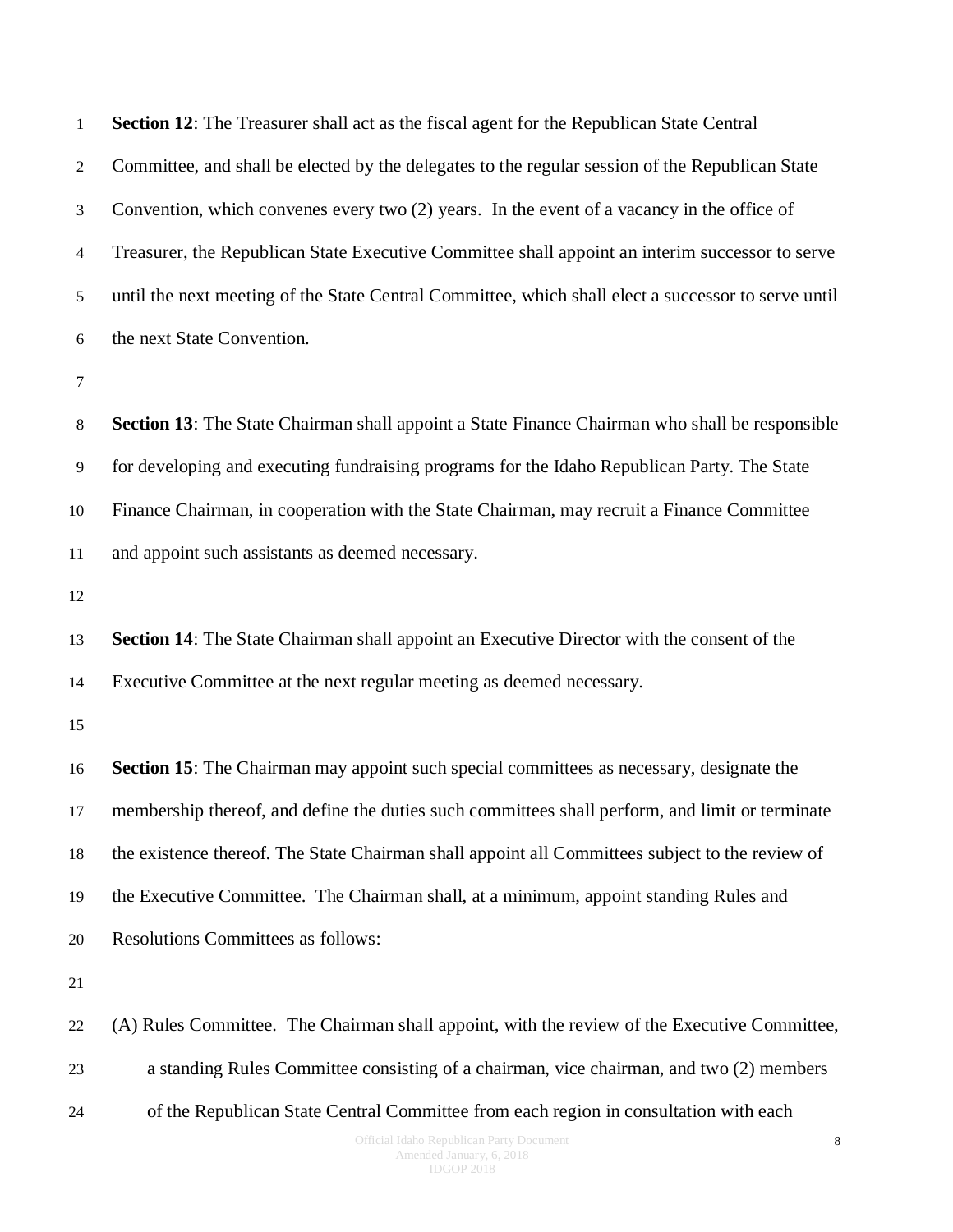| $\mathbf{1}$     | Region Chairman. The Chairman of the Standing Rules Committee may appoint a Standing       |
|------------------|--------------------------------------------------------------------------------------------|
| $\overline{2}$   | Rules Committee Secretary to insure the business and minutes of the Rules Committee are    |
| 3                | orderly and reliable. The Rules Committee shall be a subcommittee of the Republican State  |
| $\overline{4}$   | Central Committee and shall meet during each State Central Committee meeting and as        |
| 5                | necessary to review the rules under which the Central Committee operates and may           |
| $\boldsymbol{6}$ | recommend amendments to the Central Committee for consideration. The Rules Committee       |
| 7                | may form special advisory subcommittees by majority vote, and may issue reports, request   |
| 8                | information, and perform any other such work relating to the effective administration of   |
| 9                | party rules.                                                                               |
| 10               |                                                                                            |
| 11               | The Rules Committee shall:                                                                 |
| 12               | (1) Receive written Rules from any State Central Committee (SCC) member. To be             |
| 13               | considered by the Rules Committee, rules must first be considered and approved by a        |
| 14               | County, District, or Regional, or State Executive Committee or be submitted by the State   |
| 15               | Party Chairman. Rules shall be received by the Committee at least forty-five (45) days     |
| 16               | before the meeting. A copy of the proposed rules shall be sent to all members of the SCC   |
| 17               | thirty (30) days before the meeting, and a digital version shall be available to party     |
| 18               | members at large. Rules not received by the Committee at least forty-five (45) days        |
| 19               | before the State Central Committee meeting shall require both a typed and an electronic    |
| 20               | copy of the proposed rule and a two-thirds $(2/3)$ vote of the Rules Committee to consider |
| 21               | the rule. If passed, the proposed rule will be handled the same as a rule received before  |
| 22               | the deadline. A SCC Member may only submit up to two (2) proposed rule changes per         |
| 23               | SCC Meeting. The Committee will determine disposition. The Sponsor or appointed            |
| 24               | representative will be give up to ten $(10)$ minutes before the Committee to propose the   |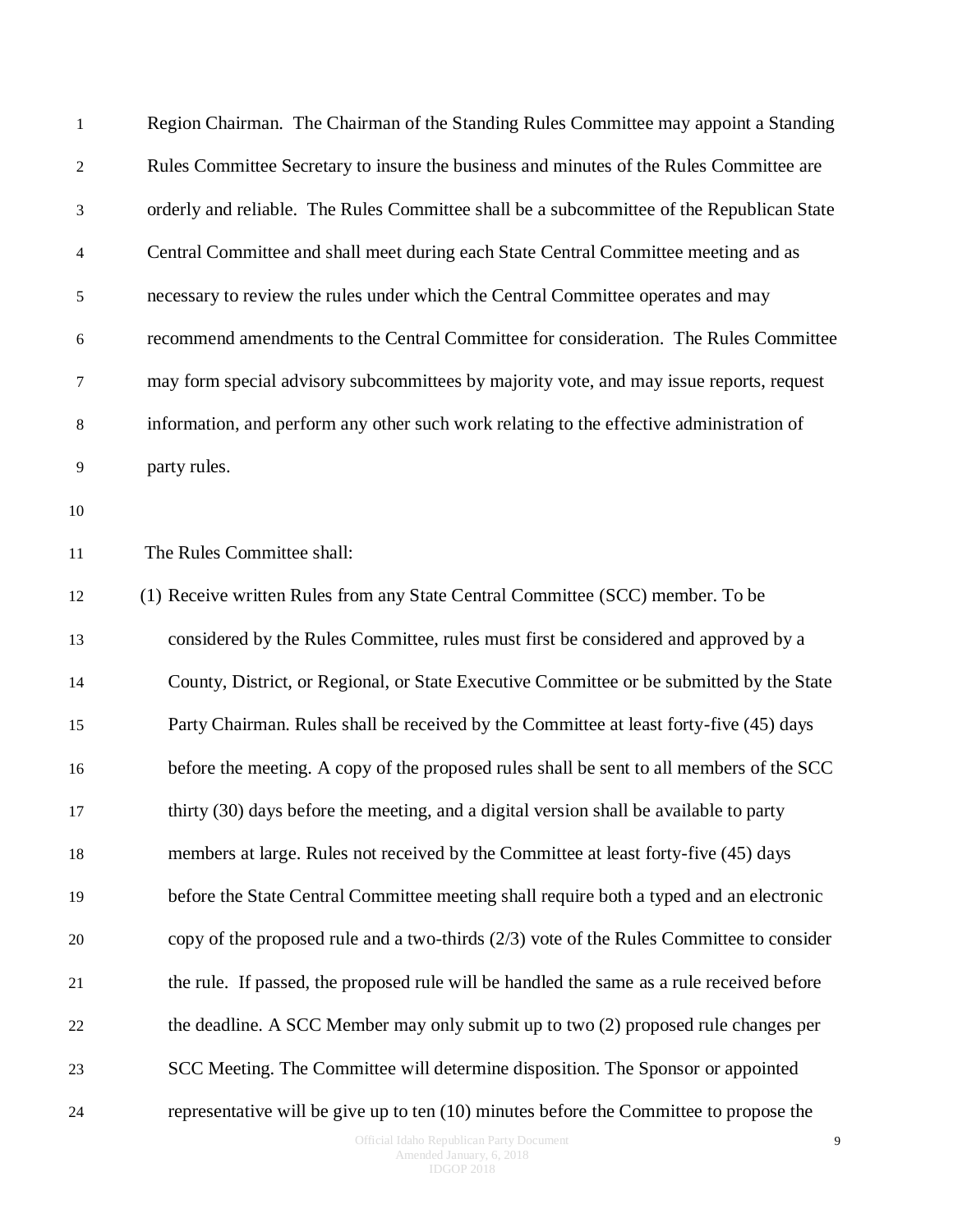| $\,1\,$        | rule. A like time will be given to any member opposed to the rule. The total time for    |
|----------------|------------------------------------------------------------------------------------------|
| 2              | consideration shall be twenty (20) minutes after which a majority will prevail. Time may |
| 3              | be extended by prerogative of the Chair or by vote of the committee.                     |
| $\overline{4}$ |                                                                                          |
| 5              | (2) The Committee will determine that all rules are legible and in presentable form.     |
| 6              |                                                                                          |
| 7              | (3) Any member attending the State Central Committee meeting may attend the Rules        |
| $\,8\,$        | Committee meeting and take part in the discussion but will have no vote. Any interested  |
| 9              | party shall be permitted to attend the Rules Committee meeting as guest of any State     |
| 10             | Central Committee member. At the invitation of the Chairman of the Rules Committee,      |
| 11             | guests may be allowed to speak.                                                          |
| 12             |                                                                                          |
| 13             | (B) Resolutions Committee. The Chairman shall appoint, with the review of the Executive  |
| 14             | Committee, a standing Resolutions Committee consisting of a chairman, vice chairman, and |
| 15             | two (2) members of the Republican State Central Committee from each region in            |
| 16             | consultation with each Region Chairman. The Chairman of the Standing Resolutions         |
| 17             | Committee may appoint a Standing Resolutions Committee Secretary to insure the business  |
| 18             | and minutes of the Resolutions Committee are orderly and reliable. The Resolutions       |
| 19             | Committee shall be a subcommittee of the Republican State Central Committee and shall    |
| 20             | meet as necessary to consider resolutions proposed by members of the Central Committee   |
| 21             | and may recommend resolutions for approval to the Central Committee.                     |
| 22             |                                                                                          |
| 23             | The Resolutions Committee shall:                                                         |
| 24             | (1) Receive written resolutions from any State Central Committee member. To be           |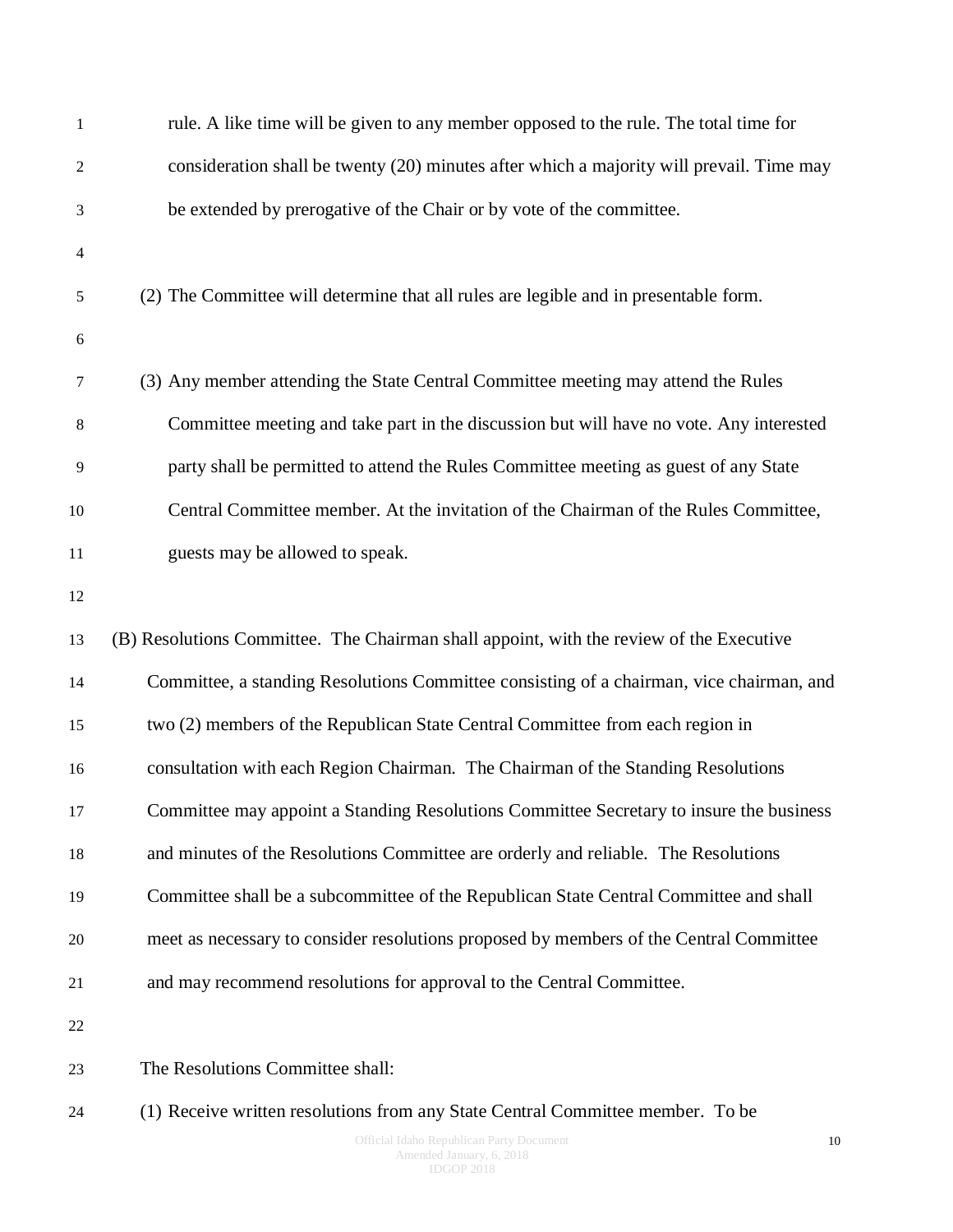| $\mathbf{1}$   | considered by the Resolutions Committee, resolutions must first be considered and          |
|----------------|--------------------------------------------------------------------------------------------|
| $\overline{c}$ | approved by a County, District, or Regional Committee, or State Executive Committee or     |
| 3              | State Party Chairman. Each Resolution shall name the author/sponsor or appointed           |
| 4              | representative will present the resolution to the Committee. The Committee will            |
| 5              | determine disposition. The sponsor will be given up to five (5) minutes before the         |
| 6              | Committee to propose the resolution. A like time will be given to any member opposed to    |
| 7              | the resolution. The total time for consideration shall be ten $(10)$ minutes after which a |
| 8              | majority vote will prevail.                                                                |
| 9              |                                                                                            |
| $10\,$         | (2) The Committee will determine that all resolutions are legible and in presentable form. |
| 11             | A. The Committee must receive all proposed resolutions no later than forty-five (45) days  |
| 12             | prior to the State Central Committee meeting, a copy of which shall be sent to all         |
| 13             | members off the State Central Committee thirty (30) days before the meeting and a          |
| 14             | digital version shall be made available to party members at large. Where two (2) or more   |
| 15             | proposed resolutions cover essentially the same topic, State GOP officials may ask         |
| 16             | authors/sponsors to combine them in time to be sent to all State Central Committee         |
| 17             | members thirty (30) days prior to the State Central Committee meeting.                     |
| 18             |                                                                                            |
| 19             | B. Where the two (2) resolutions are opposed on the same subject, the Committee may        |
| 20             | submit either or both to the State Central Committee with a recommendation that either     |
| 21             | or both pass.                                                                              |
| 22             |                                                                                            |
| 23             | C. No resolution may be presented to the floor of the State Central Committee meeting      |
| 24             | except through the Resolutions Committee.                                                  |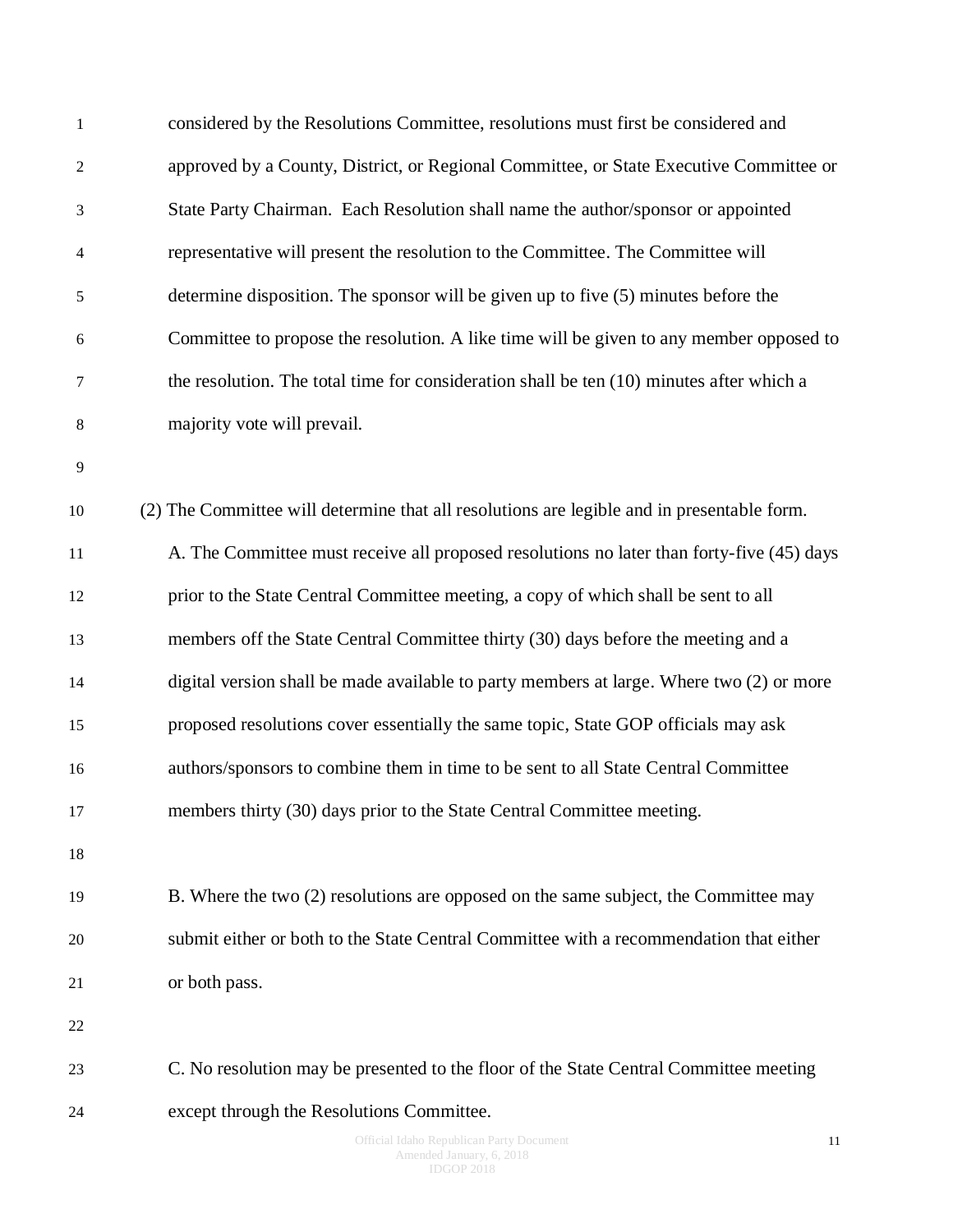| 1              |                                                                                                 |
|----------------|-------------------------------------------------------------------------------------------------|
| $\overline{c}$ | D. Each member of the State Central Committee (SCC) may submit up to two (2)                    |
| 3              | proposed resolutions per SCC meeting.                                                           |
| 4              |                                                                                                 |
| 5              | (3) Resolutions that fail but receive at least one-third $(1/3)$ of the vote of the Resolutions |
| 6              | Committee meeting may be presented on the floor by a minority report with each side of          |
| 7              | the proposition given three (3) minutes to present its arguments to the body.                   |
| 8              | (4) Resolutions not received by the Committee at least forty-five (45) days before the State    |
| 9              | Central Committee meeting shall require both a typed and an electronic copy of the              |
| 10             | proposed resolution and a two-thirds $(2/3)$ vote of the Resolutions Committee to consider      |
| 11             | the resolution. If passed, the proposed resolution will be handled the same as a resolution     |
| 12             | received before the deadline.                                                                   |
| 13             |                                                                                                 |
| 14             | (5) Any member attending the State Central Committee meeting may attend the Resolutions         |
| 15             | Committee meeting and take part in the discussion but will have no vote. Any interested         |
| 16             | party shall be permitted to attend the Resolutions Committee meeting as guest of any            |
| 17             | State Central Committee member. At the invitation of the Chairman of the Resolutions            |
| 18             | Committee, guests may be allowed to speak.                                                      |
| 19             |                                                                                                 |
| 20             | (6) Upon receiving the Report of the Standing Resolutions Committee, the State Chairman         |
| 21             | shall recognize a designated member of the Resolutions Committee to read the resolution         |
| 22             | to the body, and move for its adoption. Debate on each resolution shall be no more than         |
| 23             | five $(5)$ minutes per side.                                                                    |
|                |                                                                                                 |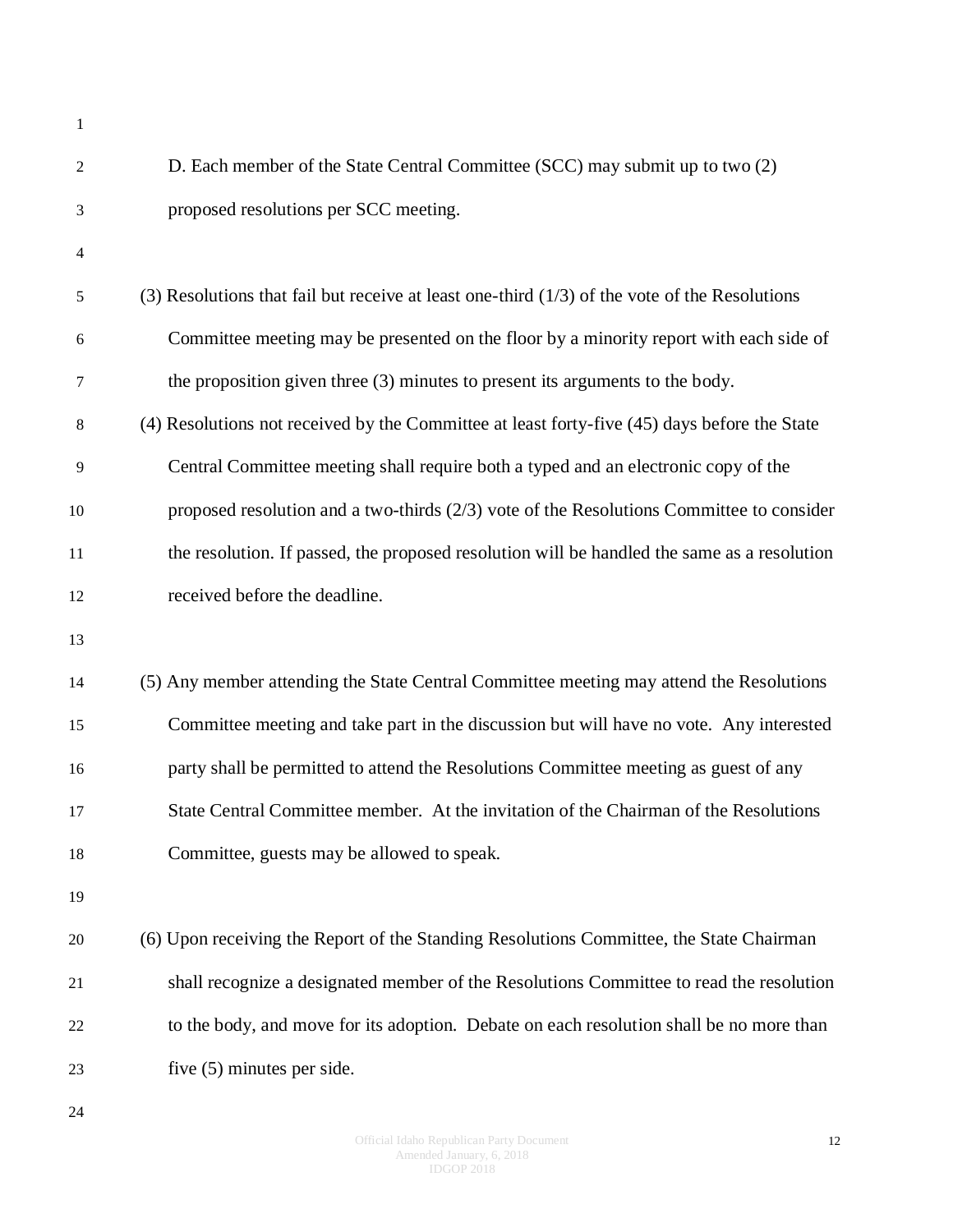| $\mathbf 1$    | (7) Resolutions will have an effective lifespan of two years. All resolutions, and actions                            |
|----------------|-----------------------------------------------------------------------------------------------------------------------|
| $\overline{2}$ | taken pursuant to them, shall be published on the Idaho Republican Party website.                                     |
| 3              |                                                                                                                       |
| $\overline{4}$ | (C) Hall of Fame Awards Committee. The 1 <sup>st</sup> and 2 <sup>nd</sup> Vice Chairs shall serve as chair and vice- |
| $\sqrt{5}$     | chair of the Idaho Hall of Fame Awards Committee. Every year, the committee will be                                   |
| 6              | responsible for awarding the Idaho Hall of Fame Awards during the winter meeting of the                               |
| $\tau$         | Idaho Republican State Central Committee meeting. The committee will be made up of:                                   |
| $\,8\,$        | the chairman and vice-chairman; the seven Regional Chairman; three past HOF award                                     |
| 9              | recipients appointed by the State Party Chairman, each from different regions of the state;                           |
| 10             | and the State Party Chairman.                                                                                         |
| 11             |                                                                                                                       |
| 12             | (1) The Hall of Fame Award categories will be as follows:                                                             |
| 13             | <b>Outstanding Republican Worker</b>                                                                                  |
| 14             | <b>Outstanding Republican Precinct Committeeperson</b>                                                                |
| 15             | Outstanding Republican County, Legislative, and Regional Chairman                                                     |
| 16             | <b>Outstanding Republican State Legislator(s)</b>                                                                     |
| 17             | <b>Outstanding Republican Administrative Official</b>                                                                 |
| 18             | Outstanding Republican Federal or Statewide Elected Official                                                          |
| 19             | <b>Most Valuable Person</b>                                                                                           |
| 20             | Lifetime Achievement Award                                                                                            |
| 21             |                                                                                                                       |
| 22             | The Lifetime Achievement Award may only be awarded to an individual who has worked                                    |
| 23             | consistently for 25 years or more in the Idaho Republican Party. The Lifetime                                         |
| 24             | Achievement Award may be awarded to more than one person in any given year, or it                                     |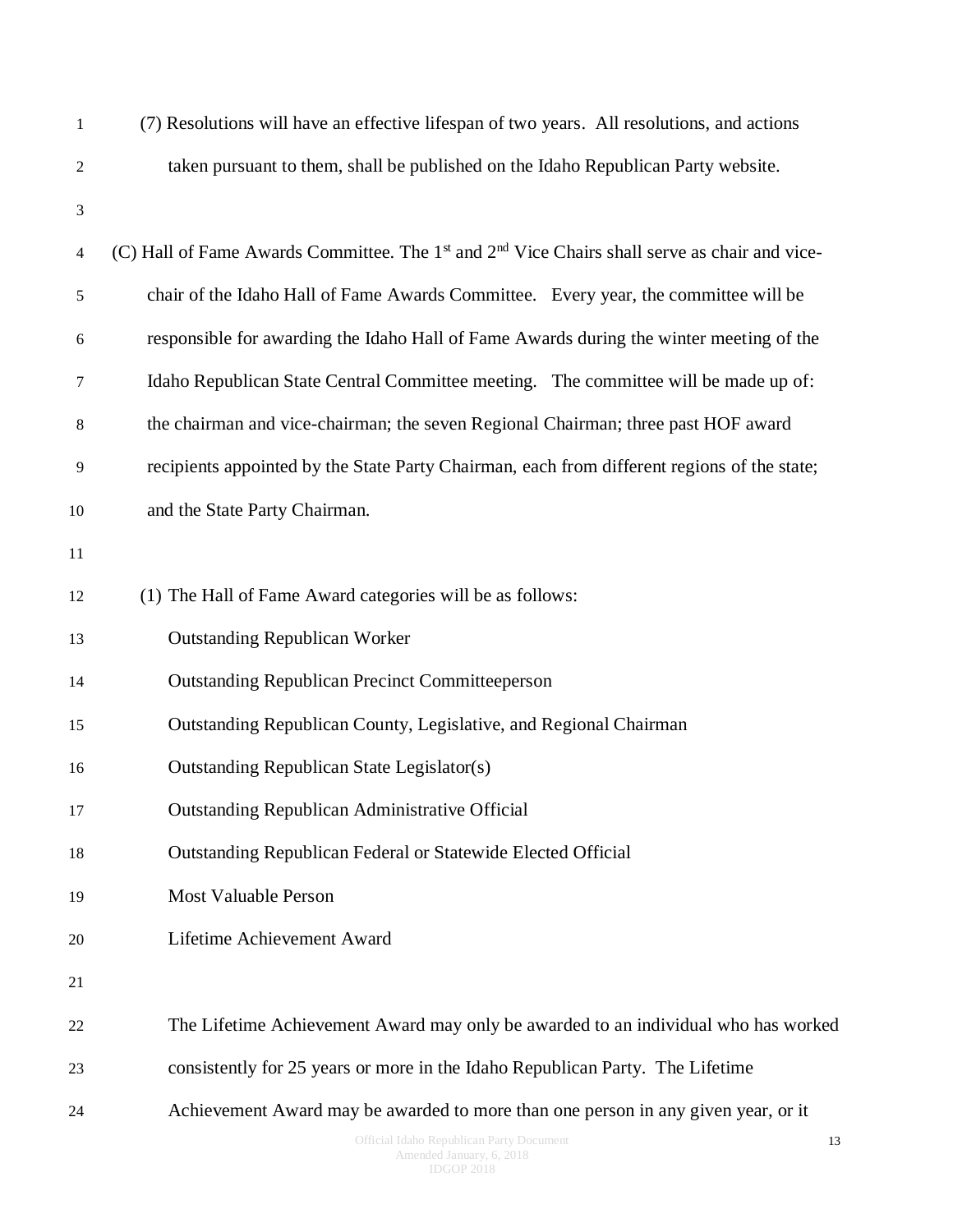| $\mathbf{1}$   | may not be awarded at all, if no one qualifies for the award in that particular year. The         |
|----------------|---------------------------------------------------------------------------------------------------|
| $\overline{2}$ | Lifetime Achievement Award category is effective beginning 12/9/2013.                             |
| 3              |                                                                                                   |
| $\overline{4}$ | (2) The Hall of Fame nomination form shall be distributed to all the County, Regional, and        |
| 5              | Legislative Chairmen by October 15 <sup>th</sup> each year with a deadline to return to the State |
| 6              | Party Headquarters by November 15 <sup>th</sup> . The Hall of Fame Committee shall convene        |
| $\tau$         | before December 10 <sup>th</sup> to select the Hall of Fame recipients.                           |
| $\,8\,$        |                                                                                                   |
| $\overline{9}$ | <b>Section 16:</b> The two year term of office of the State Chairman shall begin immediately upon |
| 10             | election by the Republican State Convention. The four (4) year term of office of the National     |
| 11             | Committeewoman and National Committeeman shall commence the day after the close of the            |
| 12             | Republican National Convention. The two (2) year term of office for the First Vice Chairman,      |
| 13             | Second Vice Chairman, Secretary and Treasurer shall commence immediately following the            |
| 14             | Republican State Convention.                                                                      |
| 15             |                                                                                                   |
| 16             | Section 17: Ten (10) days prior to the Primary, the State Chairman shall notify each Region       |
| 17             | Chairman, each Legislative District Chairman, and each County Chairman of the procedural          |
| 18             | rules for organizational meeting and delegate selection.                                          |
| 19             |                                                                                                   |
| 20             | Section 18: Forty-five (45) days prior to the Presidential Primary Election in each presidential  |
| 21             | year, the State Chairman shall notify each Region Chairman, each Legislative District Chairman,   |
| 22             | and each County Chairman of the rules of Selection of Delegates to the Republican State           |
| 23             | Convention and the Republican National Convention.                                                |
|                |                                                                                                   |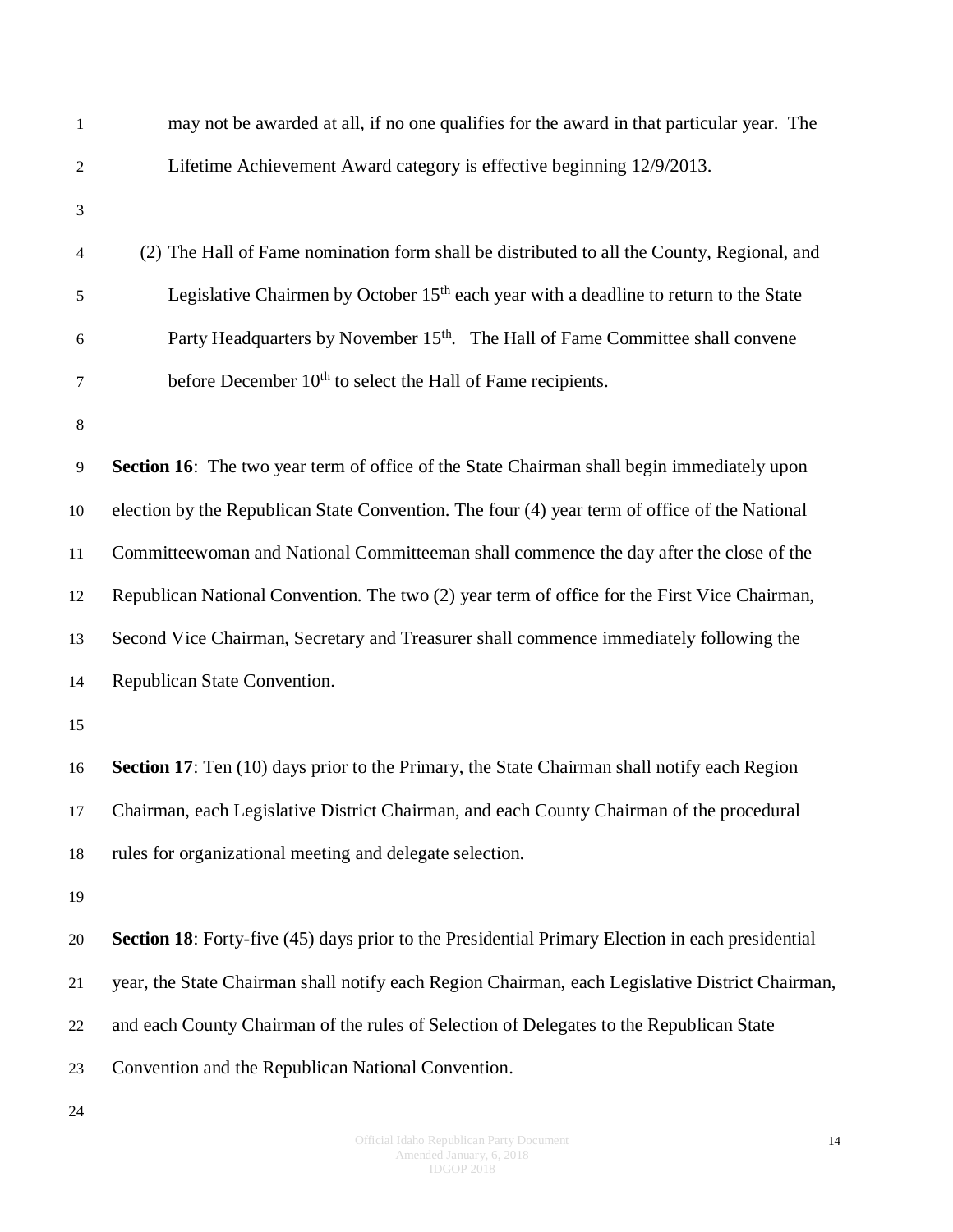| $\mathbf{1}$   | Section 19: Proxy Rule. All proxies shall be in writing, shall be signed and dated by the grantor,   |
|----------------|------------------------------------------------------------------------------------------------------|
| $\overline{c}$ | and shall include the following information:                                                         |
| 3              | (A) The name, county of residence, and Republican State Central Committee office of the              |
| 4              | grantor of the proxy,                                                                                |
| 5              | (B) The name and county of residence of the individual to whom the proxy is given, and               |
| 6              | (C) The date of the meeting for which the proxy is issued.                                           |
| 7              |                                                                                                      |
| $8\,$          | <b>Section 20:</b> A proxy that is placed before the Credentials Committee and approved as such will |
| 9              | be treated for all purposes as a valid proxy.                                                        |
| 10             |                                                                                                      |
| 11             | Section 21: Notice of Meetings. Notice of semi-annual meetings of the State Central                  |
| 12             | Committee, shall be emailed to the last email address of each member on file. A state central        |
| 13             | committee member may request and receive a mailed copy of meeting notices. Notice shall be           |
| 14             | made at least thirty (30) days prior to the date of such meetings. The notice shall state the time   |
| 15             | and place of the meeting and may include an agenda of the business intended to be conducted at       |
| 16             | such meeting, provided that the inclusion of such agenda shall not limit the business to those       |
| 17             | items mentioned in the notice.                                                                       |
| 18             |                                                                                                      |
| 19             | Section 22: At no time shall the staff, resources or finances of the Idaho Republican Party be       |
| 20             | used to promote, solicit, advocate or advertise the candidacy of those seeking election, re-         |
| 21             | election or appointment to the Executive Board.                                                      |
| 22             |                                                                                                      |
| 23             |                                                                                                      |

#### <span id="page-14-0"></span>*ARTICLE II: THE STATE EXECUTIVE COMMITTEE*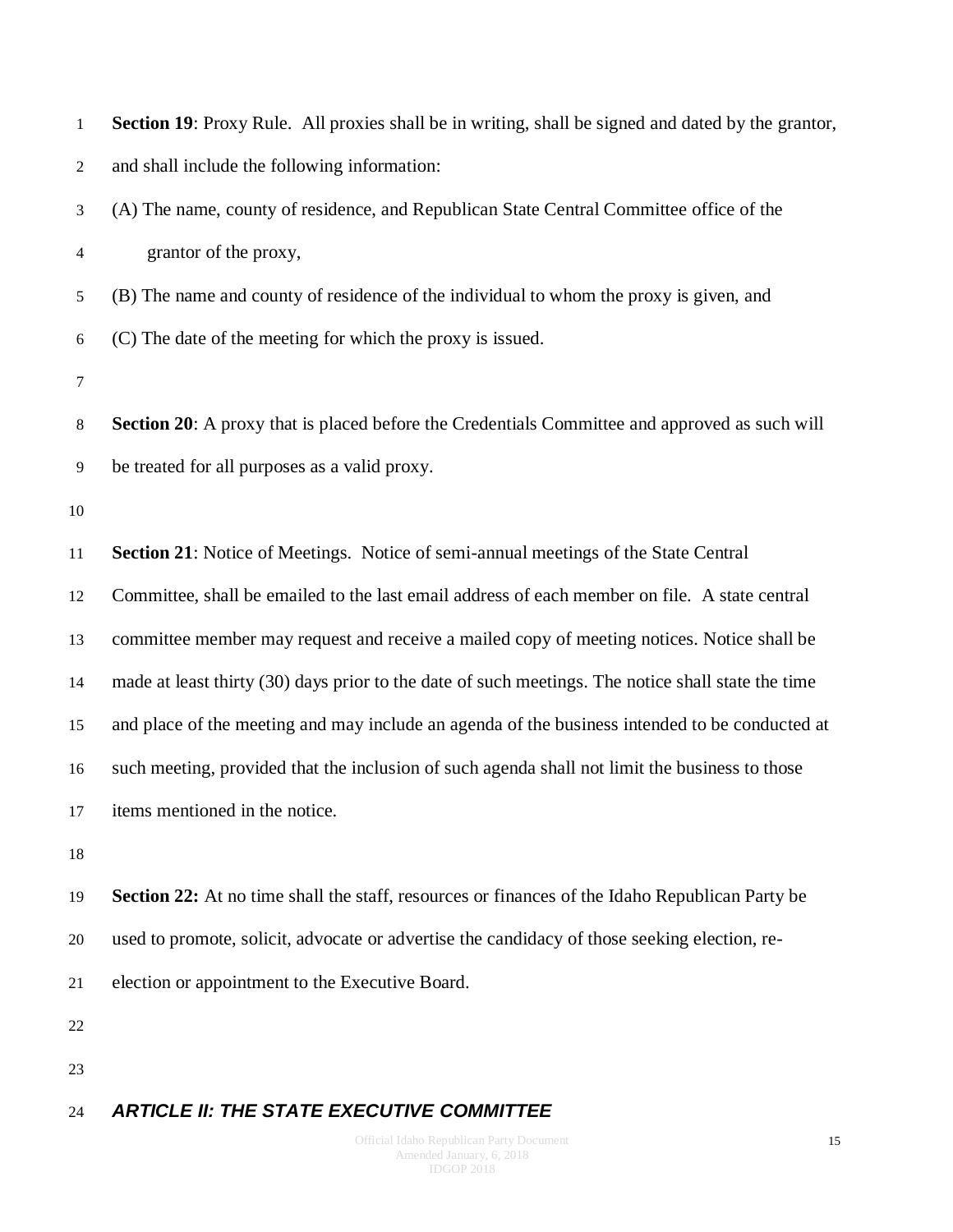| $\mathbf{1}$   | <b>Section 1:</b> The State Executive Committee shall be authorized to act on behalf of the Idaho |
|----------------|---------------------------------------------------------------------------------------------------|
| $\overline{2}$ | Republican Party for the purpose of administering the policies and programs adopted by the State  |
| 3              | Central Committee, and shall perform such duties as may be assigned to it by the State Central    |
| $\overline{4}$ | Committee. No person may hold more than one voting position on the State Executive                |
| 5              | Committee.                                                                                        |
| 6              |                                                                                                   |
| $\tau$         | <b>Section 2:</b> The State Executive Committee shall consist of the following members:           |
| $\,8\,$        |                                                                                                   |
| 9              | (A) Voting members:                                                                               |
| 10             | (1) The State Chairman                                                                            |
| 11             | (2) The First Vice Chairman                                                                       |
| 12             | (3) The Second Vice Chairman                                                                      |
| 13             | (4) The National Committeeman                                                                     |
| 14             | (5) The National Committeewoman                                                                   |
| 15             | (6) The Secretary of the State Central Committee                                                  |
| 16             | (7) The Treasurer of the State Central Committee                                                  |
| 17             | (8) The Region Chairmen (7)                                                                       |
| 18             | (9) The State Finance Chairman                                                                    |
| 19             | (10) The Young Republican State Chairman                                                          |
| 20             | (11) The President of the Idaho Republican Women's Federation                                     |
| 21             | (12) The President of the College Young Republicans                                               |
| 22             |                                                                                                   |
| 23             | (B) Non-voting (ex-officio) members:                                                              |
| 24             | (1) The Immediate Past State Chairman                                                             |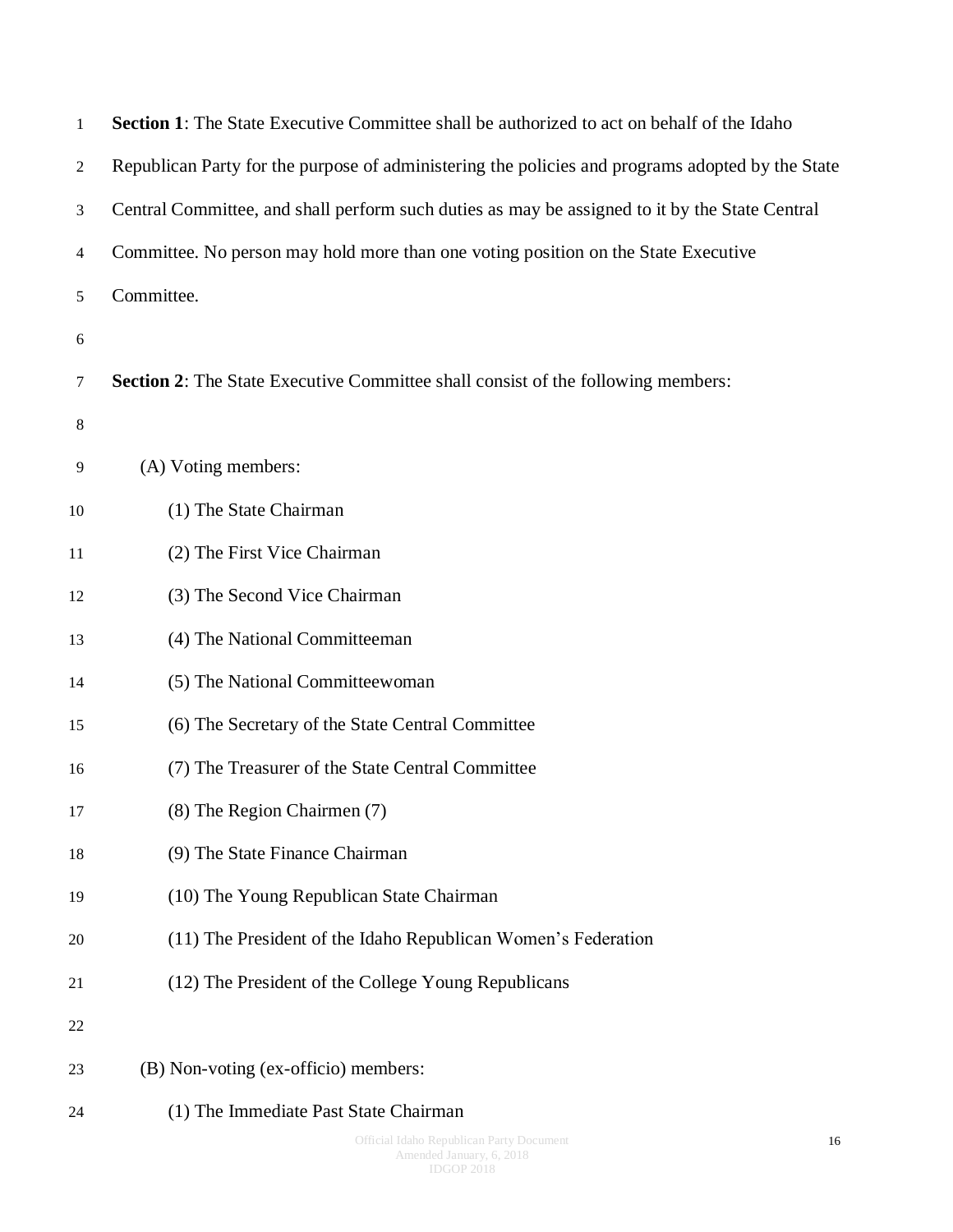<span id="page-16-0"></span>

| 1  | (2) The Executive Director                                                                               |
|----|----------------------------------------------------------------------------------------------------------|
| 2  | (3) The chairman or designee of each officially recognized Republican Donor club                         |
| 3  | (4) The Teenage Republican Representative                                                                |
| 4  | (5) The national committeeman and national committeewoman elect.                                         |
| 5  | (6) One representative of each Republican Congressional office.                                          |
| 6  | (7) One representative of each Republican State Constitutional Office or their designated                |
| 7  | representative                                                                                           |
| 8  |                                                                                                          |
| 9  | Section 3: The State Chairman shall convene the State Executive Committee quarterly at various           |
| 10 | cities in the State and shall have the power to call a special Executive Committee Meeting after         |
| 11 | ten $(10)$ days notice.                                                                                  |
| 12 |                                                                                                          |
| 13 | <b>Section 4:</b> Fifty-one percent (51 %) of the voting members of the State Executive Committee        |
| 14 | must be present to constitute a quorum. The State Executive Committee shall honor a written              |
| 15 | proxy designating another voting member to such proxy. The Vice Chairman of a Region may                 |
| 16 | act in the place of an absent Region Chairman where applicable.                                          |
| 17 |                                                                                                          |
| 18 | <b>Section 5:</b> No member of the State Executive Committee shall receive financial remuneration        |
| 19 | other than expenses as approved by the Executive Committee.                                              |
| 20 |                                                                                                          |
| 21 |                                                                                                          |
| 22 | <b>ARTICLE III: REGIONS OF THE EXECUTIVE COMMITTEE</b>                                                   |
| 23 | <b>Section 1:</b> The State shall be divided into seven (7) regions for the purpose of administering the |
| 24 | Idaho Republican Party. The regions shall be composed as follows:                                        |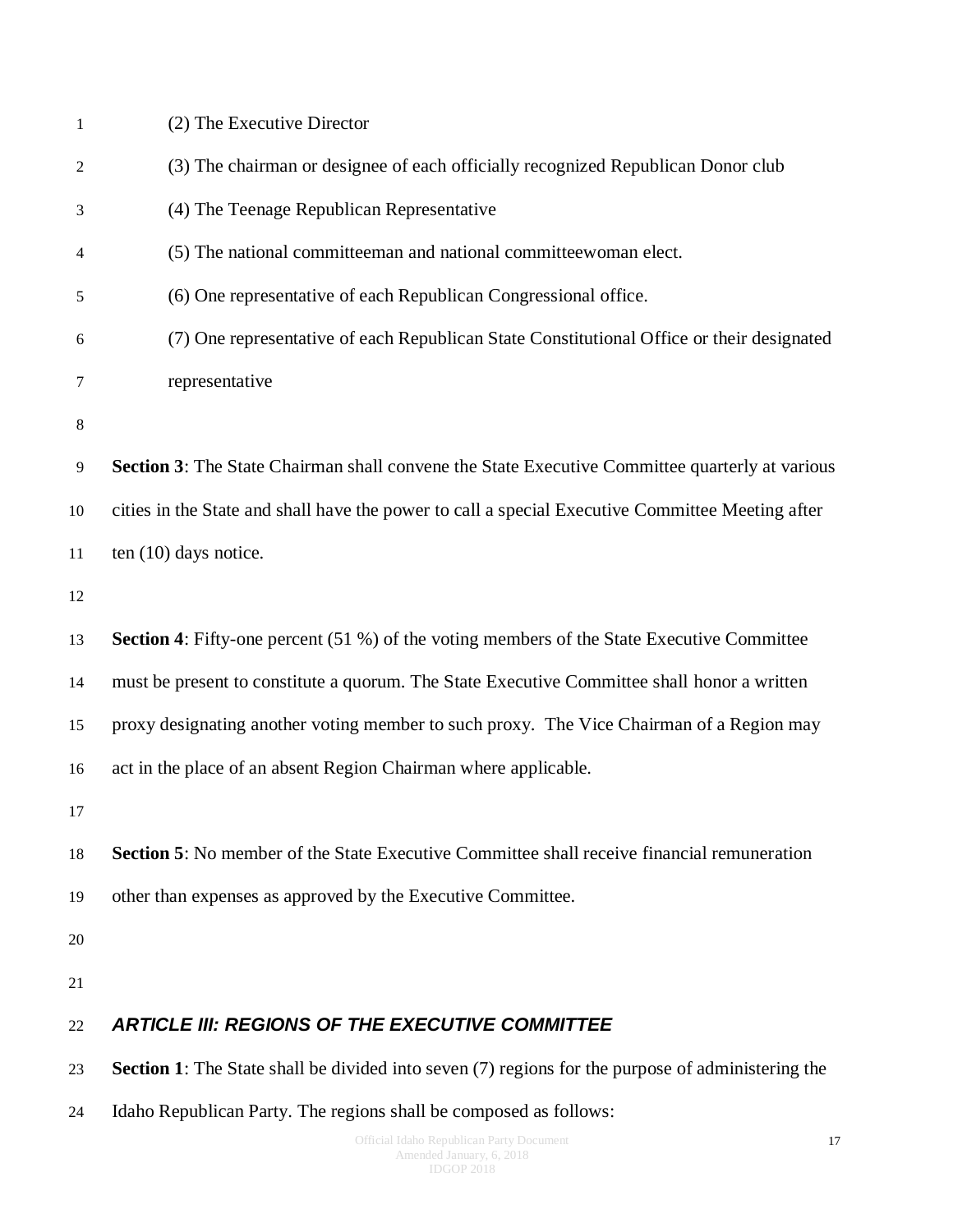| $\mathbf{1}$   |                                                                                                 |
|----------------|-------------------------------------------------------------------------------------------------|
| $\overline{2}$ | (A) Region I - Counties of Boundary, Bonner, Kootenai, Benewah, and Shoshone                    |
| 3              | (B) Region II - Counties of Latah, Nez Perce, Lewis, Clearwater, and Idaho                      |
| 4              | (C) Region III - Counties of Valley, Adams, Washington, Payette, Canyon, Gem, Elmore,           |
| 5              | Owyhee, and Boise                                                                               |
| 6              | (D) Region IV - County of Ada                                                                   |
| 7              | (E) Region V - Counties of Gooding, Jerome, Minidoka, Lincoln, Cassia, Twin Falls, Camas,       |
| $8\,$          | and Blaine                                                                                      |
| 9              | (F) Region VI - Counties of Bannock, Power, Oneida, Caribou, Bear Lake, Bingham, and            |
| 10             | Franklin                                                                                        |
| 11             | (g) Region VII - Counties of Bonneville, Butte, Madison, Jefferson, Fremont, Clark, Custer,     |
| 12             | Lemhi, and Teton                                                                                |
| 13             |                                                                                                 |
| 14             | Section 2: A Region Chairman, Vice Chairman, Secretary and such other officers of the Region    |
| 15             | shall be elected by the County Chairmen, State Committeemen, State Committeewomen, Youth        |
| 16             | Committeeperson, and Legislative District Chairmen from the counties and Legislative Districts  |
| 17             | composing a Region. Such elections must be held within fifteen (15) days following the election |
| 18             | of county officers, after five (5) days notice. The election of the Regional Officers shall be  |
| 19             | carried out by secret ballot, except in uncontested races.                                      |
| 20             |                                                                                                 |
| 21             | Section 3: Special functions of the Region Chairman consistent with Articles II and III of the  |
| 22             | Rules are:                                                                                      |
| 23             | (a) To represent the counties and legislative districts within the region at Executive          |
| 24             | Committee meetings wherein decisions are made concerning policies and programs of the           |
|                | Official Idaho Republican Party Document<br>18                                                  |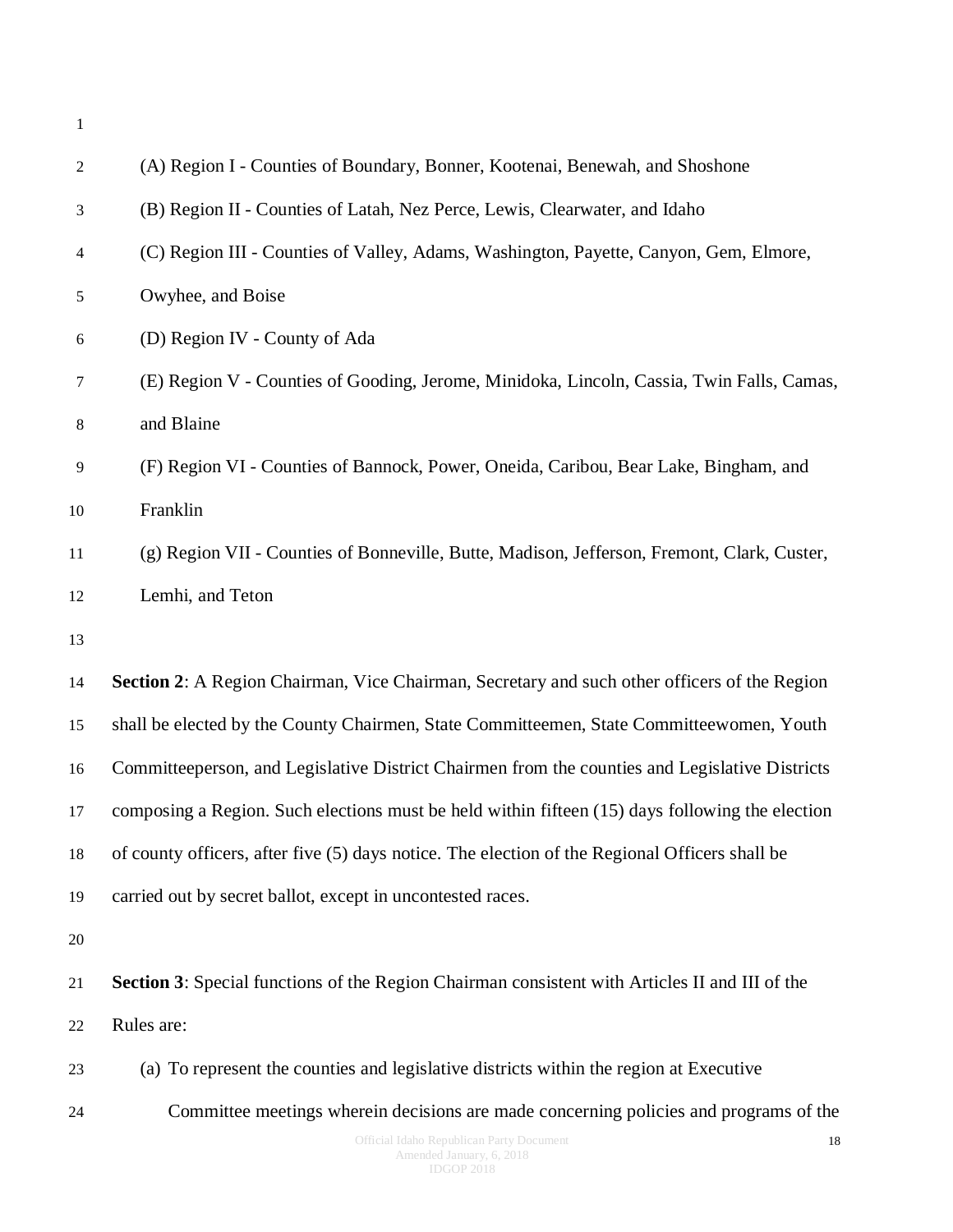(b) To keep the State Executive Committee and State Central Committee informed of activities and problem areas in the region. (c) To interpret actions and decisions of the State Executive Committee and State Central Committee with particular reference to political and financial plans (including campaign and fundraising programs) to the counties and legislative districts in the region. (d) To coordinate inter-regional activities such as: (1) Lincoln Day affairs (2) Fundraisers for County, State, and National candidates, and (3) Campaign rallies for County, State, and National candidates (e) To encourage the counties in the region to fill their county quotas for the State budget. (f) To assure that the counties and legislative districts in the region conduct their meeting for the purposes of: (1) Organization, and (2) Selection of delegates to the State Convention according to the Election Laws of the State of Idaho and the Rules of the Idaho Republican Party. (g) In order to accomplish the responsibilities listed in this section, the Region Chairman shall attend State Executive Committee meetings and State Central Committee meetings. The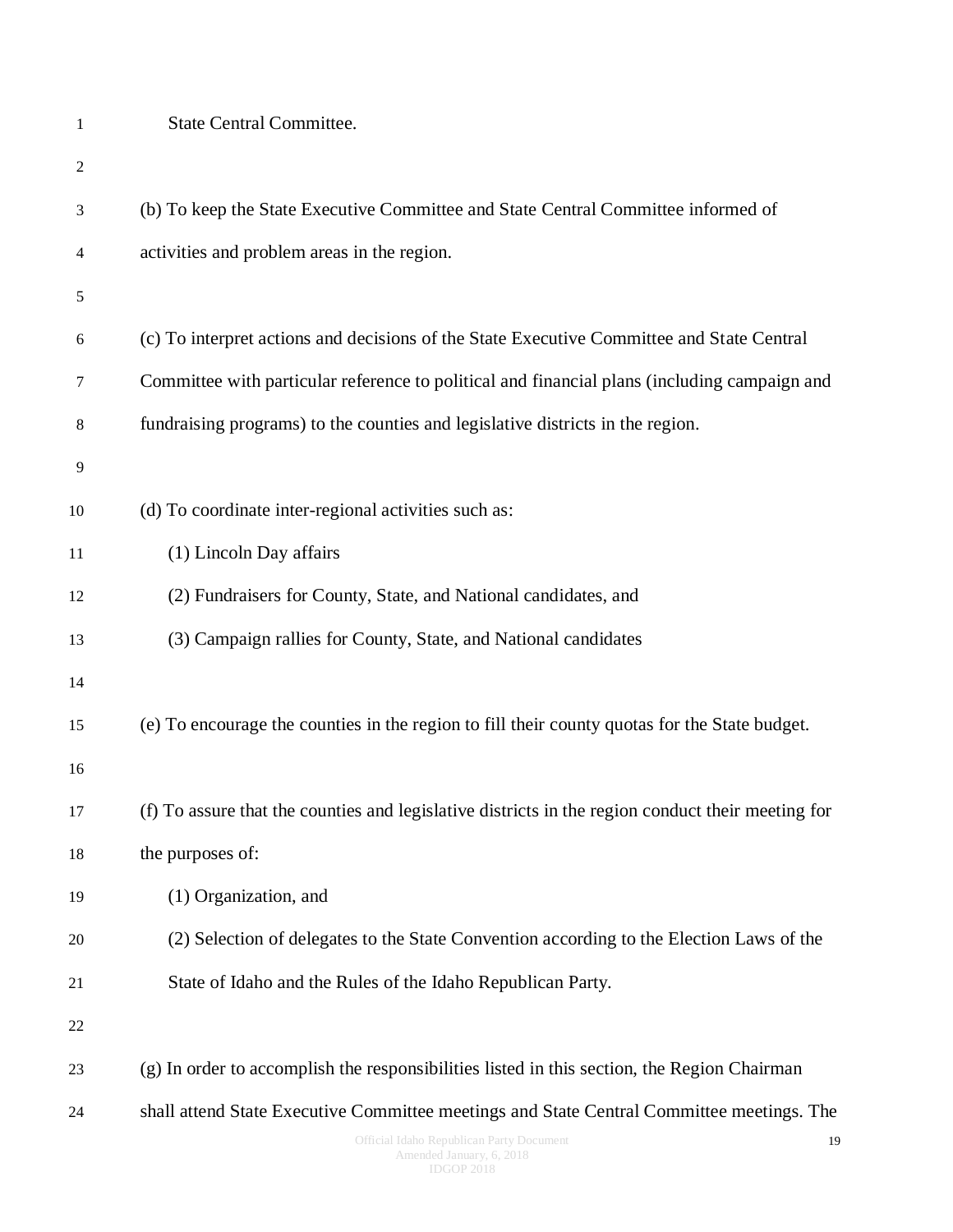| $\mathbf{1}$     | Region Chairman shall encourage attendance at the State Central Committee meetings. If a         |
|------------------|--------------------------------------------------------------------------------------------------|
| $\sqrt{2}$       | member cannot attend, proxies in accord with the Rules shall be solicited.                       |
| 3                |                                                                                                  |
| $\overline{4}$   | (h) The Region Chairman shall convene Region meetings on a semi-annual schedule (two             |
| $\sqrt{5}$       | meetings per calendar year) at various communities within the region or in conjunction with      |
| 6                | State Central Committee meetings. The Chairman can convene special meetings to ensure            |
| $\boldsymbol{7}$ | appropriate action is taken in response to a situation that requires immediate attention         |
| $\,8\,$          | without regard to the timing of the normal meeting schedule. The Region Chairman shall           |
| $\overline{9}$   | visit the counties and legislative districts as deemed necessary and attend special functions in |
| 10               | the Region.                                                                                      |
| 11               |                                                                                                  |
| 12               | (i) The Region Chairman shall respond to special requests from the State Chairman and            |
| 13               | Executive Director with regard to arranging for special visits to the region and                 |
| 14               | recommending people to serve on special committees and other assignments.                        |
| 15               |                                                                                                  |
| 16               | (j) The Region Chairman shall respond to requests from the State Chairman and Executive          |
| 17               | Director with regard to recommendations concerning outstanding Precinct Committeemen,            |
| 18               | outstanding County and Legislative District Chairmen and others who deserve special              |
| 19               | commendation.                                                                                    |
| 20               |                                                                                                  |
| 21               | Section 4: If the office of Region Chairman becomes vacant, by reason of resignation, death or   |
| 22               | otherwise, the Vice Chairman shall assume the duties of the Chairman, and, within thirty (30)    |
| 23               | days, and after giving at least seven (7) days notice, call a Region meeting for the purpose of  |
| 24               | electing a new Region Chairman. If the Vice Chairman does not call such meeting within thirty    |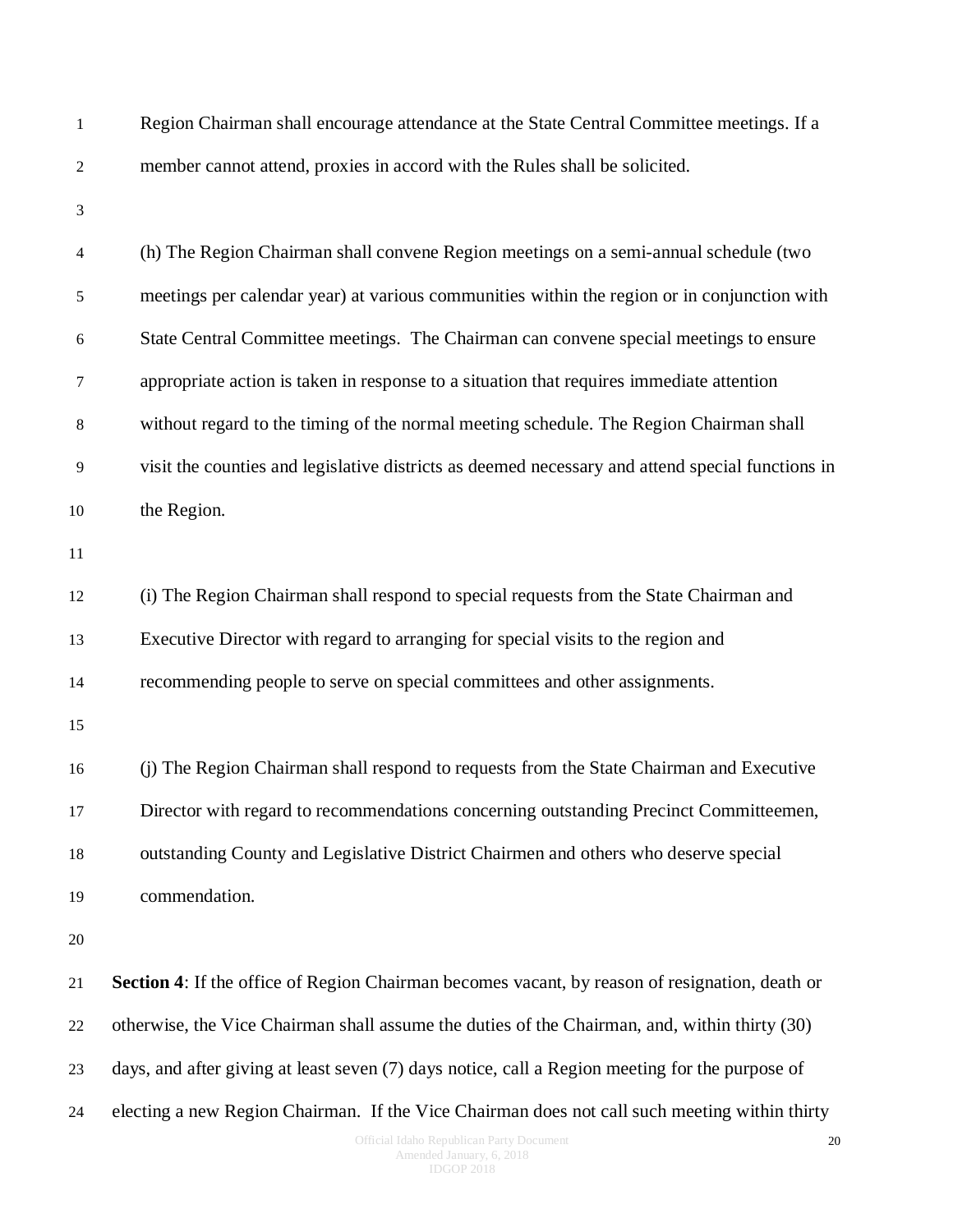(30) days, the State Chairman shall calla Region meeting with seven (7) day notice for the purpose of electing a new Region Chairman.

 **Section 5**: The voting membership of region meetings shall be the Region Chairman, County Chairmen, State Committeemen, State Committeewomen, State Youth Committeeperson, and Legislative District Chairmen, who reside in the region. At no time can a legislative district chairman vote in more than one region. Proxies shall be honored at region meetings as provided in Article I, Section 4 for State Central Committee meetings. A quorum shall exist if 51% of the counties and legislative districts within the region are represented.

- 
- 

#### <span id="page-20-0"></span>*ARTICLE IV: THE COUNTY CENTRAL COMMITTEE*

 **Section 1**: The County Central Committee is composed of the Precinct Committeemen and Precinct Committeewomen elected at the State Primary Election, the County Chairman, Vice Chairman, State Committeeman, State Committeewoman, State Youth Committeeperson, and such other officers of the County Central Committee as are elected by the Precinct Committeemen and Precinct Committeewomen. All officers of the Central Committee shall be elected by the Precinct Committeemen and Precinct Committeewomen at a meeting called by the incumbent County Chairman to be held within ten (10) days after the Primary Election at the county seat. The election of the County Officers shall be carried out by secret ballot, except in uncontested races. All precinct committeemen of a county central committee or any person acting as an alternate for such member must have a Republican Party affiliation. Furthermore, the act of un-affiliating with the Republican Party shall be considered as a resignation of any

positions held in the County Central Committee.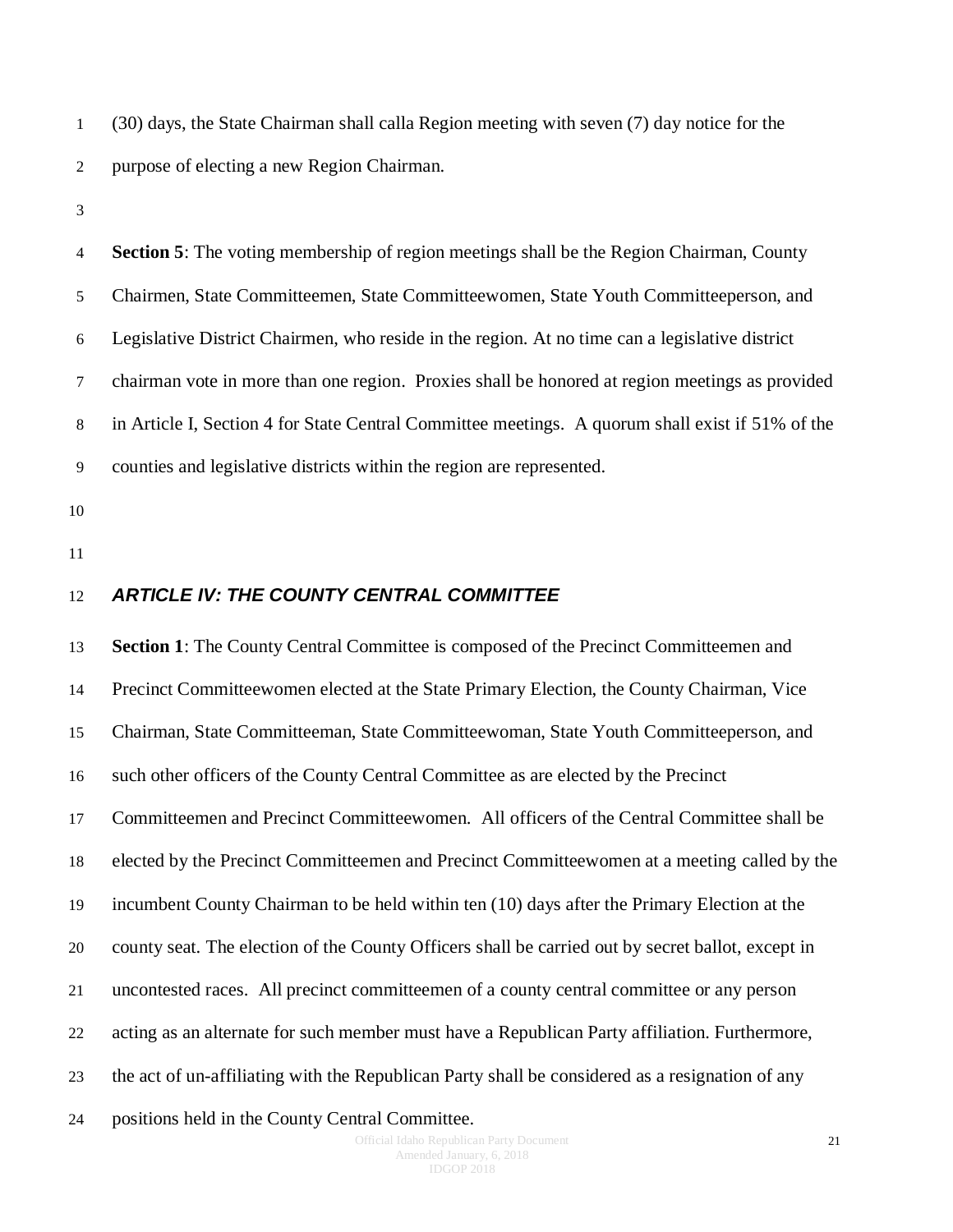| $\mathbf{2}$ | <b>Section 2:</b> The State Youth Committeeperson shall be between the ages of eighteen and forty at |
|--------------|------------------------------------------------------------------------------------------------------|
| 3            | the time of his or her election.                                                                     |
| 4            | Section 3: The County Chairman shall assure the existence of a set of rules and by-laws for the      |
| 5            | county organization. These rules must be compatible with the Election Laws of the State of           |
| 6            | Idaho and the Rules of the Idaho Republican Party.                                                   |
| 7            |                                                                                                      |
| 8            | Section 4: The County Chairman must call and chair meetings, as designated by the County and         |
| 9            | State rules, for the purpose of:                                                                     |
| 10           | (a) County organization,                                                                             |
| 11           | (b) Selecting delegates to the State Convention, and                                                 |
| 12           | (c) Nominating candidates to fill vacancies in county government offices                             |
| 13           |                                                                                                      |
| 14           | Section 5: The County Chairman shall also chair meetings as prescribed by County by-laws for         |
| 15           | the purpose of conducting routine business related to:                                               |
| 16           | (a) Campaigns                                                                                        |
| 17           | (b) Publicity                                                                                        |
| 18           | (c) Finance                                                                                          |
| 19           | (d) Filling precinct committee vacancies, and                                                        |
| 20           | (e) Other topics as required.                                                                        |
| 21           |                                                                                                      |
| 22           | <b>Section 6:</b> The County Chairman is concerned with the recruitment and election of county       |
| 23           | government officials and for maintaining liaison with them after election.                           |
| 24           |                                                                                                      |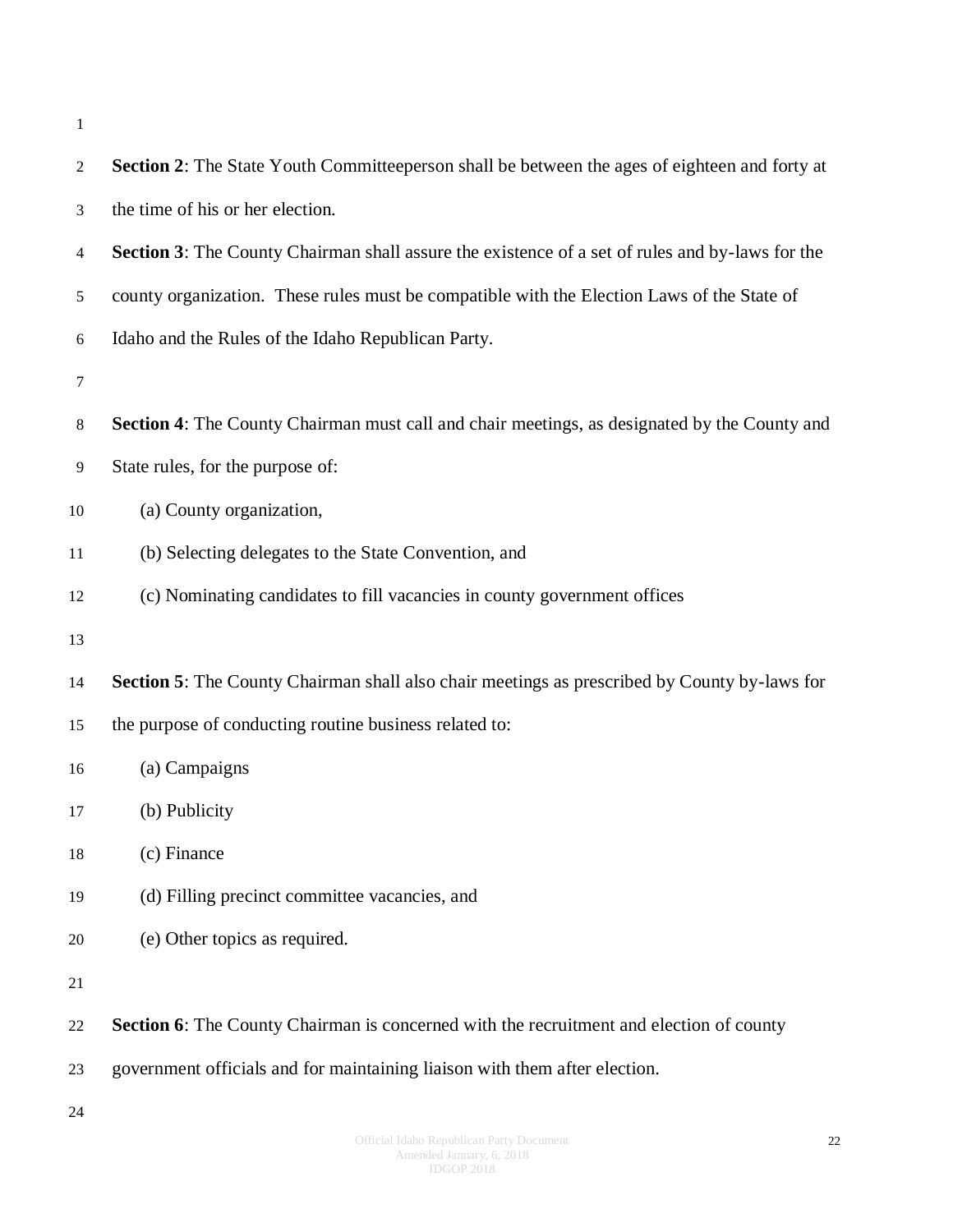**Section 7**: The County Chairman is a member of the State Central Committee, and therefore shall attend State Central Committee meetings and respond to requests from the Region Chairman as well as the State Chairman and Executive Director to serve on committees and assist in special functions.

 **Section 8**: The County Central Committee shall appoint by election Precinct Committeemen to fill all vacancies that occur or exist in the offices of Precinct Committeemen. Candidates shall be qualified electors of the precinct. Notices of precinct vacancies shall be announced at least two weeks prior to the next scheduled meeting. All nominations shall be from the floor, and in the event of a contested race, election shall be by secret ballot.

 **Section 9**: If the office of the County Chairman becomes vacant, by reason of resignation, death or otherwise, the Vice Chairman shall assume all duties of the Chairman and, within thirty (30) days after giving at least seven (7) days notice, call a Central Committee meeting for the purpose of electing a new County Chairman. If the Vice Chairman does not call such meeting within thirty (30) days, the State Chairman shall call a county Central Committee meeting with seven (7) days notice, for the purpose of electing a new County Chairman.

 **Section 10**: If the office of State Committeeman, State Committeewoman or State Youth Committeeperson becomes vacant, by reason of death or otherwise, the County Chairman shall, within thirty (30) days after giving at least seven (7) days notice call a County Central Committee meeting for the purpose of filing such vacancy.

**Section 11**: If the office of Vice Chairman, secretary or treasurer becomes vacant because of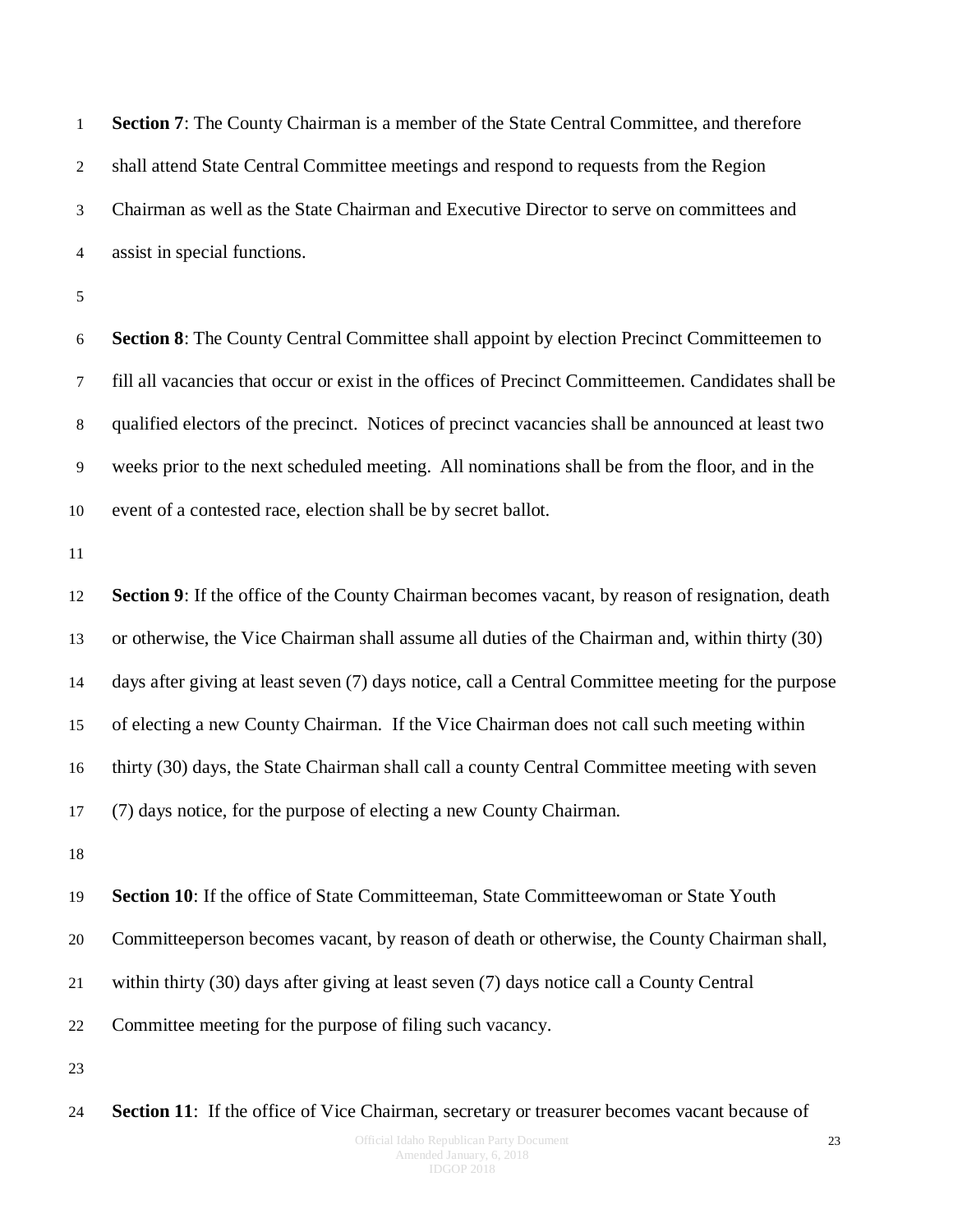resignation, death or otherwise, the county chairman shall, within thirty (30) days and after giving at least seven (7) days notice, call a County Central Committee meeting for the purpose of filling the vacancy.

 **Section 12**: Representation and voting by proxies shall be allowed at County Central Committee meetings except for the election of Central Committee Officers, election of delegates to the State Convention, and nomination of nominees to fill county vacancies. Proxies shall be honored if written by the grantor to another voting member and limited to that particular meeting. Fifty-one percent (51%) of the Precinct Committeemen from within the county shall constitute a quorum, unless county by-laws designate a different quorum percentage.

- 
- 

#### <span id="page-23-0"></span>*ARTICLE V: FILLING BOARD OF COUNTY COMMISSIONERS VACANCIES*

 **Section 1**: In the event a vacancy arises on a board of County Commissioners, by reason of resignation, death or otherwise, it shall be the duty of the Chairman of the County Central Committee wherein the vacancy exists to call a meeting of the County Central Committee within ten (10) days after giving seventy-two (72) hours notice, stating the purpose of the meeting,

which is to recommend to the Governor three (3) nominees to fill said vacancy.

 **Section 2**: At the meeting of the County Central Committee for the purpose of recommending to the Governor three (3) nominees to fill a vacancy on a board of county commissioners, only Precinct Committeemen shall be entitled to nominate candidates and vote. In the event of a tie vote, the County Chairman may cast the tiebreaker vote unless the County Chairman is also a Precinct Committeeman. In such an event then the County Vice Chairman may cast the tiebreaker vote unless the County Vice Chairman is also a Precinct Committeeman. If such a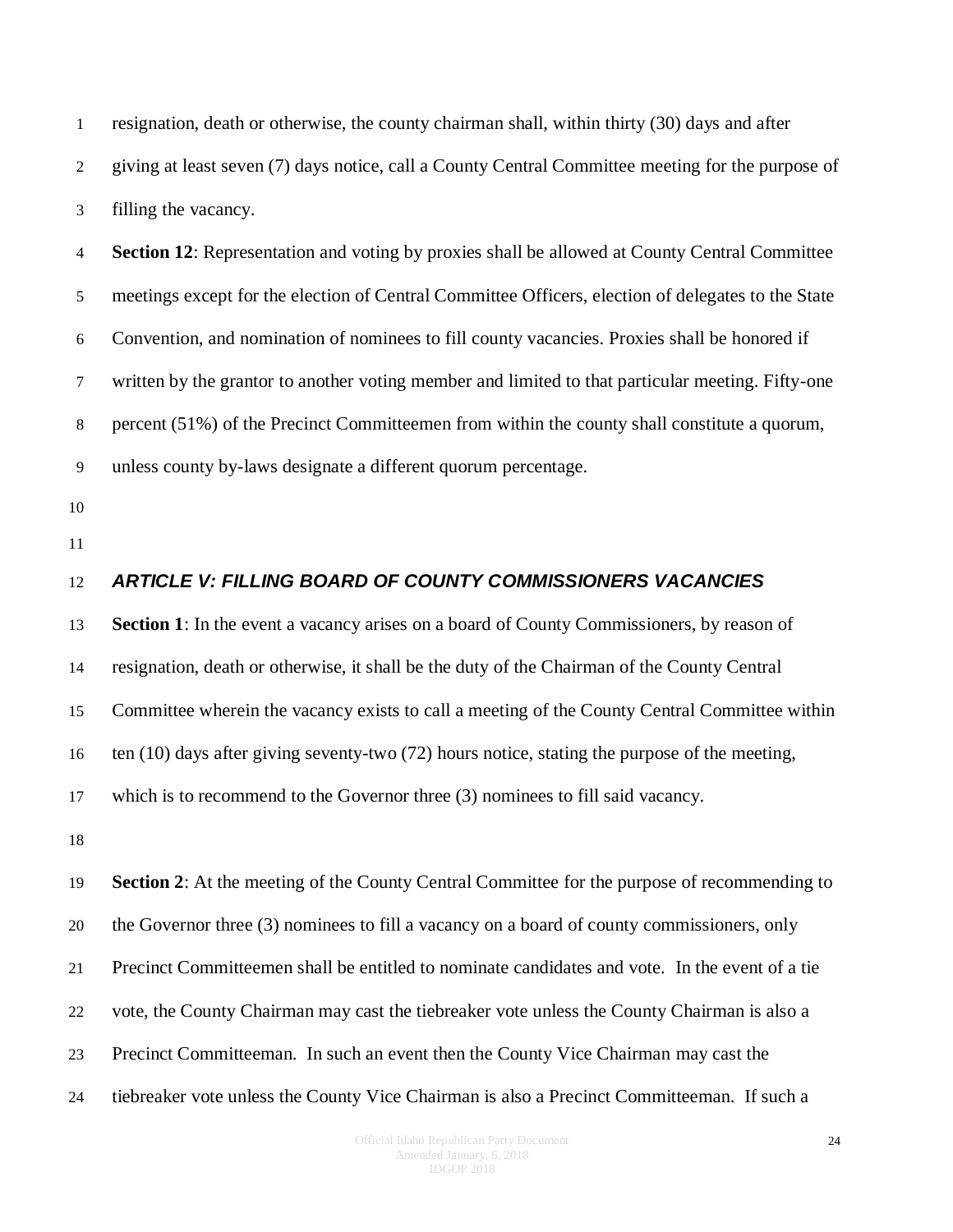| 1       | situation should occur, then the Committee may proceed with whatever means of breaking the tie      |
|---------|-----------------------------------------------------------------------------------------------------|
| 2       | that is agreed upon to be acceptable by a majority of the Committee. All nominees must reside       |
| 3       | within the County district where the vacancy exists. All Precinct Committeemen may vote for         |
| 4       | three (3) candidates in preferential order.                                                         |
| 5       |                                                                                                     |
| 6       | <b>Section 3:</b> The County Chairman shall submit the names of three (3) nominees to the Governor  |
| 7       | within two (2) days of their selection. Said nominees shall be listed in order of preference.       |
| $\,8\,$ |                                                                                                     |
| 9       | <b>Section 4:</b> The Governor shall fill the vacancy by appointment from the list of three (3)     |
| 10      | nominees within fifteen (15) days. If no appointment is made within fifteen (15) days, the          |
| 11      | County Central Committee shall designate one (1) of the three (3) nominees to fill the vacancy.     |
| 12      |                                                                                                     |
| 13      |                                                                                                     |
| 14      | <b>ARTICLE VI: FILLING COUNTY VACANCIES OTHER THAN COMMISSIONERS</b>                                |
| 15      | Section 1: If the office of county prosecuting attorney, treasurer, sheriff, coroner, assessor, or  |
| 16      | auditor/clerk of the district court becomes vacant, by reason of resignation, death or otherwise,   |
| 17      | the Chairman of the County Central Committee wherein the vacancy exists shall call a meeting        |
| 18      | of the County Central Committee within ten (10) days after giving seventy-two (72) hours            |
| 19      | notice, stating the purpose of the meeting, which is to recommend to the Board of County            |
| 20      | Commissioners three (3) nominees to fill said vacancy.                                              |
| 21      |                                                                                                     |
| 22      | <b>Section 2:</b> At the meeting of the County Central Committee for the purpose of recommending to |
| 23      | the Board of County Commissioners three (3) nominees to fill such vacancy, only the Precinct        |
| 24      | Committeeman shall be entitled to nominate candidates and vote. In the event of a tie vote, the     |
|         |                                                                                                     |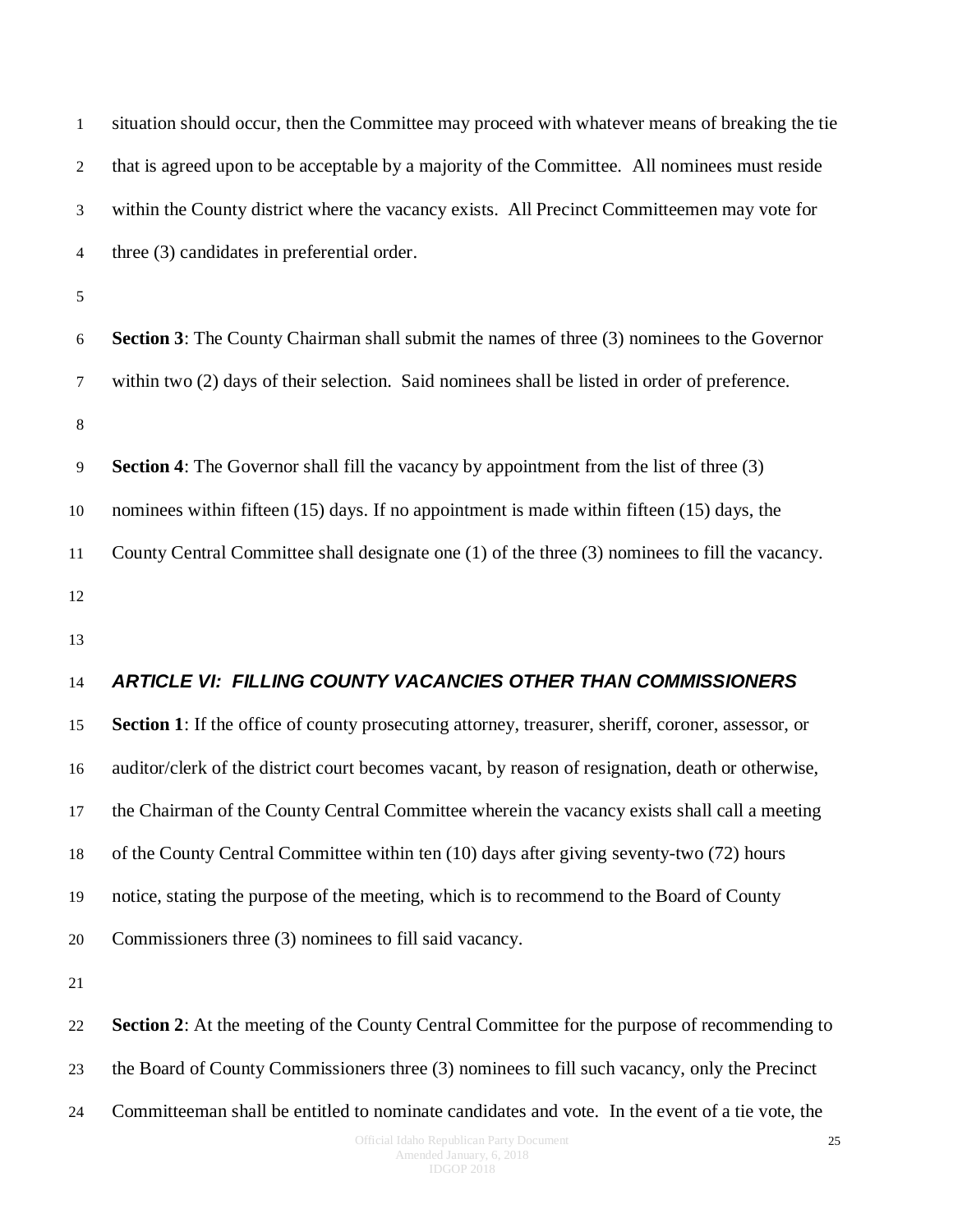<span id="page-25-0"></span>

| $\mathbf{1}$   | County Chairman may cast the tiebreaker vote unless the County Chairman is also a Precinct             |
|----------------|--------------------------------------------------------------------------------------------------------|
| $\overline{2}$ | Committeeman. In such an event then the County Vice Chairman may cast the tiebreaker vote              |
| 3              | unless the County Vice Chairman is also a Precinct Committeeman. If such a situation should            |
| $\overline{4}$ | occur, then the Committee may proceed with whatever means of breaking the tie that is agreed           |
| $\sqrt{5}$     | upon to be acceptable by a majority of the Committee. All nominees must reside within the              |
| 6              | County or otherwise satisfy any residency requirement under Idaho law. All Precinct                    |
| $\tau$         | Committeemen may vote for three (3) candidates in preferential order.                                  |
| $\,8\,$        |                                                                                                        |
| 9              | Section 3: The County Chairman shall submit the names of the three (3) nominees to the Board           |
| 10             | of County Commissioners within two (2) days of their selection. Said nominees shall be listed in       |
| 11             | order of the number of votes received.                                                                 |
| 12             |                                                                                                        |
| 13             | Section 4: The Board of County Commissioners shall fill the vacancy by appointment from the            |
| 14             | list of three $(3)$ nominees within $(15)$ days. If no appointment is made within fifteen $(15)$ days, |
| 15             | the County Central Committee shall designate one (1) of the three (3) nominees to fill the             |
| 16             | vacancy.                                                                                               |
| 17             |                                                                                                        |
| 18             |                                                                                                        |
| 19             | <b>ARTICLE VII: THE LEGISLATIVE DISTRICT COMMITTEE</b>                                                 |
| 20             | <b>Section 1:</b> The Legislative District Committee is composed of Precinct Committeemen and          |
| 21             | Precinct Committeewomen elected at the State Primary Election, the Legislative District                |
| 22             | Chairman, Vice Chairmen, Secretary, and other such officers of the Legislative District that are       |
| 23             | elected by the Precinct Committeemen and Precinct Committeewomen. The Precinct                         |
| 24             | Committeemen and Precinct Committeewomen shall elect all officers of the Legislative District          |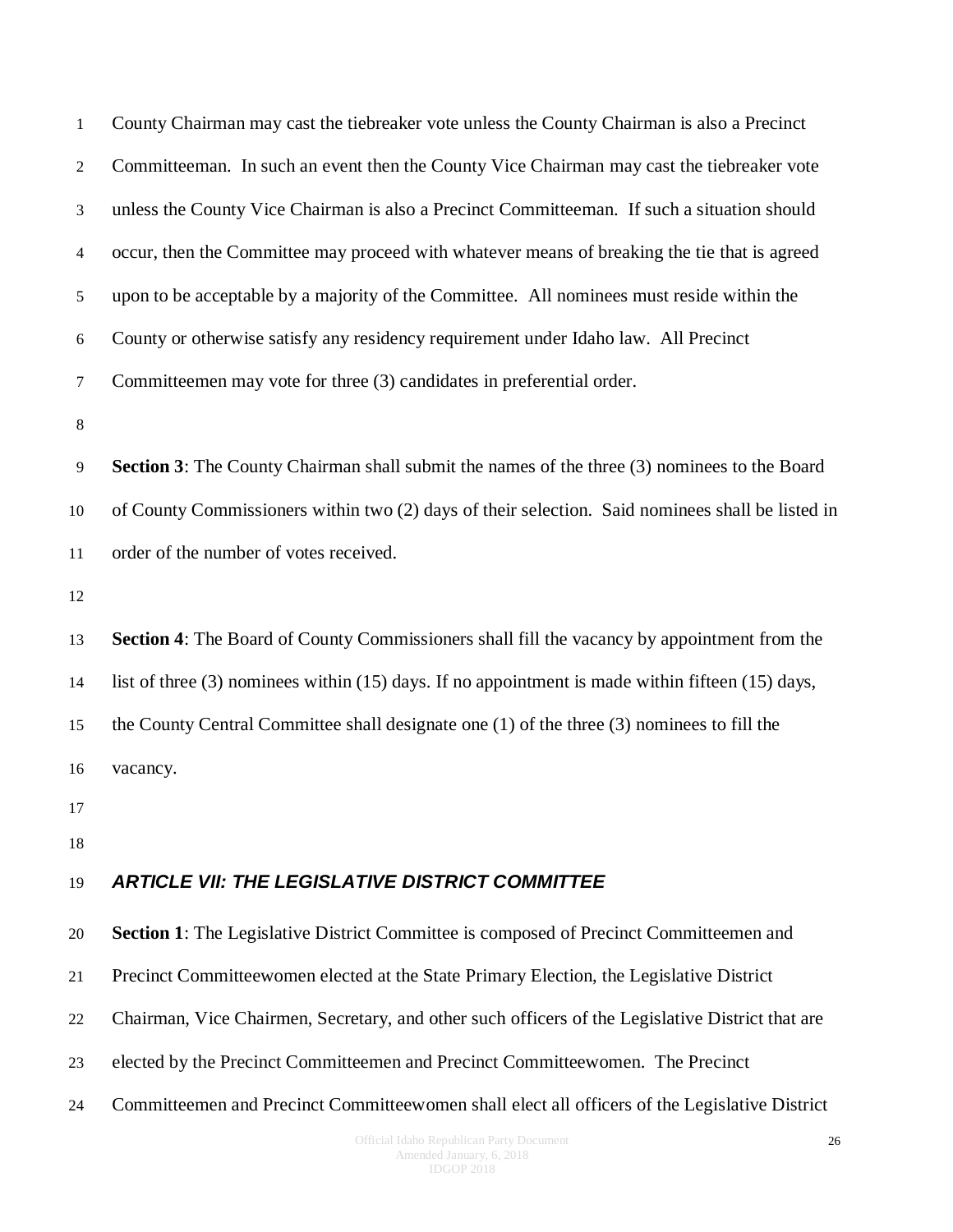| $\mathbf{1}$            | at a meeting called by the incumbent Legislative District Chairman to be held upon seven (7)          |
|-------------------------|-------------------------------------------------------------------------------------------------------|
| 2                       | days' notice and within eleven (11) days after each Primary Election at a location within the         |
| 3                       | Legislative District or within an adjacent Legislative District or County. The election of the        |
| $\overline{\mathbf{4}}$ | Legislative District Officers shall be carried out by secret ballot, except in uncontested races. All |
| 5                       | precinct committeemen of a Legislative District Central Committee or any person acting as an          |
| 6                       | alternate for such member must have a Republican Party affiliation. Furthermore, the act of un-       |
| $\tau$                  | affiliating with the Republican Party shall be considered as a resignation of any positions held in   |
| 8                       | the Central Committee.                                                                                |
| 9                       |                                                                                                       |
| 10                      | Section 2: The Legislative District Chairman shall assure the existence of a set of rules and         |
| 11                      | by-laws for the legislative district organization. These rules must be compatible with the            |
| 12                      | Election Laws of the State of Idaho and the Rules of the Idaho Republican Party.                      |
| 13                      |                                                                                                       |
| 14                      | Section 3: The Legislative District Chairman must call and chair meetings, as designated by the       |
| 15                      | legislative district and state rules, for the purpose of:                                             |
| 16                      | (a) Legislative district organization                                                                 |
| 17                      | (b) Selecting delegates to the State Convention, and                                                  |
| 18                      | (c) Nominating candidates to fill vacancies in the State Legislature                                  |
| 19                      |                                                                                                       |
| 20                      | Section 4: The Legislative District Chairman shall also chair meetings as prescribed by the           |
| 21                      | legislative district by-laws for the purposes of conducting routine business related to:              |
| 22                      | (a) Campaigns                                                                                         |
| 23                      | (b) Publicity                                                                                         |
| 24                      | (c) Finance, and<br>Official Idaho Republican Party Document<br>27                                    |

Amended January, 6, 2018 IDGOP 2018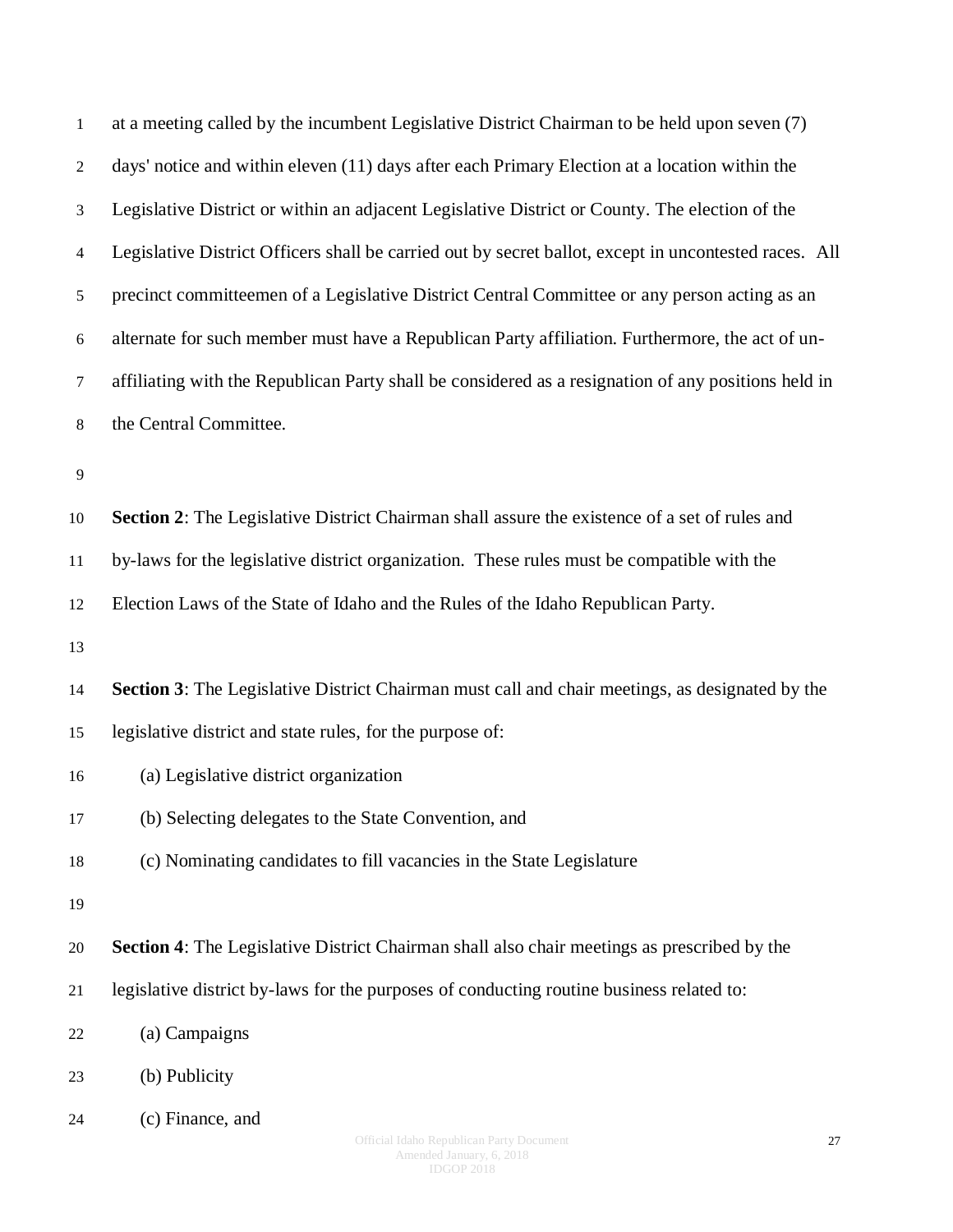(d) Other topics as requested

 **Section 5**: The Legislative District Chairman is responsible for recruiting and assisting in the election of candidates for the State Legislature and for maintaining liaison with them after election.

 **Section 6**: The Legislative District Chairman is a member of the State Central Committee; and therefore, shall attend State Central Committee meetings and respond to requests from the Region Chairman as well as the State Chairman and Executive Director to serve on committees and special functions.

 **Section 7**: If the office of the Legislative District Chairman becomes vacant, by reason of resignation, death or otherwise, the Vice Chairman of the District shall assume all duties of the Chairman and call a meeting for the purpose of electing a new District Chairman. This meeting shall be called within thirty (30) days following the occurrence of vacancy and upon giving at least seven (7) days' notice. If the Vice Chairman does not call such a meeting within thirty (30) days, the State Chairman shall call a Legislative District Committee meeting, with seven (7) days notice, for the purpose of electing a new Legislative District Chairman.

 **Section 8**: If the office of Vice Chairman or Secretary becomes vacant by reason of resignation, death or otherwise, the Legislative District Chairman shall within thirty (30) days and after giving at least seven (7) days' notice, call a Legislative District Committee meeting for the purpose of filling such vacancy.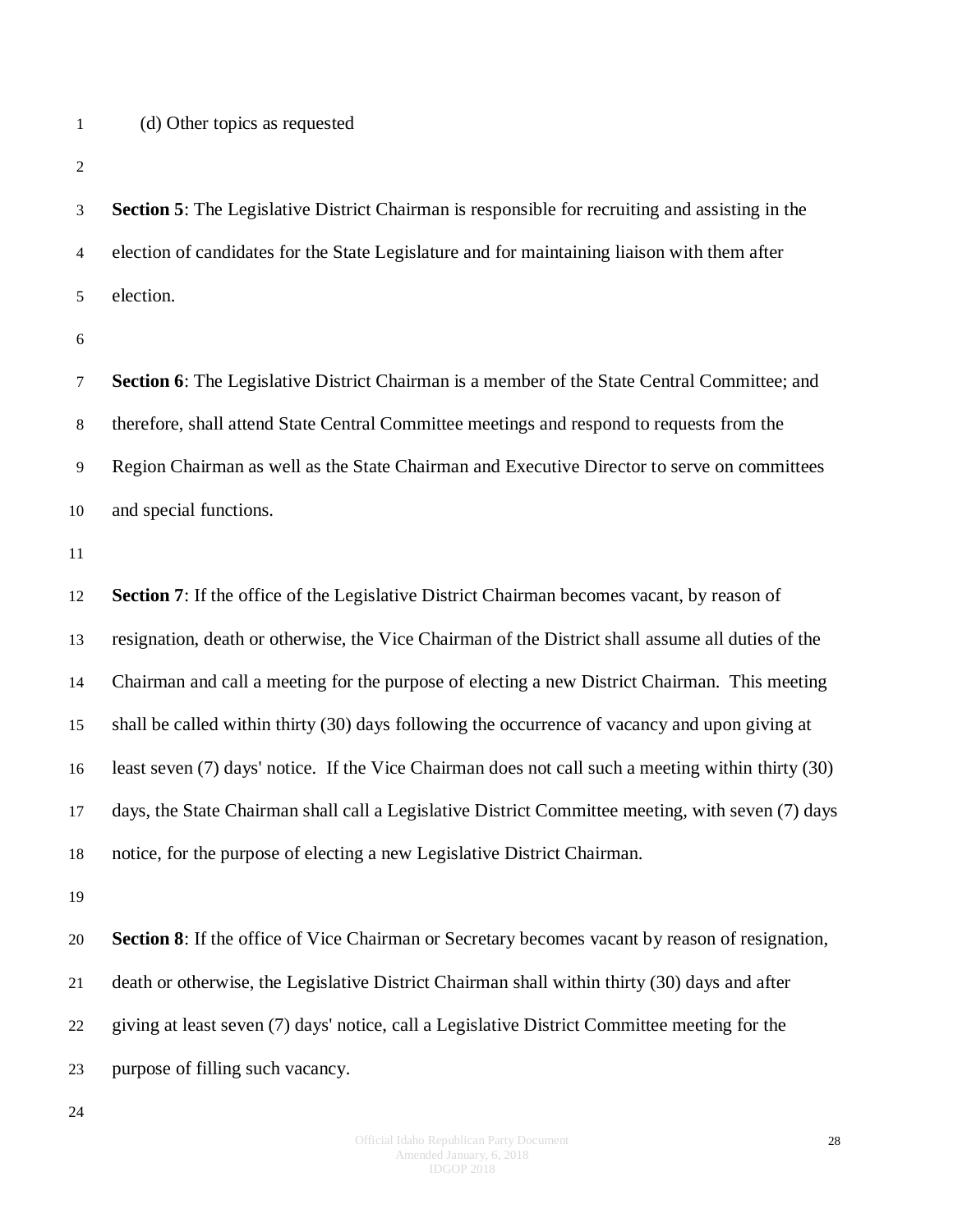**Section 9**: Representation and voting by proxies shall be allowed at legislative district meetings, except for the election of Legislative District Officers, election of delegates to the State Convention, and selection of nominees to fill vacancies in the Idaho State Legislature. Proxies shall be honored if written by the grantor to another voting member from the same legislative district and limited to that particular meeting. Fifty-one percent (51%) of the Precinct Committeemen from within the Legislative District shall constitute a quorum, unless Legislative District by-laws designate a different quorum percentage.

- 
- 

#### <span id="page-28-0"></span>*ARTICLE VIII: FILLING LEGISLATIVE VACANCIES*

 **Section 1**: In the event a vacancy arises in the Idaho State Legislature, by reason of resignation, death or otherwise, the Chairman of the Legislative District in which such vacancy exists shall call a meeting of the Legislative District Committee within ten (10) days and after giving seventy-two (72) hours notice, stating the purpose for the meeting which is recommending to the Governor three (3) nominees to fill said vacancy.

 **Section 2**: At the meeting of the Legislative District Committee for the purpose of recommending to the Governor three (3) nominees to fill a vacancy in the Legislature, only Precinct Committeemen from within the Legislative District shall be entitled to nominate candidates and vote. In the event of a tie vote, the Legislative District Chairman may cast the tiebreaker vote unless the Legislative District Chairman is also a Precinct Committeeman. In such an event then the Legislative District Vice Chairman may cast the tiebreaker vote unless the Legislative District Vice Chairman is also a Precinct Committeeman. If such a situation should occur, then the Committee may proceed with whatever means of breaking the tie that is agreed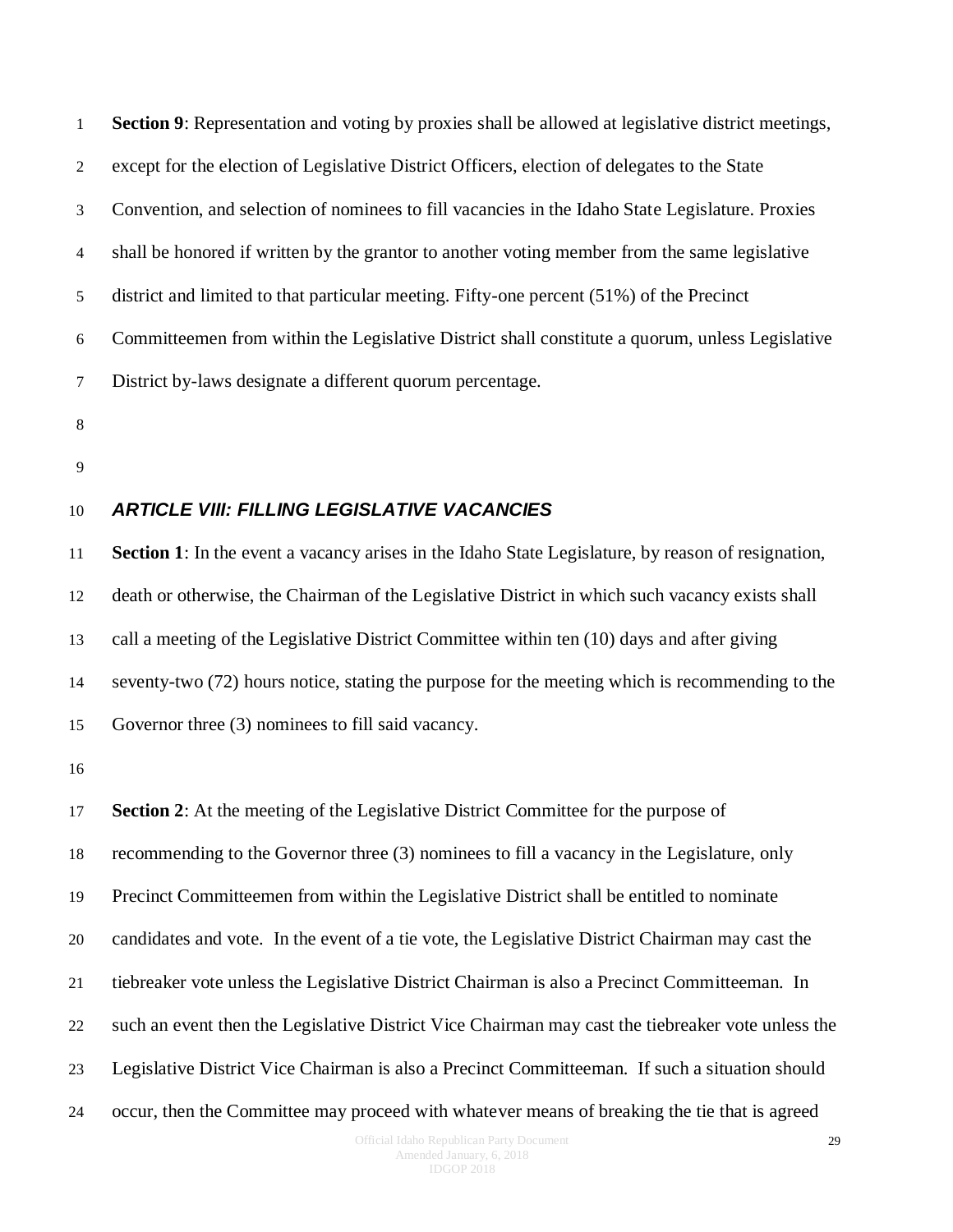<span id="page-29-0"></span>

| $\mathbf{1}$   | upon to be acceptable by a majority of the Committee. All nominees must reside within the                |
|----------------|----------------------------------------------------------------------------------------------------------|
| $\overline{2}$ | Legislative District. All Precinct Committeemen may vote for three (3) candidates in                     |
| 3              | preferential order.                                                                                      |
| $\overline{4}$ |                                                                                                          |
| $\sqrt{5}$     | <b>Section 3:</b> The Legislative District Chairman shall submit the names of the three (3) nominees to  |
| 6              | the Governor within two (2) days of their selection. Said nominees shall be listed in order of           |
| $\tau$         | preference.                                                                                              |
| $\,8\,$        |                                                                                                          |
| $\overline{9}$ | <b>Section 4:</b> The Governor shall fill the vacancy by appointment from the list of three (3)          |
| 10             | nominees within fifteen (15) days. If no appointment has been made within fifteen (15) days, the         |
| 11             | Legislative District Committee shall designate one (1) of the three nominees to fill the vacancy.        |
| 12             |                                                                                                          |
| 13             |                                                                                                          |
| 14             | <b>ARTICLE IX: CENTRAL COMMITTEE ENDORSEMENT AND REPUBLICAN PARTY</b>                                    |
| 15             | <b>REGISTRATION REQUIRED TO VOTE IN A REPUBLICAN PRIMARY ELECTION</b>                                    |
| 16             | <b>Section 1:</b> County Central Committees may determine the political affiliation of candidates filing |
| 17             | or declaring an intent to file as Republican candidates for county political offices and may             |
| 18             | endorse Republican candidates for their respective positions.                                            |
| 19             |                                                                                                          |
| 20             | Section 2: The Legislative District Central Committees may determine the political affiliation of        |
| 21             | candidates filing or declaring an intent to file as Republican Party Candidates for the State            |
| 22             | Legislature, and the Committee may endorse Republican candidates for legislative positions.              |
| 23             |                                                                                                          |
| 24             | <b>Section 3:</b> The State Central Committee may determine the political affiliation of candidates      |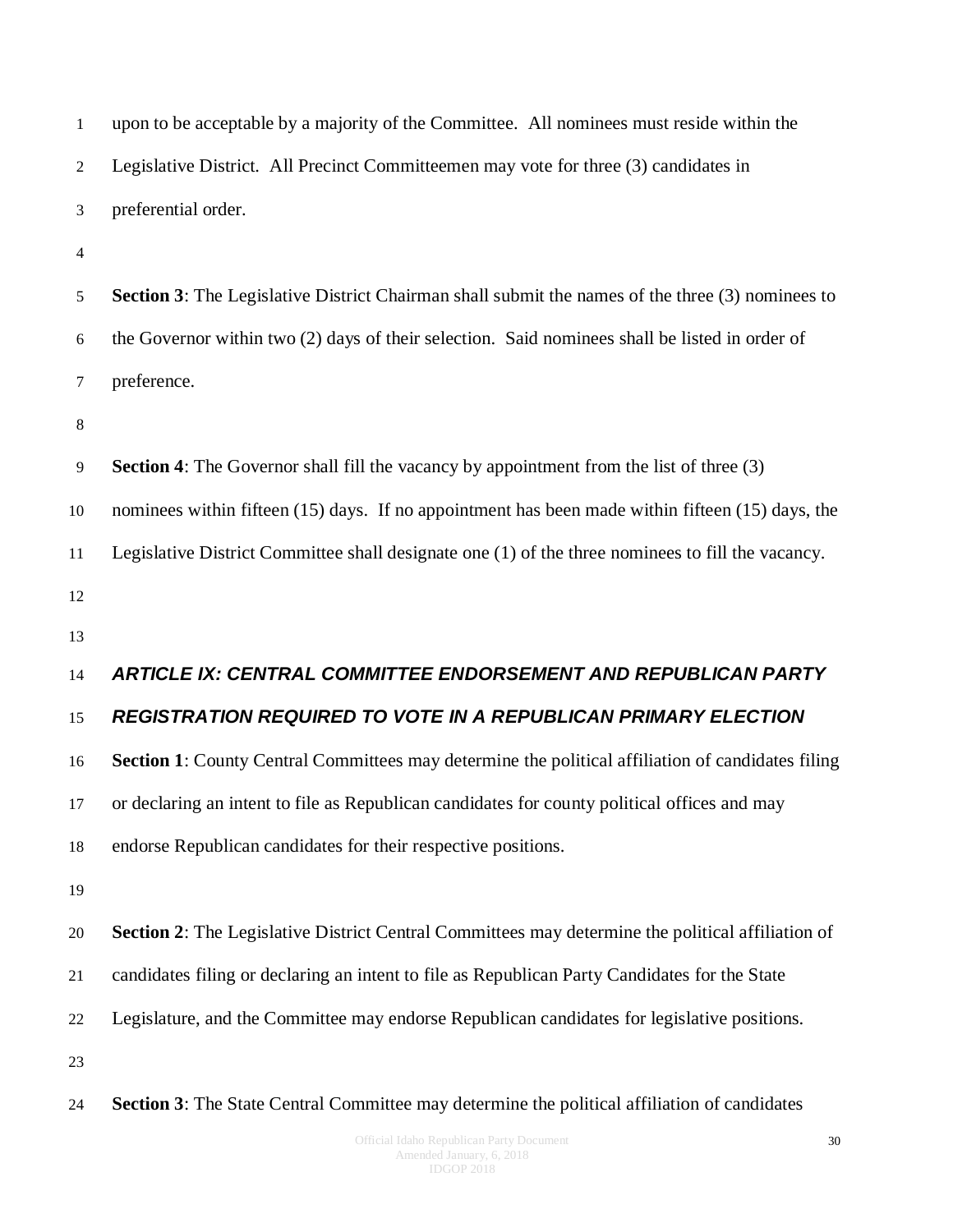<span id="page-30-0"></span>

| $\mathbf{1}$   | filing or declaring intent to file as Republican Party Candidates for state political offices and      |
|----------------|--------------------------------------------------------------------------------------------------------|
| $\overline{2}$ | U.S. federal offices, and may endorse Republican Party candidates for the various positions.           |
| 3              | Endorsement of Congressional District Candidates shall be by voting members from the                   |
| $\overline{4}$ | respective Congressional Districts.                                                                    |
| 5              | <b>Section 4:</b> Only persons who have registered as Republican prior to the Primary Election will be |
| 6              | allowed to vote on an Idaho Republican Party ballot in that Primary Election.                          |
| 7              |                                                                                                        |
| 8<br>9         | <b>ARTICLE X: PROCEDURE - DATE OF EFFECTIVENESS</b>                                                    |
| 10             | Section 1: The rules contained in the current edition of Robert's Rules of Order Newly Revised         |
| 11             | shall govern the Idaho Republican Party in all cases to which they are applicable and in which         |
| 12             | they are not inconsistent with state law, State Party rules, or any special rules of order the Party   |
| 13             | may adopt.                                                                                             |
| 14             |                                                                                                        |
| 15             | Section 2: No prior action of the Republican State Central Committee or its subsidiaries shall be      |
| 16             | voided by adoption of these rules.                                                                     |
| 17             |                                                                                                        |
| 18             | Section 3: These rules may be amended by a majority vote of the State Central Committee at any         |
| 19             | regular or special session of the Republican State Central Committee.                                  |
| 20             |                                                                                                        |
| 21             | <b>Section 4:</b> The Rules of the Idaho Republican Party can only be amended or suspended by the      |
| 22             | Idaho Republican State Central Committee.                                                              |
| 23             |                                                                                                        |
|                |                                                                                                        |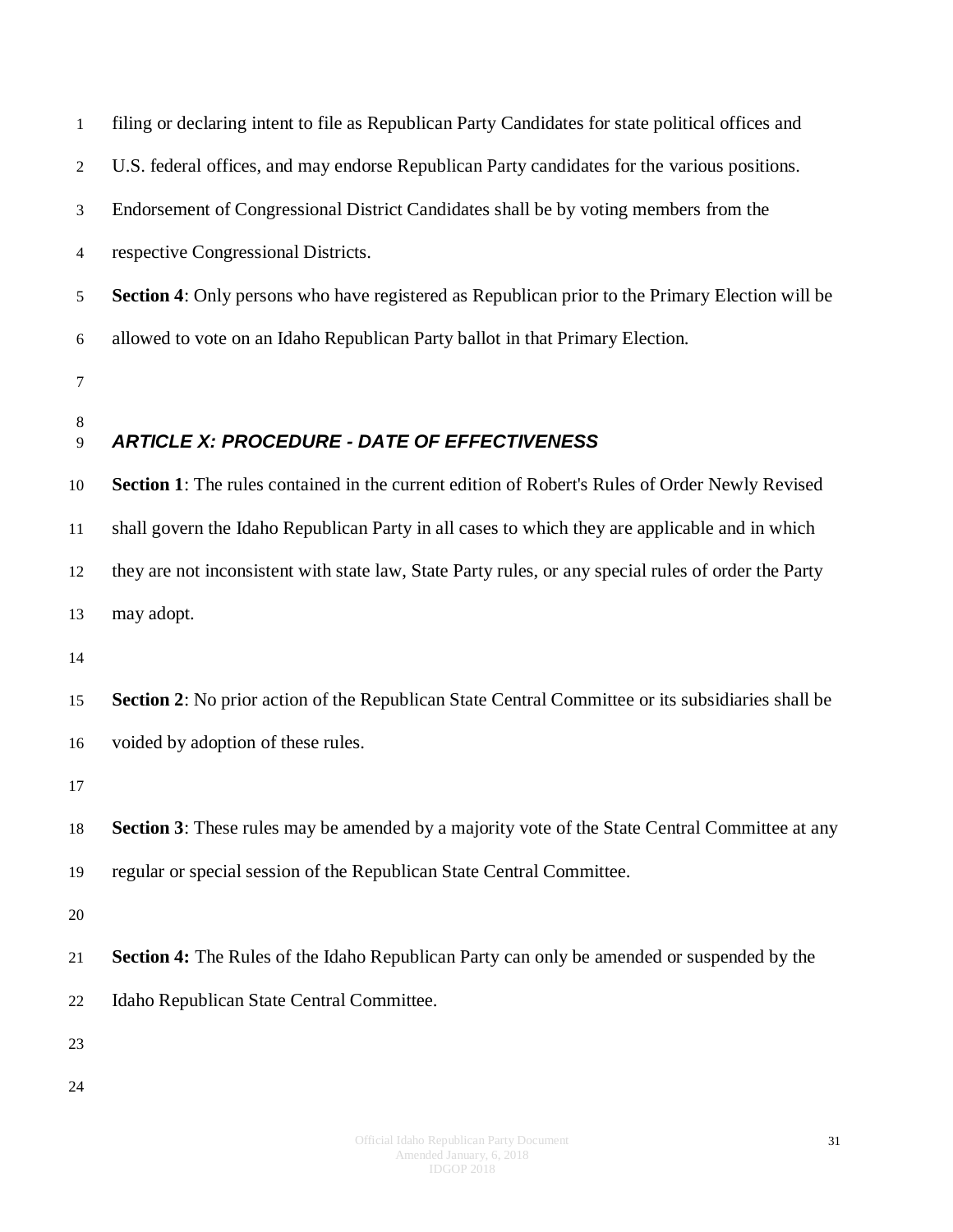#### <span id="page-31-0"></span>*ARTICLE XI: ELECTRONIC MEETINGS*

 **Section 1**. The State, Region and County Central Committees, at the Committee Chairman's discretion, may provide Central Committee members with the option to participate in state, region, and county meetings through electronic means, including, but not limited to, teleconferencing, audio conferencing and video conferencing. Committee meetings may include physical and/or electronic attendees. The chairman of special committees established by the State Chairman may also offer an electronic option for committee meetings. **Section 2**. The electronic meeting must allow for all attendees, both physical and electronic, to hear each other at the same time. If video conferencing is used, all attendees must be able to see each other at the same time. The electronic meeting service used by the committee must support verification and reporting of who joins the meeting electronically. **Section 3.** Committee members participating via electronic means will count towards establishing a quorum. **Section 4**. If Committee Chairmen offer an electronic meeting option, they must provide committee members with the technical requirements for participation (e.g. phone, computer, webcam) via an official meeting notice. Notices for meetings with an electronic option must be sent 48 hours prior to a meeting and include the date, time, and details for how to join the electronic meeting. These notices may be provided physically or electronically.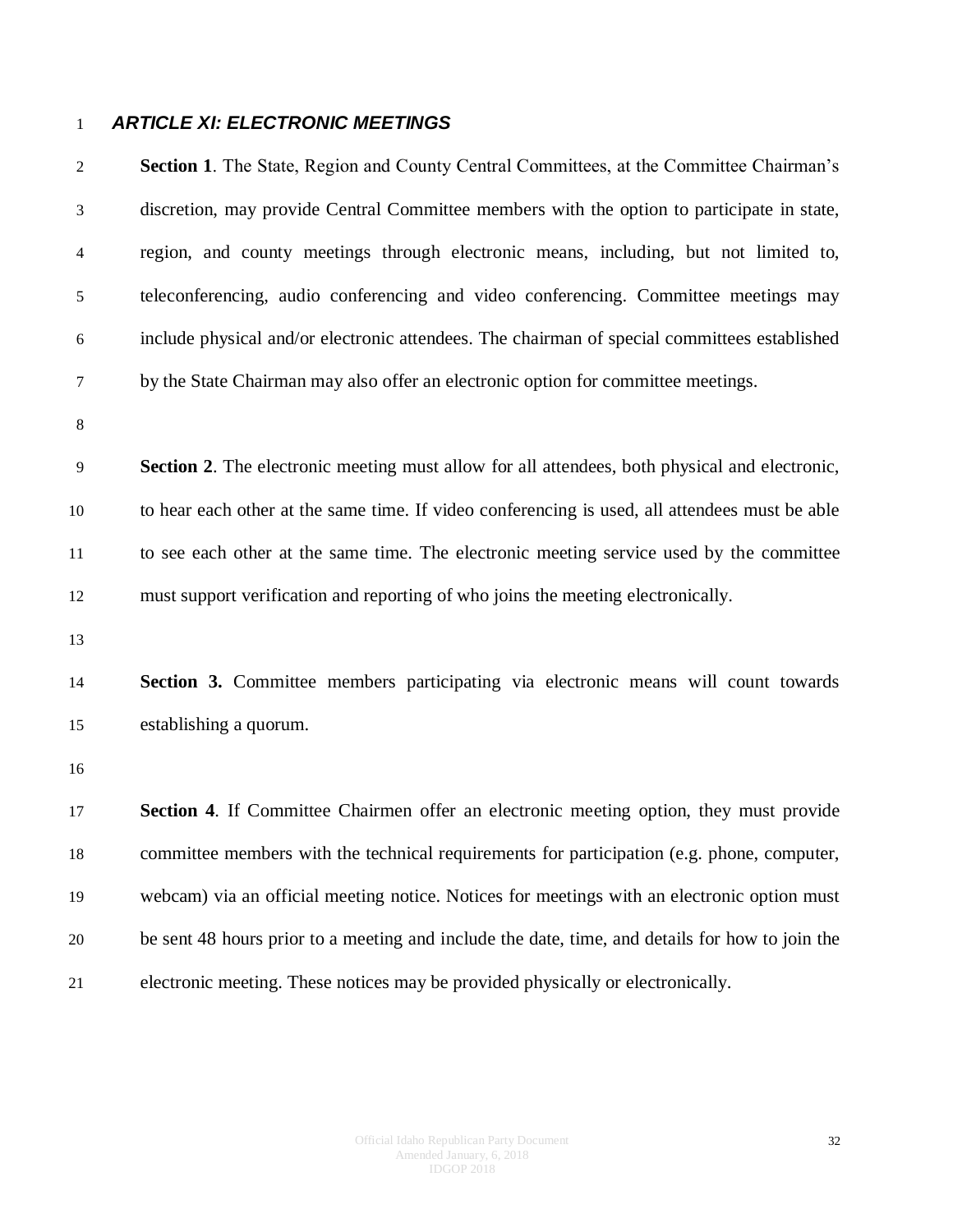**Section 5**. In the event an electronic meeting option is provided for a committee meeting, committee members must notify the Committee Chairmen prior to a meeting if they plan to participate via the electronic option. To assist with verifying a quorum of committee members, attendees must also provide prior to the meeting the phone number or email address they'll use to join and participate in the electronic meeting. Attendees using numbers or email addresses not provided prior to the meeting will not count towards a quorum, be recognized, or allowed to participate in the committee meeting. **Section 6**. The Committee Chairmen must offer members attending electronically the option to be recognized before closing any discussion or debate. Members attending electronically may also make a verbal request for recognition if another committee member does not have the floor. **Section 7.** In meetings where some or all committee members attend electronically, all votes must be recorded for the minutes by name unless votes are unanimous. No votes requiring a secret ballot may be conducted if some or all committee members are attending electronically. **Section 8.** Only committee members can use the electronic option to participate in committee meetings. **Section 9.** Committee Chairmen are not required to offer an electronic meeting option for their committees.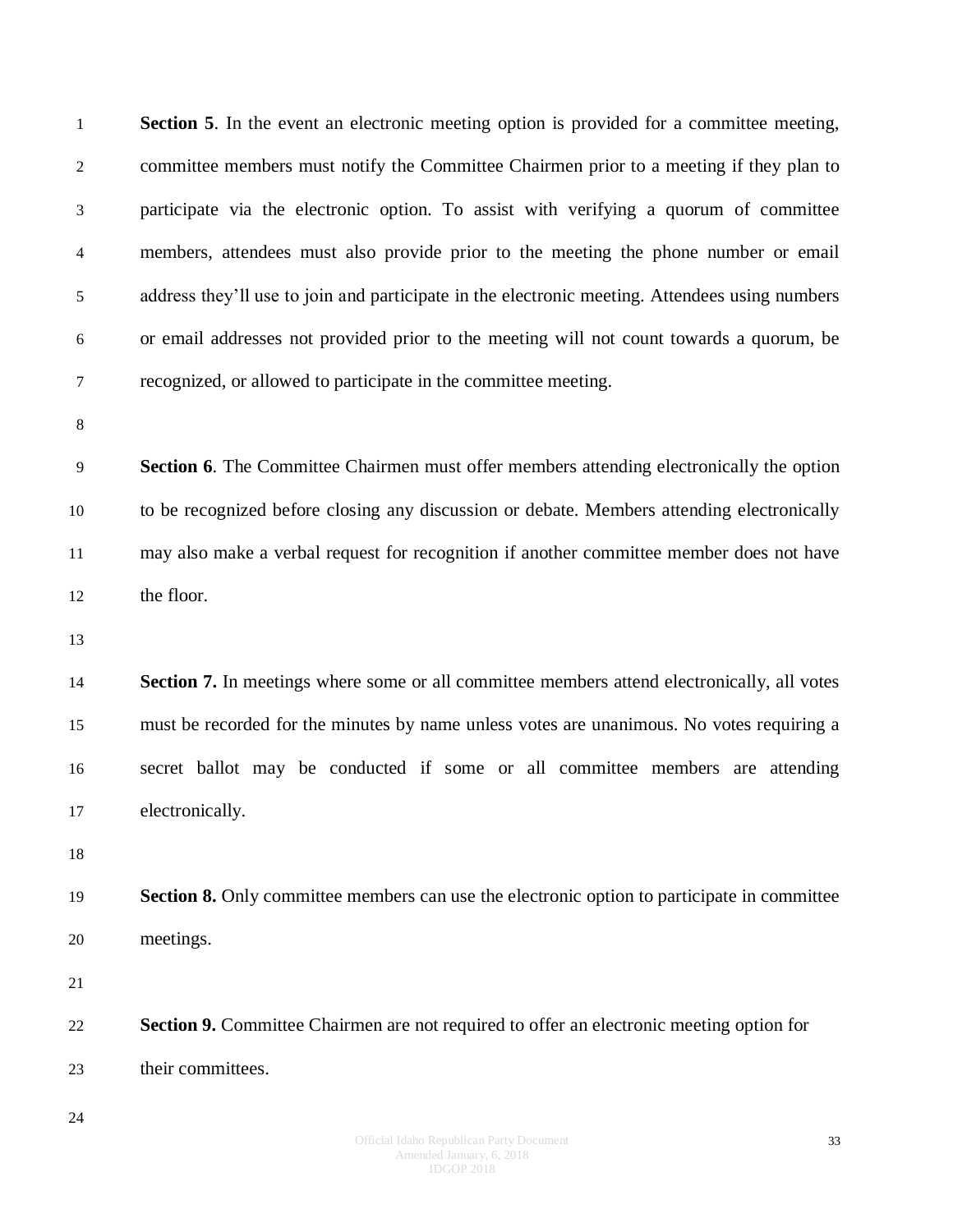<span id="page-33-1"></span><span id="page-33-0"></span>

| $\mathbf{1}$   | <b>RULES FOR SELECTION OF DELEGATES TO REPUBLICAN</b>                                       |
|----------------|---------------------------------------------------------------------------------------------|
| $\overline{2}$ | <b>NATIONAL CONVENTION AND THE REPUBLICAN STATE</b>                                         |
| 3              | <b>CONVENTION</b>                                                                           |
| 4              |                                                                                             |
| 5              | <b>ARTICLE I: LEGISLATIVE DISTRICT DELEGATE SELECTION MEETING</b>                           |
| 6              | <b>Section 1:</b>                                                                           |
| 7              | (a) Each legislative district shall use the following rules to elect delegates to the state |
| 8              | convention:                                                                                 |
| 9              | (1) The newly elected legislative district Chair shall conduct the election of delegates    |
| 10             | and alternate delegates to the state convention.                                            |
| 11             | (2) Each delegate/alternate position will be considered one at a time, with                 |
| 12             | nominations from the floor.                                                                 |
| 13             | (3) Each nominee for each position will be given 2 minutes to speak                         |
| 14             | (4) After nomination and nomination speeches, each position will be voted on by             |
| 15             | secret ballot.                                                                              |
| 16             | (5) The newly elected legislative district chair shall appoint no fewer than two people     |
| 17             | to count the ballots and report the results. In the event of a tie, the newly elected       |
| 18             | Legislative District Chair shall cast a tie-breaking vote.                                  |
| 19             | (6) Only voters affiliated with the Republican Party of a county and legislative            |
| 20             | district within the state of Idaho can be selected as delegates and alternate               |
| 21             | delegates to the Idaho Republican State Convention.                                         |
| 22             | (b) A legislative district may create its own delegate nominating rules in their bylaws     |
| 23             | instead of using Section 1(a) of these rules to select delegates. If so, no later than 60   |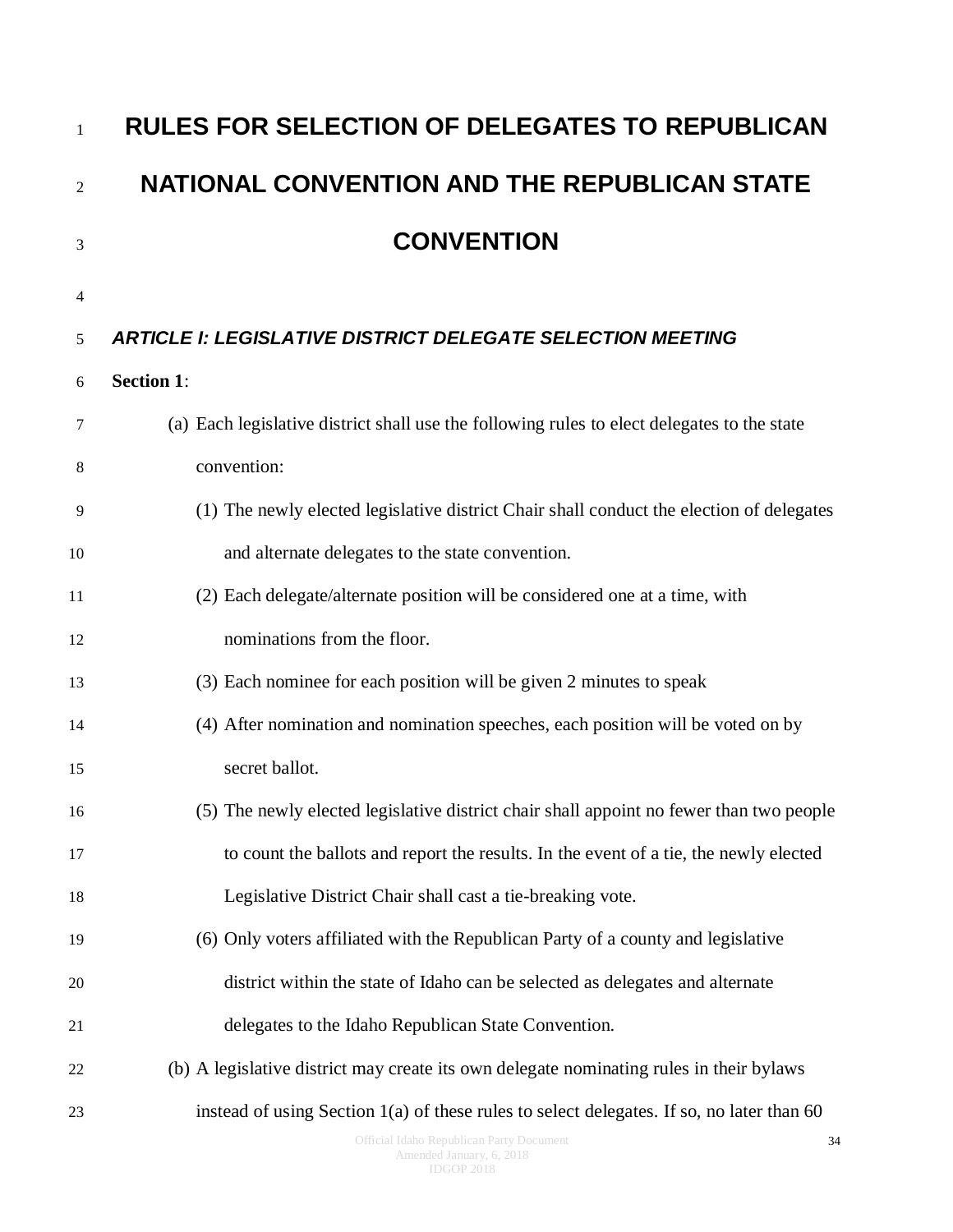| $\mathbf{1}$   | days prior to the May primary election, the Chair of each Legislative District shall     |
|----------------|------------------------------------------------------------------------------------------|
| $\overline{c}$ | submit their rules under which the election of delegates and alternates to the state     |
| 3              | convention will be conducted to the State Party Headquarters. Such rules should          |
| 4              | answer the following questions:                                                          |
| 5              | (1) Which party officer will conduct the election?                                       |
| 6              | (2) How will names be entered into nomination?                                           |
| 7              | (3) Will nominator and/or seconding speeches be allowed?                                 |
| 8              | (4) Will acceptance speeches be allowed?                                                 |
| 9              | (5) What, if any, time limits will be placed on speeches?                                |
| 10             | (6) What will be the manner of voting?                                                   |
| 11             | (7) What will be the manner of counting the vote?                                        |
| 12             | (8) How will tie votes be resolved?                                                      |
| 13             | (c) The Chairman of the Idaho Republican Party will review submitted procedures to       |
| 14             | ensure they provide open, fair access to delegate and alternate positions, and that the  |
| 15             | results reflect the judgement of the precinct leaders duly elected without interference  |
| 16             | or bias produced inherently by the electoral process. Prior to the 60 day deadline for   |
| 17             | submittal, a legislative district may request the Chairman's review to ensure            |
| 18             | acceptance.                                                                              |
| 19             | (d) No legislative District shall change their rules or bylaws for reorganization and or |
| 20             | delegate selection to the state convention within 60 days of the May Primary Election    |
| 21             | and their reorganization and or delegate selection to the state convention.              |
| 22             | (e) Any person who wishes to be nominated to be a delegate or alternate delegate to the  |
| 23             | state convention must complete and sign the Delegate Pledge Form before being            |
| 24             | nominated as a delegate or alternate delegate. The Delegate Pledge Form shall be a       |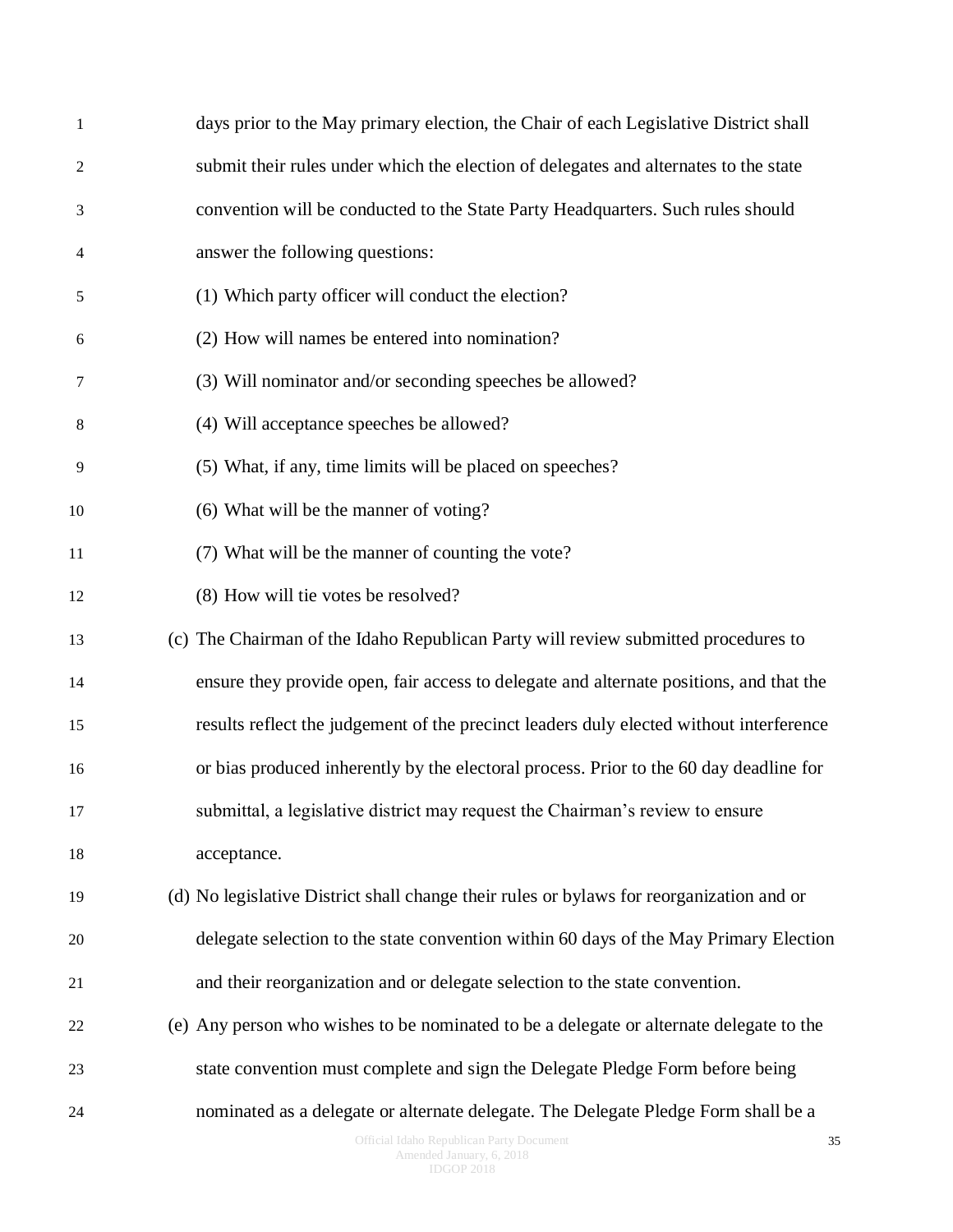| $\mathbf{1}$   | standard form provided by the State Party Headquarters and shall include the                        |
|----------------|-----------------------------------------------------------------------------------------------------|
| $\overline{2}$ | candidates name, mailing address, phone number, email address, and a statement that                 |
| 3              | the candidate is affiliated with the Republican Party and is a voter residing in the                |
| $\overline{4}$ | applicable Idaho county and legislative district for which he or she would serve as a               |
| 5              | delegate, and can and has every intention of attending the state convention as a                    |
| 6              | delegate or alternate delegate.                                                                     |
| 7              | (f) Nominations shall remain open until all persons who wish to be nominated have the               |
| 8              | opportunity to do so.                                                                               |
| 9              |                                                                                                     |
| 10             | Section 2: Thirty (30) days prior to the May Primary Election in each Presidential election year,   |
| 11             | and prior to May 1, in each non-presidential election year, the Republican Legislative District     |
| 12             | Chairman in each Legislative District shall prepare and forward to the Republican State             |
| 13             | Chairman, in care of the GOP State Headquarters, a notice stating the date, time, and place of      |
| 14             | meeting to be held within eleven (11) days after the primary election, for the purpose of selecting |
| 15             | Delegates to the GOP State Convention, who will select Delegates to the Republican National         |
| 16             | Convention.                                                                                         |
| 17             |                                                                                                     |
| 18             | <b>Section 3:</b> In cases of vacancy in the office of Legislative District Chairman or the         |
| 19             | nonperformance of duty, where it is impractical to follow Article VII, Section Seven (7) of the     |
| 20             | rules of the Idaho Republican Party in filling the office, the Republican State Chairman is         |
| 21             | empowered to appoint a Precinct Committeeman/woman in the District as acting Chairman for           |
| 22             | the purpose of calling and conducting the meeting. In the case that no such Precinct                |
| 23             | Committeeman/Woman exists in the District, the Republican State Chairman is empowered to            |
| 24             | fill a vacant Precinct Committeeman/Woman position in the District for the purpose of calling       |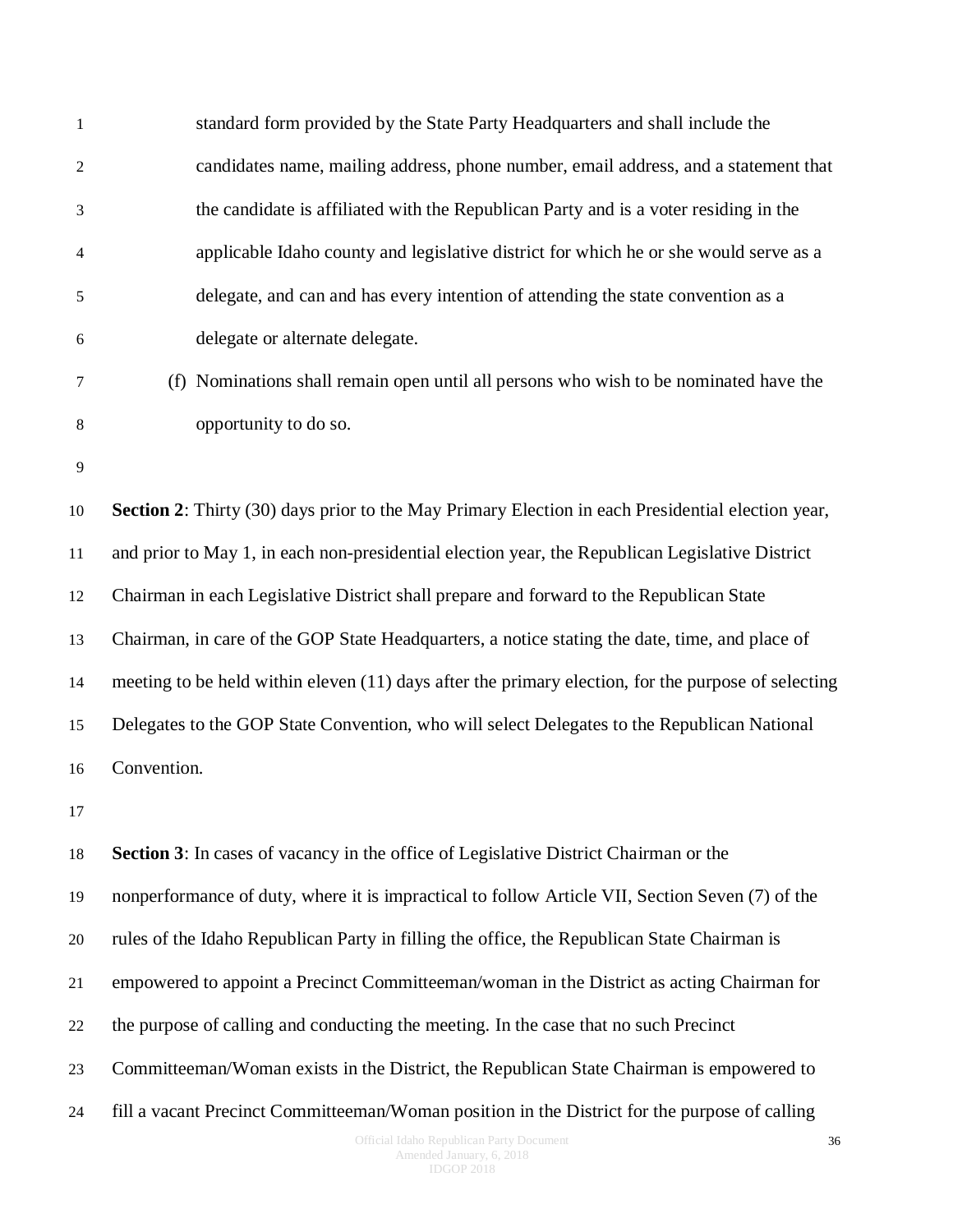and conducting the meeting.

| 3              | Section 4: After notification, the State Chairman shall dispatch press releases to each daily and      |
|----------------|--------------------------------------------------------------------------------------------------------|
| $\overline{4}$ | weekly newspaper in the state, specifying date, time, and place of the Legislative District            |
| 5              | meetings to be held in the circulation area of the papers. In addition, the Legislative District       |
| 6              | Chairman shall issue press releases to each paper in his area containing the same information.         |
| $\tau$         |                                                                                                        |
| 8              | <b>Section 5:</b> At the appointment time, an open Legislative District meeting shall be held with the |
| 9              | Legislative Chairman conducting the meeting. Those people with votes at the meeting shall be           |
| 10             | those lawfully elected or appointed under Idaho Code as "Delegates to the County Convention"           |
| 11             | in that particular precinct within that Legislative District.                                          |
| 12             |                                                                                                        |
| 13             | Section 6: Each Legislative District shall select three (3) Delegates and three (3) Alternates for     |
| 14             | each Senate seat in that Legislative District to the Republican State Convention. Each meeting         |
| 15             | shall establish the precedence of the Alternate selected. Each Legislative District Delegation to      |
| 16             | the State Convention shall elect one (1) Delegate as Chairman of the Delegation.                       |
| 17             |                                                                                                        |
| 18             | <b>Section 7:</b> An individual otherwise qualified by these rules may be selected to be an alternate  |
| 19             | delegate for both a county and legislative district, but is restricted from voting in both             |
| 20             | jurisdictions on any given issue.                                                                      |
| 21             |                                                                                                        |
| 22             |                                                                                                        |
| 23             | <b>ARTICLE II: COUNTY DELEGATE SELECTION MEETING</b>                                                   |

<span id="page-36-0"></span>**Section 1**: Thirty (30) days prior to the May Primary Election in each Presidential election year,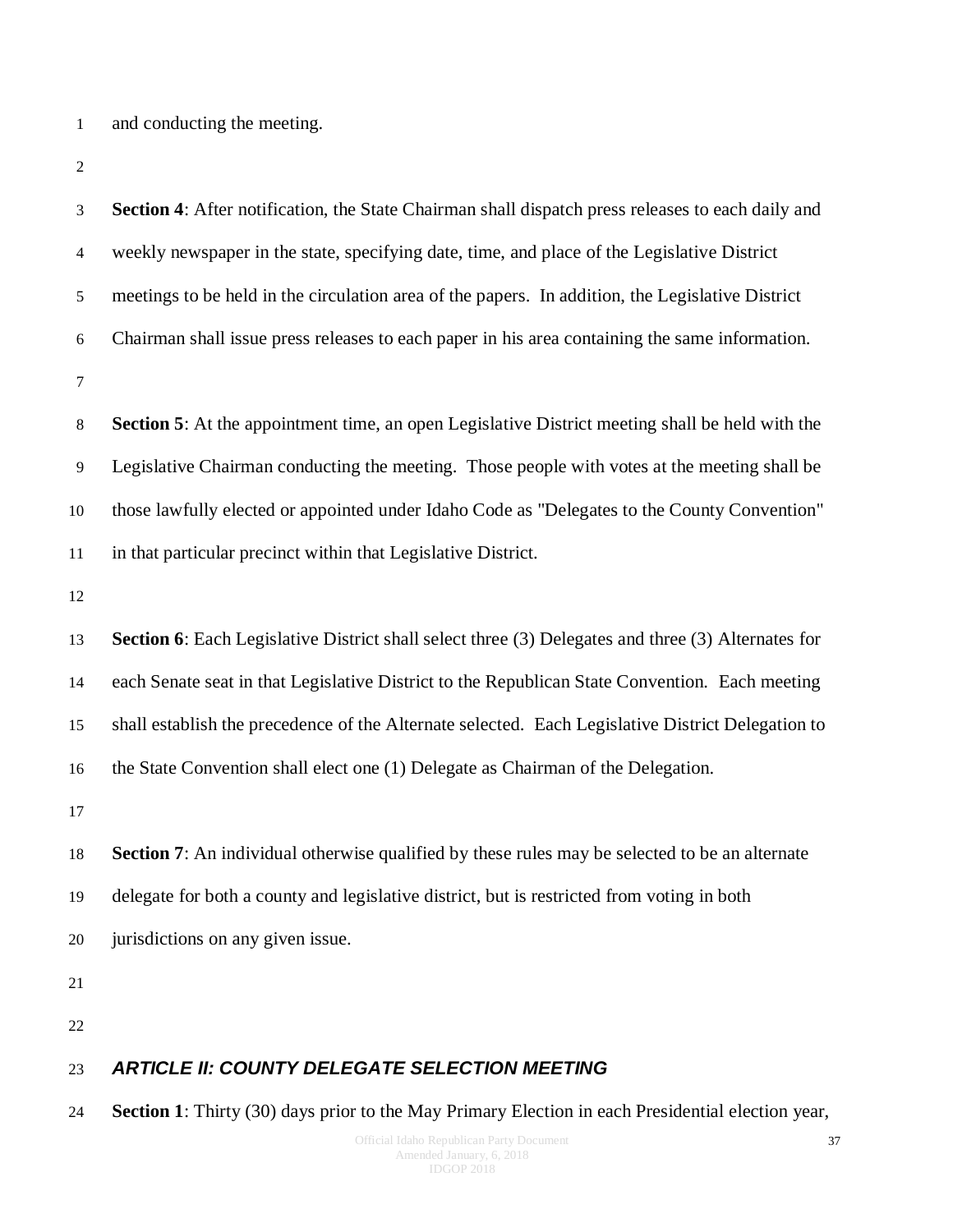| $\mathbf{1}$     | and prior to May 1, in each non-Presidential election year, each Republican County Chairman         |
|------------------|-----------------------------------------------------------------------------------------------------|
| 2                | shall prepare and forward to the Republican State Chairman, in care of the GOP State                |
| 3                | Headquarters, a notice stating the date, time, and place of meeting to be held within ten (10) days |
| $\overline{4}$   | after the primary election, for the purpose of selecting Delegates to the GOP State Convention,     |
| 5                | who will select Delegates to the Republican National Convention.                                    |
| $\boldsymbol{6}$ | Section 2: Where applicable and where Article I does not conflict with Article II of these Rules,   |
| 7                | Each County shall follow the same procedures as a legislative district in selecting delegates in    |
| 8                | Article I of these rules to the Republican State Convention.                                        |
| 9                |                                                                                                     |
| 10               | <b>Section 3:</b> Each County shall select three (3) Delegates and three (3) Alternates to the      |
| 11               | Republican State Convention. In addition, each County shall select one (1) Delegate and one (1)     |
| 12               | Alternate for each one thousand (1,000) votes cast for the Republican Congressional Candidate       |
| 13               | in the previous general election, or major fraction thereof, in that county. Republican State       |
| 14               | Headquarters will advise each County Chairman of the number of Delegates his county is              |
| 15               | entitled to elect. Each meeting shall establish the precedence of the Alternates selected. Any      |
| 16               | registered Republican qualified to vote in the county may be elected a Delegate or Alternate to     |
| 17               | the GOP State Convention. Each County Delegation to the State Convention shall select one           |
| 18               | Delegate as Chairman of the Delegation.                                                             |
| 19               |                                                                                                     |
| 20               | Section 4: An individual otherwise qualified by these rules may be selected to be an alternate      |
| 21               | delegate for both a county and legislative district, but is restricted from voting in both          |
| 22               | jurisdictions on any given issue.                                                                   |
| 23               |                                                                                                     |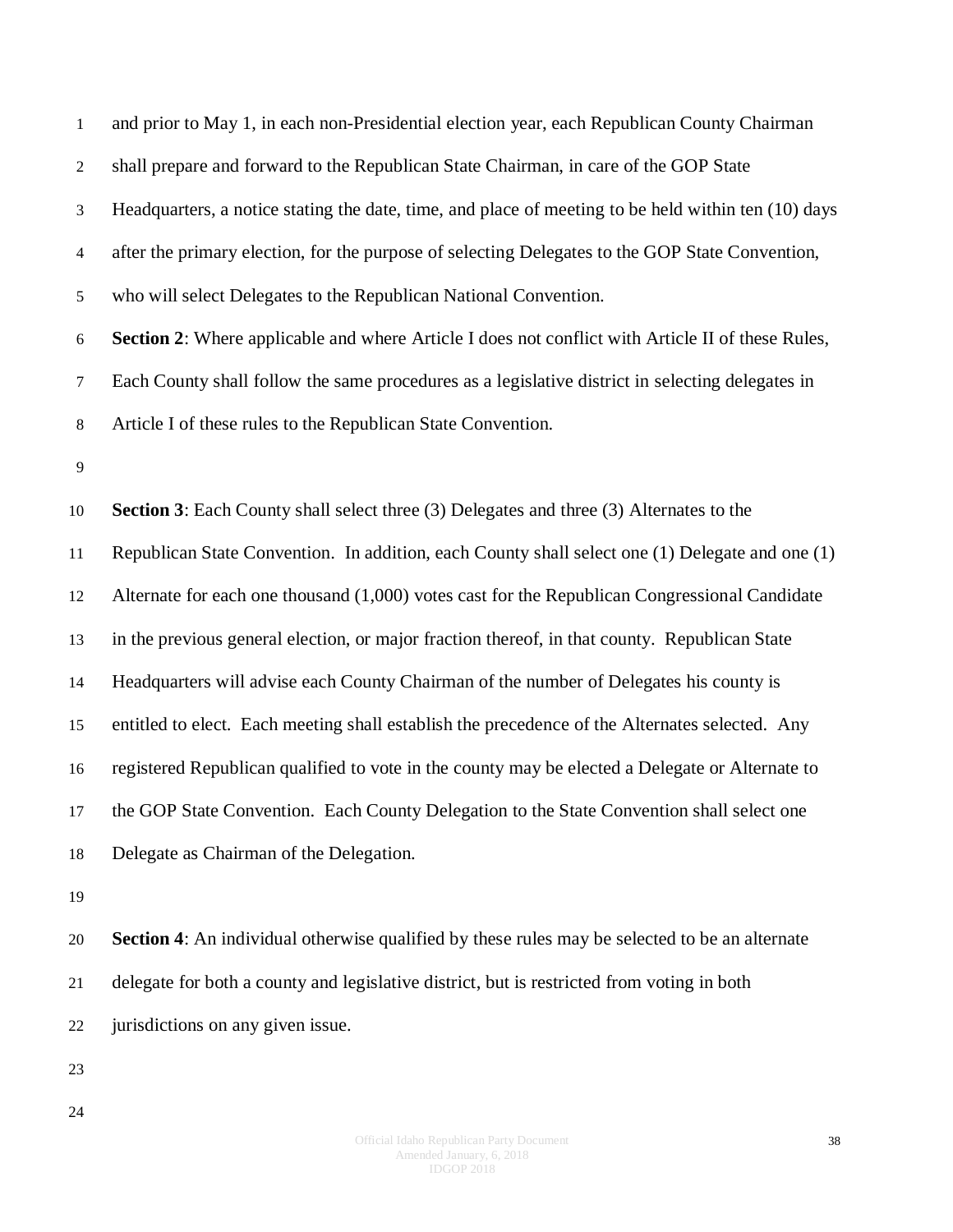#### <span id="page-38-0"></span>*ARTICLE III: PREPARATIONS FOR STATE CONVENTION*

**Section 1**: By the end of the  $11<sup>th</sup>$  day after the May Primary Election, the respective Chairmen of each County Central Committee or Legislative District shall submit a statement giving the names, mailing address, phone number, and email address for each Delegate and Alternate elected at the meeting, each Precinct Committeeman, and other elected officers of the County/Legislative District (State Committeeman/Woman/Youthperson, Vice Chair, Secretary etc.) to the State Party Headquarters. This submittal shall also identify the Chairman of the delegation to the state convention, the delegate(s) to be on convention committee(s), and the Delegate's (Delegates') committee preference. County and Legislative Chairmen are the Certifying Officials for their Delegate Selection. Delegate selection results will be sent electronically and are to be followed up with a signed hardcopy delivered to the Republican State Headquarters. Any delegate or alternate not supplying a valid name, mailing address, phone number, or email address may be denied credentials to the convention per Article III, Section 3 of the Rules of the Convention. Failure of one delegate or alternate to supply correct or complete information may not be considered for denying seating of the full delegation.

 **Section 2**: The State Chairman shall be charged with issuing the roll of the State Convention, based upon the Legislative District and County elections, preferably three days but no later than one day prior to the Convention and having certified its accuracy, according to the Statement of the respective Chairmen.

 **Section 3**: Any person aggrieved by the manner of conduct in the proceedings in any Legislative District or County meeting, or of any Legislative District Chairman or County Chairman, or of

the State Chairman prior to the convening of the State Convention shall specify the reasons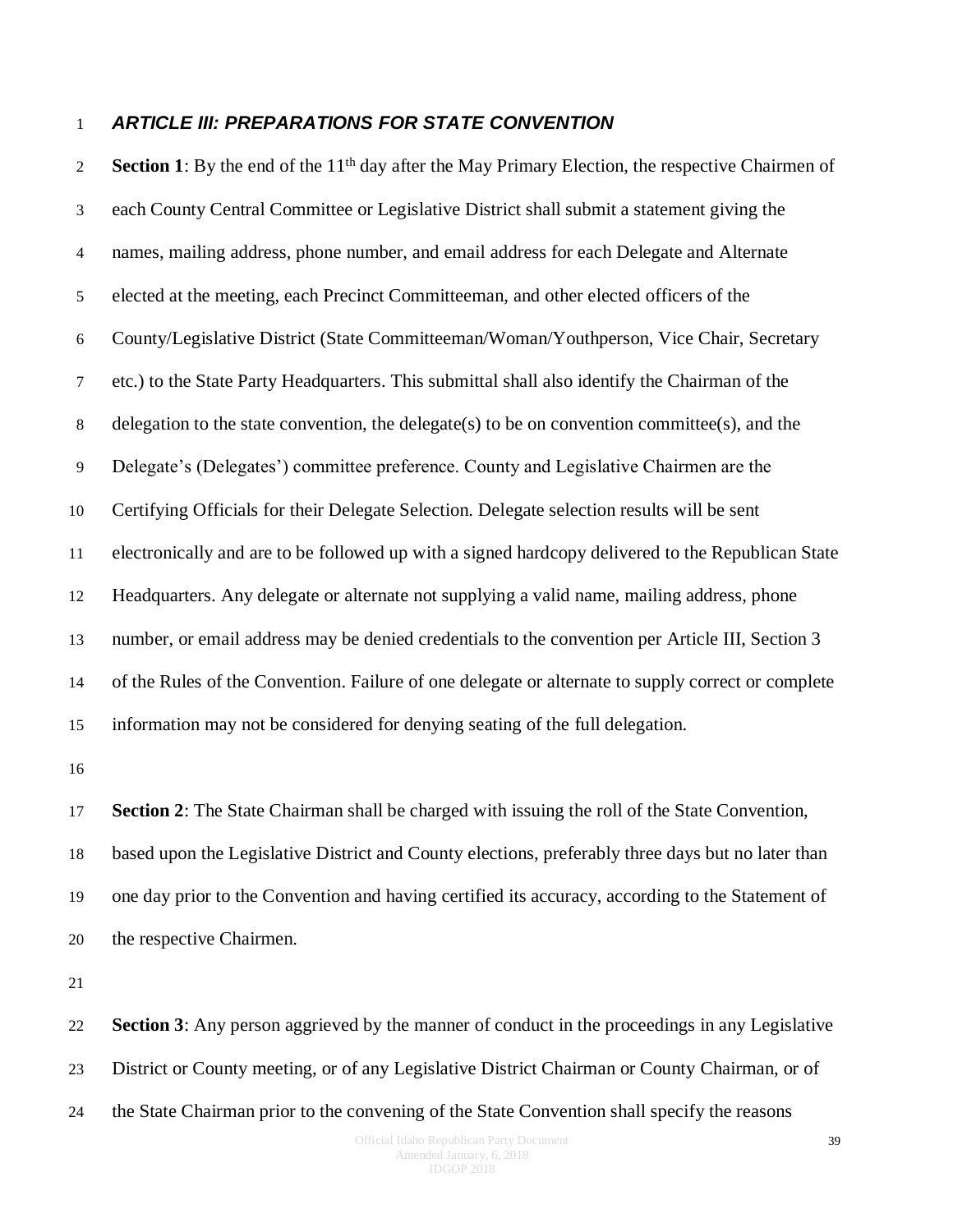therefore in writing. Appeals may only be undertaken for alleged failures to observe the provisions of these rules, and Notice of Appeal must be in writing over the names of the persons aggrieved, and must specify the particulars alleged violate. The State Chairman shall refer such cases to the Credentials Committee of the Convention who shall make a recommendation to the Convention as a whole. Delegates involved in the case shall not be allowed to vote on the question.

- 
- 

#### <span id="page-39-0"></span>*ARTICLE IV: STATE CONVENTION*

 **Section 1**: Delegates to the State Convention elected at the Legislative District and County meetings shall have the right of full participation in all Convention matters. All Republican State Conventions shall be open, and attendance shall be invited from all members of the Party, but only Duly Certified Delegates or Alternates serving in their stead shall be entitled to vote on

matters before the Convention or before committees of the Convention.

**Section 2**: The Rules of the Convention shall be the rules adopted by the previous Republican

State Convention until such time as the State Convention adopts new rules, which shall become

effective immediately. Such rules, however, shall not be inconsistent with the rules for Delegate

- selection as adopted by the State Central Committee.
- 
- 

#### *ARTICLE V: THE IDAHO REPUBLICAN PRESIDENTIAL PRIMARY*

**Section 1**: The Idaho Republican Party shall participate in the presidential primary, held in

the month of March of a presidential election year, as established and defined in Idaho Code.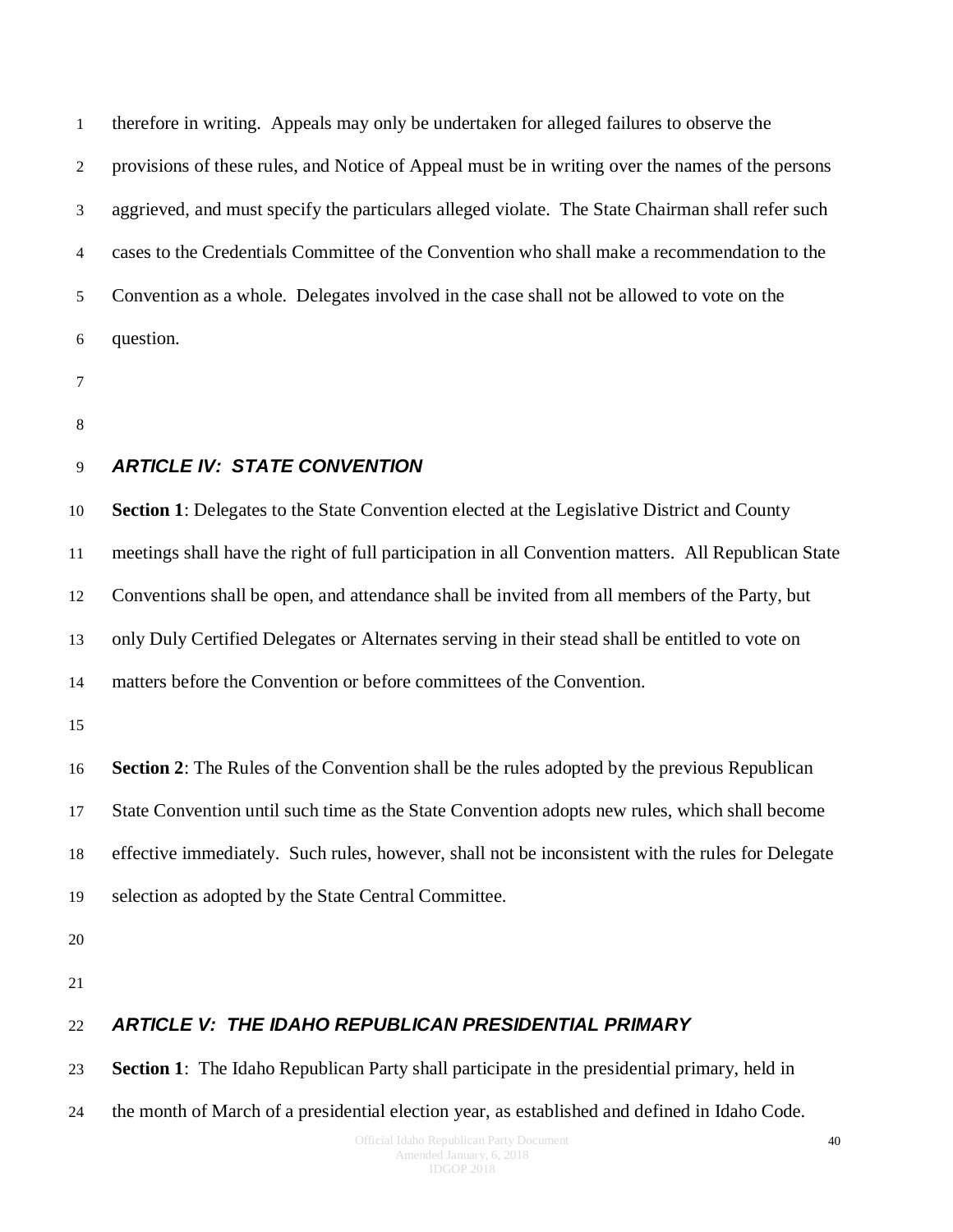| ۰ |
|---|
|   |

| $\overline{2}$ | <b>Section 2:</b> On or before the last Monday in September in the year preceding a presidential    |
|----------------|-----------------------------------------------------------------------------------------------------|
| 3              | primary, the State Party Chairman shall notify the Idaho Secretary of State's Office that the       |
| $\overline{4}$ | Idaho Republican Party opts to participate in the presidential primary. The Chairman shall          |
| 5              | further notify the Secretary of State's Office that any Idaho voter otherwise permitted to          |
| 6              | participate in a Republican primary election in the Rules of the Idaho Republican Party may         |
| $\tau$         | also participate in the Republican presidential primary.                                            |
| $\,8\,$        |                                                                                                     |
| 9              | <b>Section 3:</b> The results used for the allocation of delegates and alternates to the Republican |
| 10             | National Convention must be based on the results certified by the Secretary of State to the         |
| 11             | Chairman after the state canvass.                                                                   |
| 12             |                                                                                                     |
|                |                                                                                                     |
| 13             |                                                                                                     |
| 14             | <b>ARTICLE VI: APPORTIONMENT AND SELECTION OF DELEGATES TO THE</b>                                  |
| 15             | <b>REPUBLICAN NATIONAL CONVENTION</b>                                                               |
| 16             | <b>Section 1:</b> (a) No less than fifteen (15) days prior to the presidential primary, a candidate |
| 17             | who has properly filed with the Secretary of State's Office to run in the Republican                |
| 18             | presidential primary shall submit to the State Party Chairman:                                      |
| 19             |                                                                                                     |
| 20             | (1) A nonrefundable delegate processing fee of one thousand dollars (\$1,000) made                  |
| 21             | payable to the Idaho Republican Party,                                                              |
| 22             | (2) A list of proposed delegates, in order of preference, totaling up to eighty percent             |
| 23             | (80%) of the total number of delegates to the Republican National Convention                        |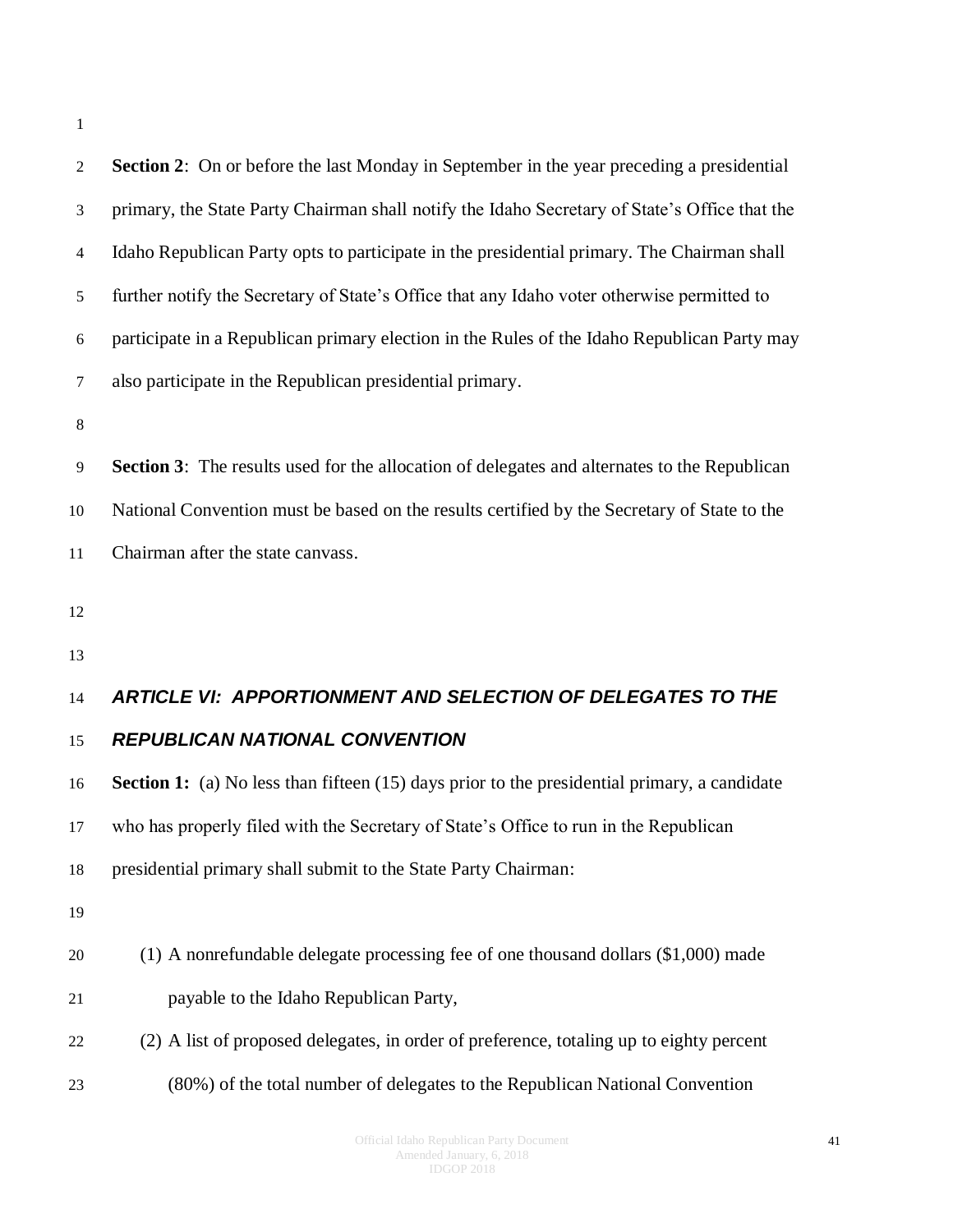- allocated to Idaho, and
- (3) A list of proposed alternates, in order of preference, totaling up to eighty percent (80%) of the total number of alternates to the Republican National Convention allocated to Idaho.
- 

 (b) In the event the Secretary of State removes a candidate's name from the ballot for any reason pursuant to Idaho Code, the candidate whose name is removed from the ballot shall not be entitled to a refund of the delegate processing fee. A candidate who withdraws from the race, suspends his campaign, or releases delegates without removing his name from the ballot shall likewise not be entitled to a refund of the delegate processing fee.

 (c) Any candidate who fails to submit a list of proposed delegates and a list of proposed alternates to the Republican National Convention in compliance with any provision of subsection (a) of this section forfeits the ability to designate delegates or alternates to the Republican National Convention up to the extent of the candidate's noncompliance. (d) Any candidate who fails to pay the delegate processing fee in compliance with subsection (a)(1) of this section forfeits the ability to designate delegates and alternates to the

Republican National Convention.

 (e) A candidate who forfeits the ability to designate delegates or alternates to the Republican National Convention in whole or in part shall not be denied the amount of pledged delegates or alternates as otherwise provided in these rules.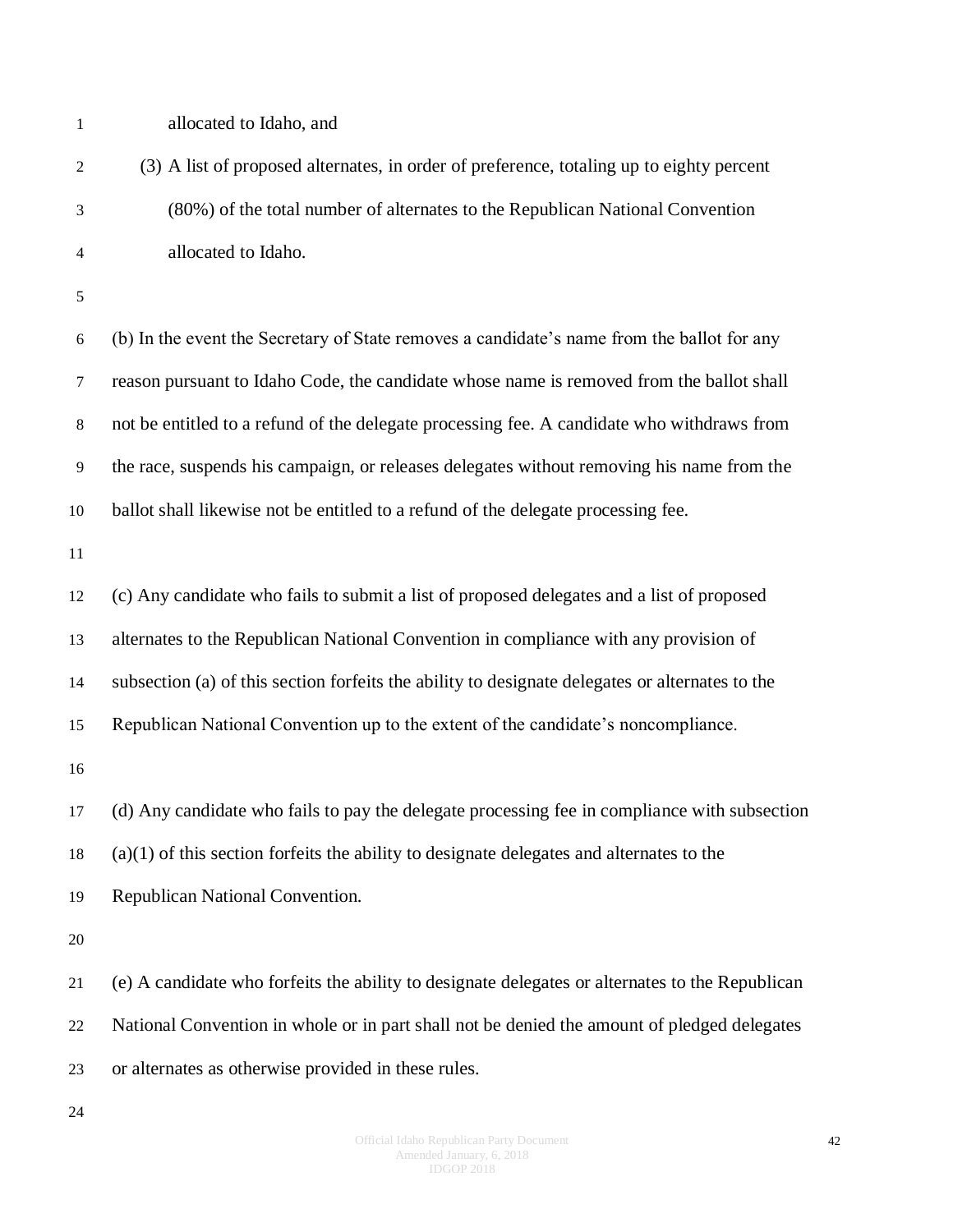1 **Section 2:** No later than thirty (30) days after the Secretary of State certifies the results of the presidential primary to the Chairman, the Chairman shall appoint a special committee to calculate delegate apportionment pursuant to the provisions of this Article.

 **Section 3:** (a) Delegates must be apportioned among the candidates on the Republican presidential primary ballot by determining the proportion of the number of votes cast for each candidate to the total number of votes cast for all candidates in the Republican presidential primary. For each delegate apportioned to a candidate, an alternate delegate is also apportioned to that candidate.

 (b) In order for a candidate to qualify for an apportionment of delegates, a candidate must receive at least twenty percent (20%), before rounding, of the total vote cast for all candidates in the Republican presidential primary. If a candidate fails to garner twenty percent (20%) of the total vote, the candidate does not qualify for an apportionment of delegates, and delegates that would be pledged to such a candidate will be apportioned proportionally among candidates who clear the twenty percent (20%) threshold. Provided however, if no candidate clears the twenty percent (20%) threshold, the provisions of this subsection shall not be in effect, and delegates shall be apportioned proportionally.

 (c) If any candidate receives more than fifty percent (50%) of the total vote cast for all candidates in the Republican presidential primary, all delegates available to Idaho under the Rules of the Republican National Committee shall be apportioned to that candidate.

**Section 4:** (a) If a candidate receives more than fifty percent (50%) of the vote in the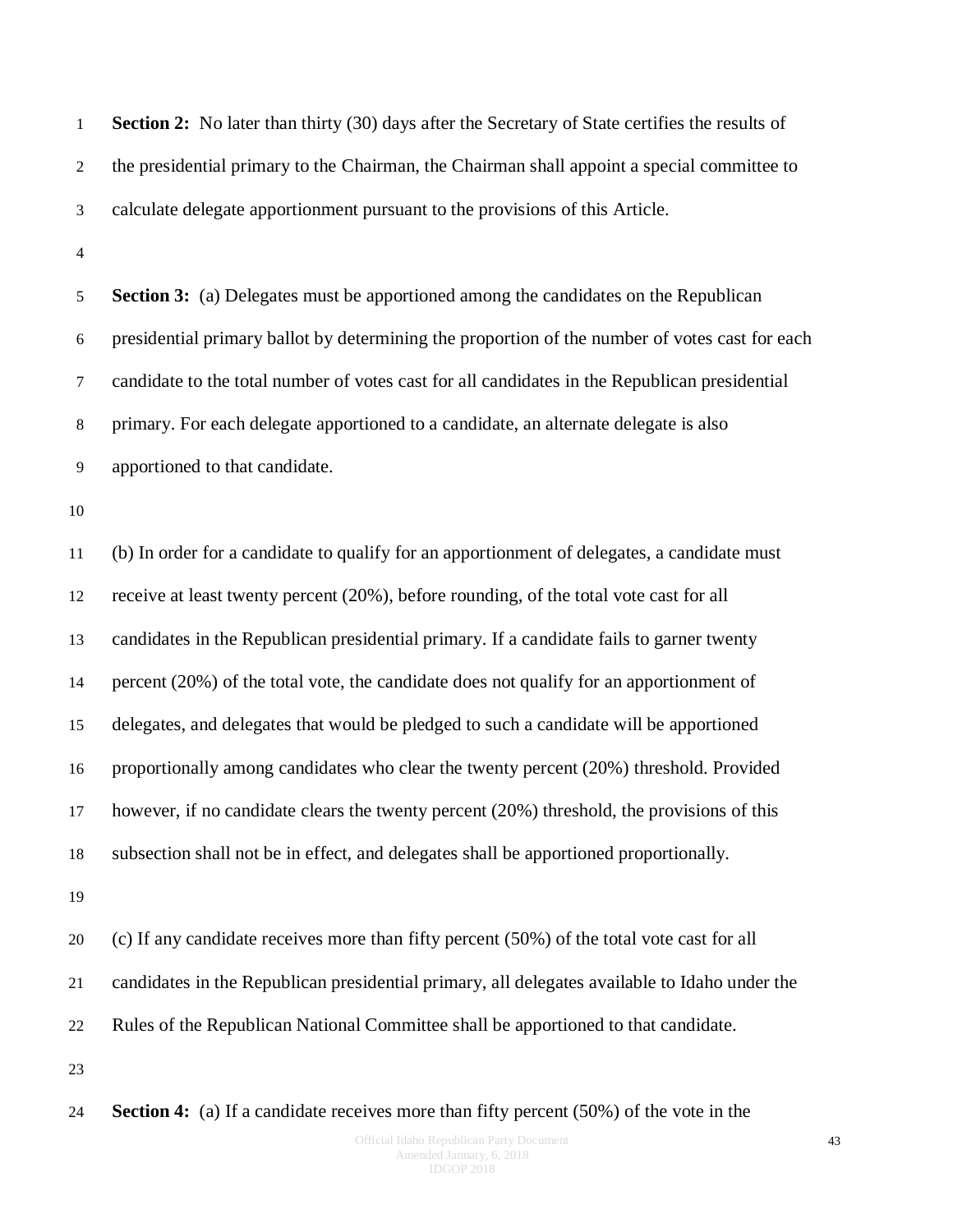Republican presidential primary, the candidate is entitled to have eighty percent (80%) of all the delegates and alternates apportioned to Idaho selected from their lists of delegates and alternates provided to the Chairman. If the candidate's list of delegates or list of alternates does not include a sufficient number of names to fill each slot allocated to the candidate, the unfilled delegate or alternate slots will be filled at the State Party Convention.

 (b) If no candidate receives more than fifty percent (50%) of the vote, each candidate who is apportioned delegates is entitled to have eighty percent (80%) of that candidate's delegates and alternates selected from their lists provided to the Chairman. Each candidate's delegate and alternate slots shall be filled in order of preference from each candidate's list. If any candidate's list of delegates or list of alternates does not include a sufficient number of names to fill each slot allocated to the candidate, the unfilled delegate or alternate slots will be filled at the State Party Convention.

 **Section 5:** If a delegate or alternate from a candidate's lists dies, resigns or is otherwise unable to attend the Republican National Convention, the candidate or his representative will communicate such inability to the Chairman and a suggested replacement. The Chairman, in consultation with the candidate or representative, will fill the vacancy.

 **Section 6**: The remaining twenty percent (20%) of delegate and alternate slots shall be selected as pledged delegates to the Republican National Convention, using the same proportion as the presidential primary and pursuant to the provisions of Sections 3 and 4 of this Article. These delegates and alternates will be selected by the Nominating Committee of the Idaho State Republican Convention. If a candidate's list of proposed delegates or alternates does not include a sufficient number of names to fill all the delegate or alternate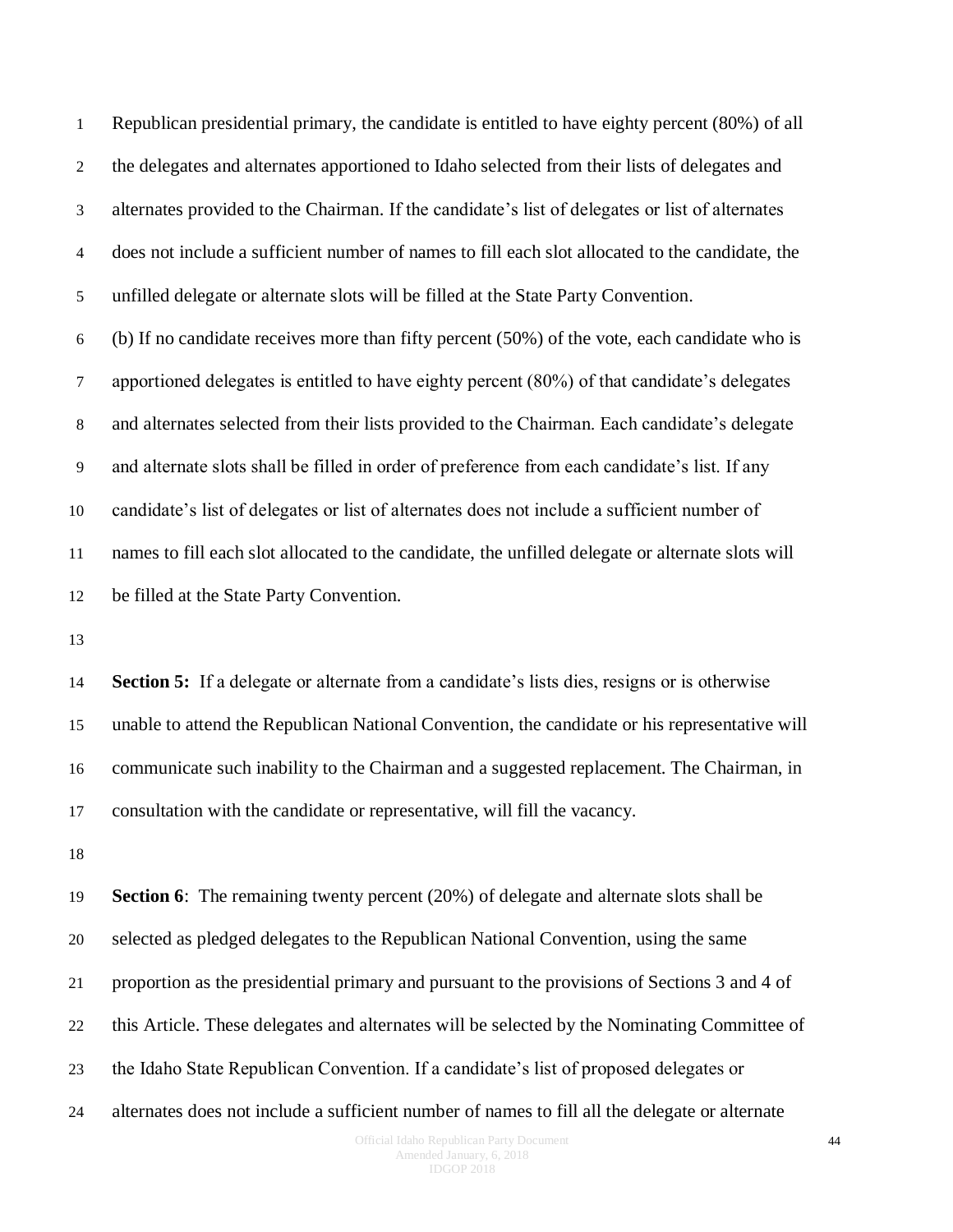slots otherwise apportioned to the candidate, the unassigned delegate and alternate slots will be filled by the Nominating Committee in the manner consistent with all other delegates and alternates selected by that committee, provided however, that delegate slots filled in this manner must be pledged to the candidate who would have otherwise been able to designate. **Section 7:** The Chairman's special committee on delegate allocation will certify in a written report to the Nominating Committee of Idaho State Republican Convention the total number of delegates and alternates apportioned to each candidate. The written report must also include the names of the delegates and alternates apportioned to candidates and the remaining delegates and alternate slots to be filled by the Nominating Committee consistent with the provisions of this Article and the Rules of the State Convention. **Section 8**: (a) On the first ballot taken at the Republican National Convention, the delegates and alternates must vote for the candidate who proposed them on their list or the candidate to whom they are pledged if selected by the Nominating Committee. (b) If a candidate dies, withdraws, or releases delegates or alternates prior to the commencement of the Idaho State Republican Convention without submitting a list of proposed delegates to the Chairman or having submitted a list with too few proposed delegates to fulfill the allocation that would otherwise correspond to such a candidate, then the Nominating Committee may nominate as many delegates and alternates as the candidate would have been entitled to serve as uncommitted delegates. 

(c) If a candidate dies, withdraws, or releases delegates and alternates prior to the first ballot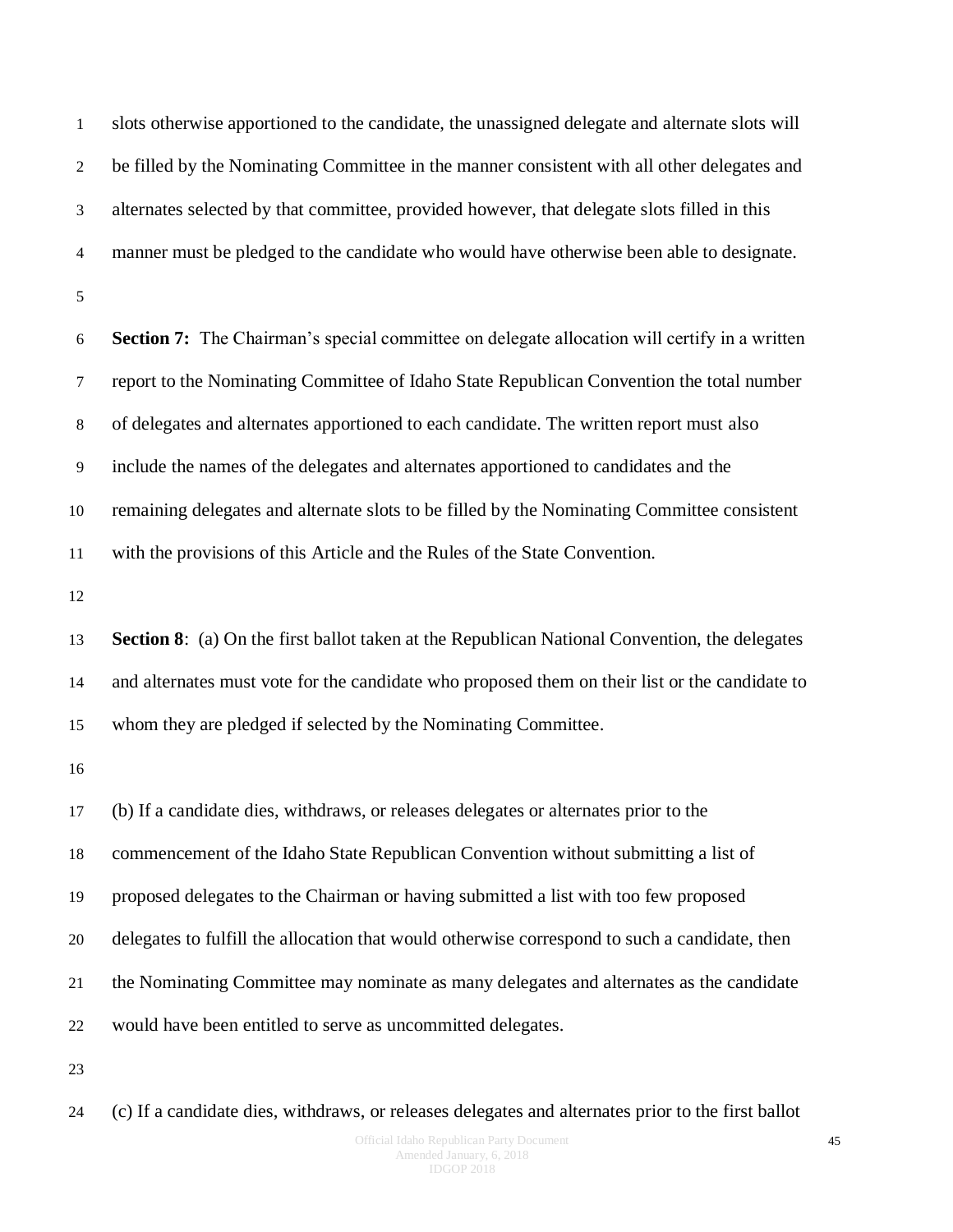at the Republican National Convention, delegates and alternates committed to such a

candidate shall, thereupon, become uncommitted delegates.

- 
- 

#### <span id="page-45-0"></span>*ARTICLE VII: FREEDOM OF OPPORTUNITY*

 **Section 1**: At all stages of the Delegate selection process, the party shall insure that there is no discrimination on the grounds of race, color, creed, national origin, religion, sex, or age. The unit rule shall not be used in any stage of the Delegate selection process.

 **Section 2**: In the conduct of all proceedings, which are not specified for the existing Rules of the Idaho Republican Party, the National Party, or the Laws of Idaho, Robert's Rules of Order shall be followed.

 **Section 3:** The rules for selection of delegates to Republican National Convention and the Republican State Convention can only be amended or suspended by the Idaho Republican State Central Committee.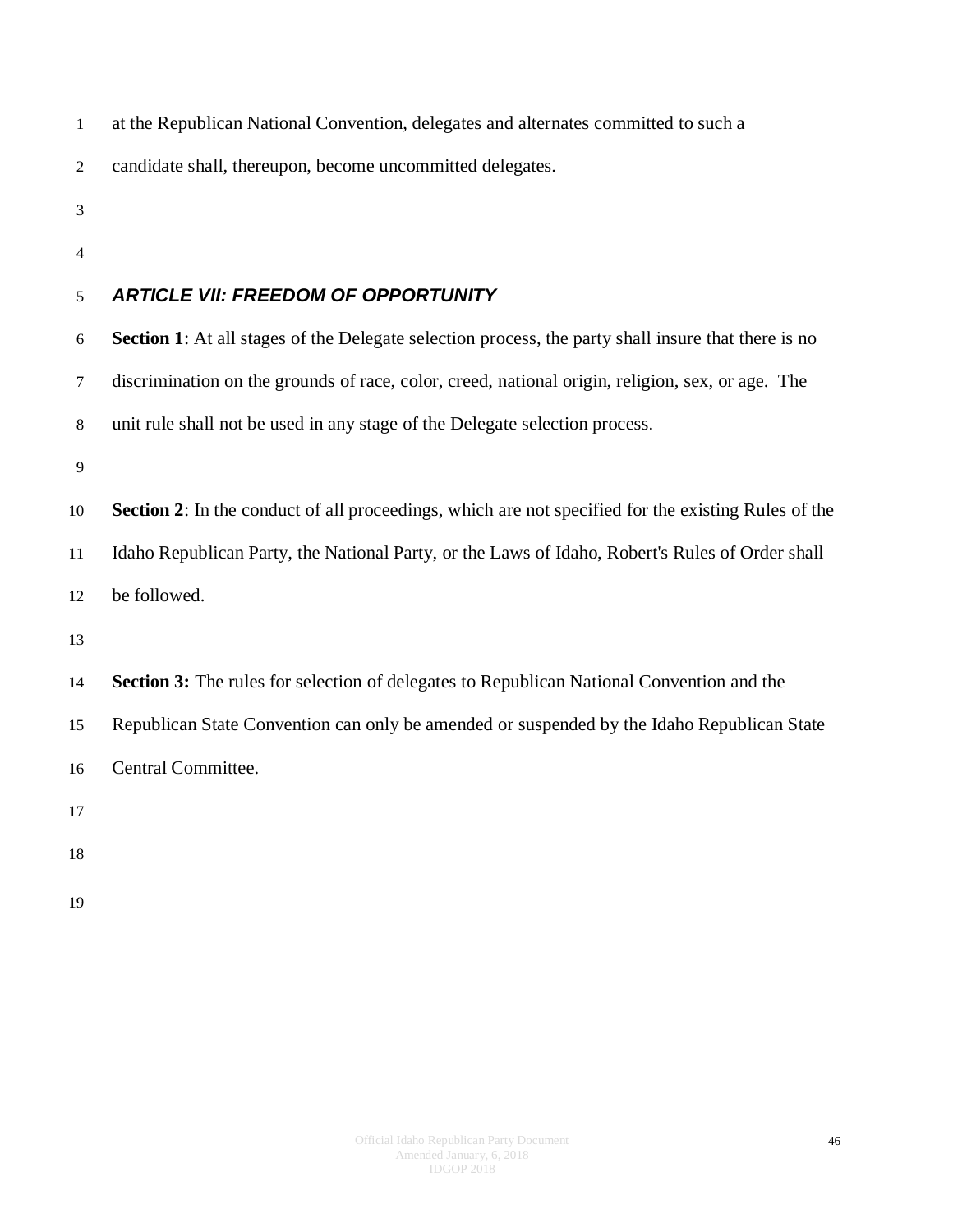### <span id="page-46-0"></span>**RULES OF THE CONVENTION**

| ۰. |
|----|
| I  |
|    |
|    |

#### <span id="page-46-1"></span>*ARTICLE I: OFFICERS OF THE CONVENTION*

| 4  | <b>Section 1:</b> The Convention shall be called to order by the Chairman of the Idaho Republican     |
|----|-------------------------------------------------------------------------------------------------------|
| 5  | Party who shall appoint such Attaches, Aides, and Sergeants-at-Arms as in his judgment are            |
| 6  | necessary, all of which appointments shall be subjected to confirmation by the Convention.            |
| 7  |                                                                                                       |
| 8  | <b>Section 2:</b> The Convention Chairman shall have the following duties and responsibilities:       |
| 9  | (a) He shall open each session at the hour specified in the officer's Convention Programs.            |
| 10 | (b) He shall immediately appoint a Convention Vice Chairman, which appointment shall be               |
| 11 | subject to confirmation of the Convention.                                                            |
| 12 | (c) He shall exercise such powers and perform such duties, as are set forth for a presiding           |
| 13 | officer in the Robert's Rules of Order, and which are not inconsistent with Idaho Law and             |
| 14 | these rules.                                                                                          |
| 15 | (d) He shall designate one or more Parliamentarians for the Convention proceedings.                   |
| 16 | (e) The Convention Chairman shall have authority to interrupt the order of business, except           |
| 17 | roll call balloting, for the purpose of making announcements, introducing distinguished               |
| 18 | guests, and allowing such guests to speak to the Convention.                                          |
| 19 | (f) The Chairman shall supervise the conduct of all roll calls and designate the parties to           |
| 20 | conduct the roll call.                                                                                |
| 21 |                                                                                                       |
| 22 | <b>Section 3:</b> The Convention Vice Chairman shall act as the presiding officer in the event of the |

inability of the Chairman to so act.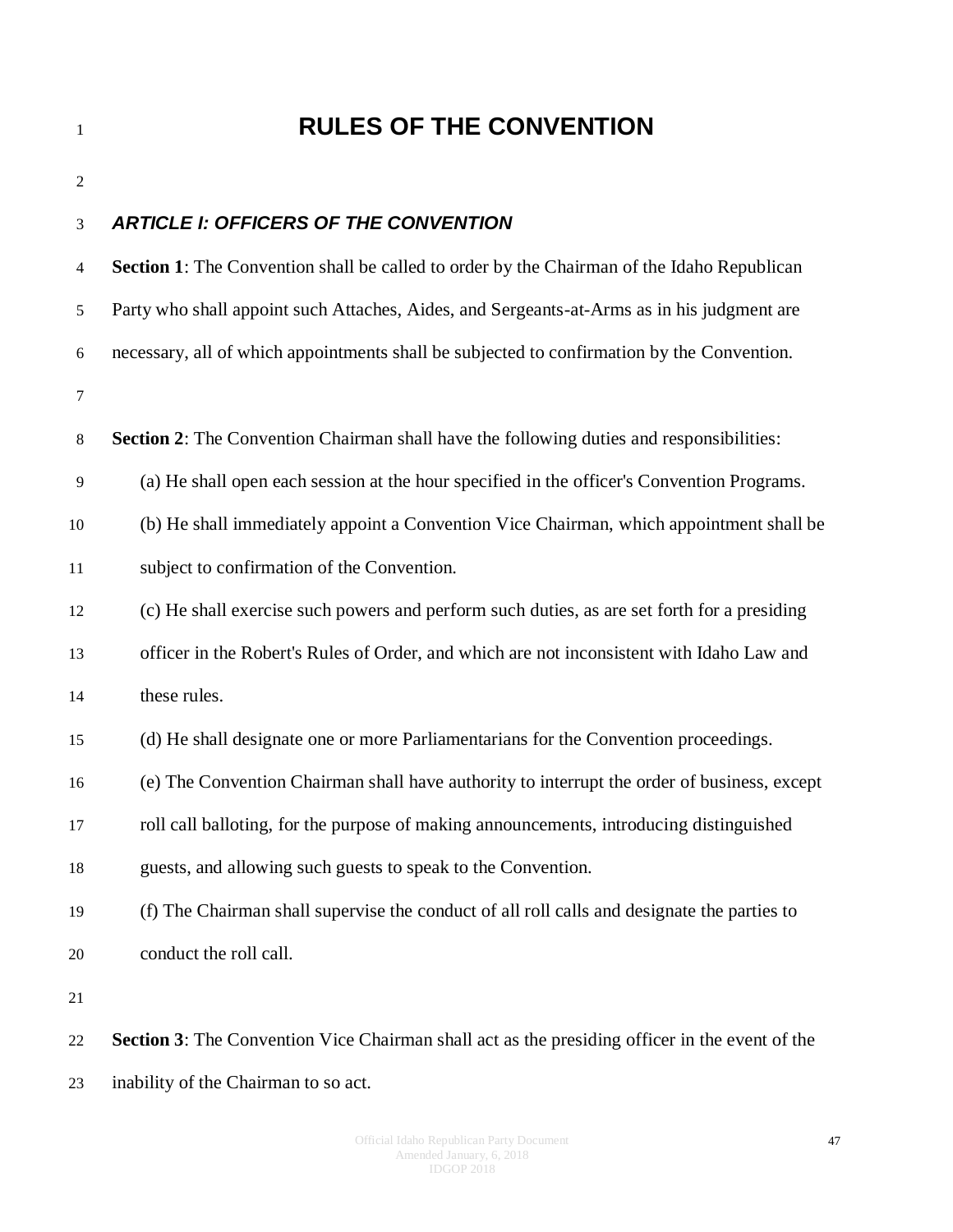#### <span id="page-47-0"></span>*ARTICLE II: ORDER OF BUSINESS*

**Section 1**: The business for the Convention shall be as follows:

- (a) The call to order by the State Chairman of the Idaho Republican Party, appointment of the
- officers of the Convention, and other opening ceremonies.
- (b) Appointment of Vice Chairman, Committees, Attaches, Aides, Sergeant-at-Arms, and
- Parliamentarian.
- (c) Approval of the Credentials Committee report.
- (d) Approval of the Rules Committee report.
- (e) Approval of the Platform Committee report.
- (f) Approval of the Resolutions Committee report.
- (g) Action on the report of the Nominating Committee and selection of presidential electors.
- (h) Election of the officers of the Idaho Republican Party in the following order:
- (1) Chairman
- (2) First Vice Chairman
- (3) Treasurer
- (4) Secretary
- (5) (In presidential election years) National Committeewoman
- (6) (In presidential election years) National Committeeman
- (7) Second Vice Chairman
- (i) Miscellaneous business
- (j) Adjournment Sine Die
- 
- 

#### <span id="page-47-1"></span>*ARTICLE III: COMMITTEES AND COMMITTEE RULES*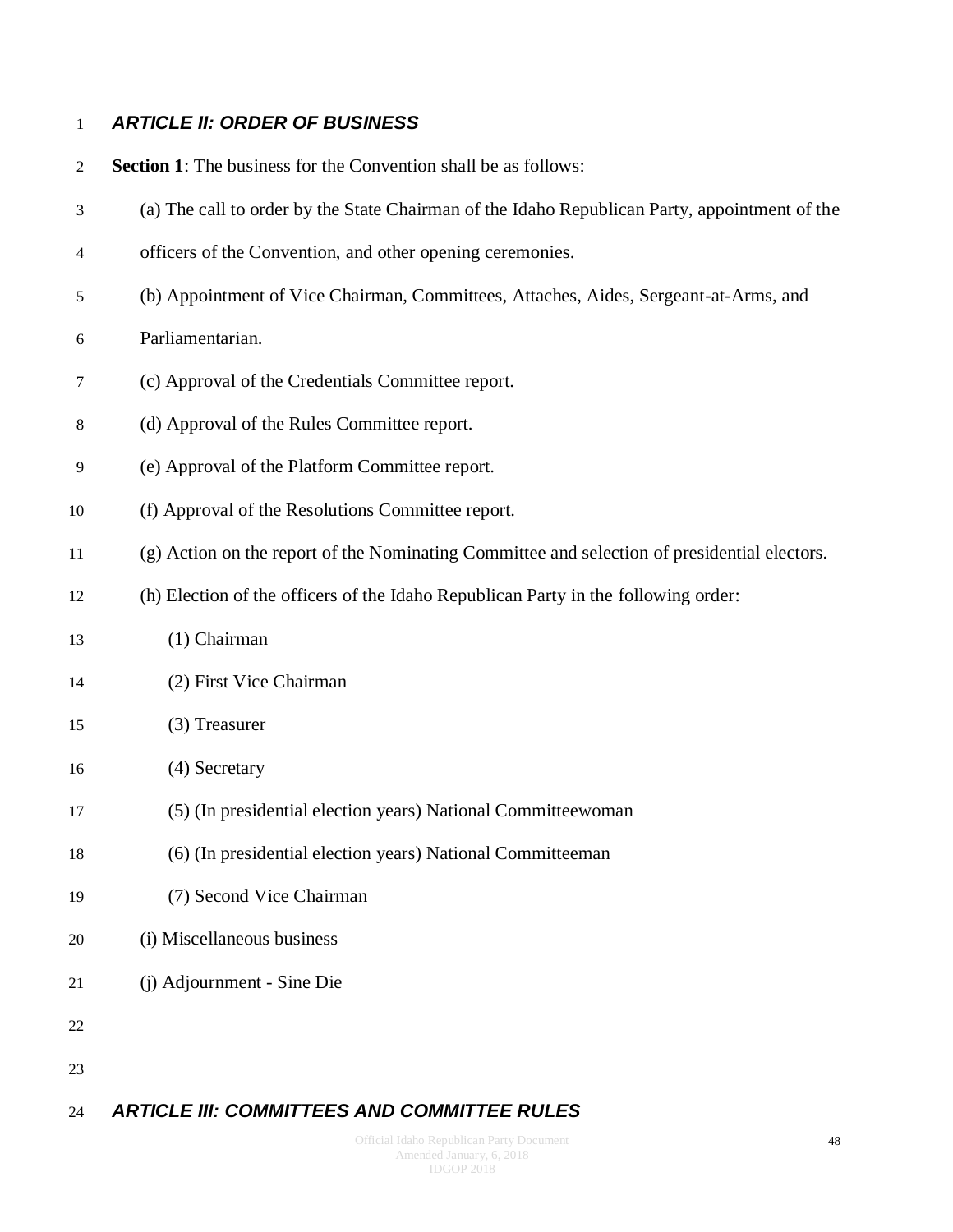| $\mathbf{1}$            | Section 1: The Convention shall have the following committees:                                            |
|-------------------------|-----------------------------------------------------------------------------------------------------------|
| $\mathbf{2}$            | (a) Credentials                                                                                           |
| 3                       | (b) Rules                                                                                                 |
| $\overline{\mathbf{4}}$ | (c) Platform                                                                                              |
| 5                       | (d) Resolutions                                                                                           |
| 6                       | (e) Nominating in the year of presidential elections.                                                     |
| 7                       | (f) Such other and further committees as shall be deemed advisable by the Chairman of the                 |
| 8                       | Convention                                                                                                |
| 9                       |                                                                                                           |
| 10                      | <b>Section 2:</b> One-third $(1/3)$ of the Delegates from each county and each Legislative District shall |
| 11                      | be appointed by the County Chairman and Legislative District Chairman to serve on Convention              |
| 12                      | committees. Each Delegation shall select its own Convention committee representatives and                 |
| 13                      | shall be certified by the State Party Chairman. Subject to the foregoing, the State Party                 |
| 14                      | Chairman shall appoint each Delegate to the committee of his or her first or second choice as             |
| 15                      | submitted by the Delegate prior to the Convention. In the event of disproportionate committee             |
| 16                      | membership request, the Chairman may use his or her best discretion to make assignments to                |
| 17                      | other committees                                                                                          |
| 18                      |                                                                                                           |
| 19                      | <b>Section 3: Credentials Committee:</b>                                                                  |
| 20                      | The Credentials Committee shall:                                                                          |
| 21                      | (a) Determine and report on the eligibility, qualifications, and priority of all Delegates and            |
| 22                      | Alternates.                                                                                               |
| 23                      | (b) Determine and report on the number of votes to which each county and Legislative                      |
| 24                      | District is entitled.                                                                                     |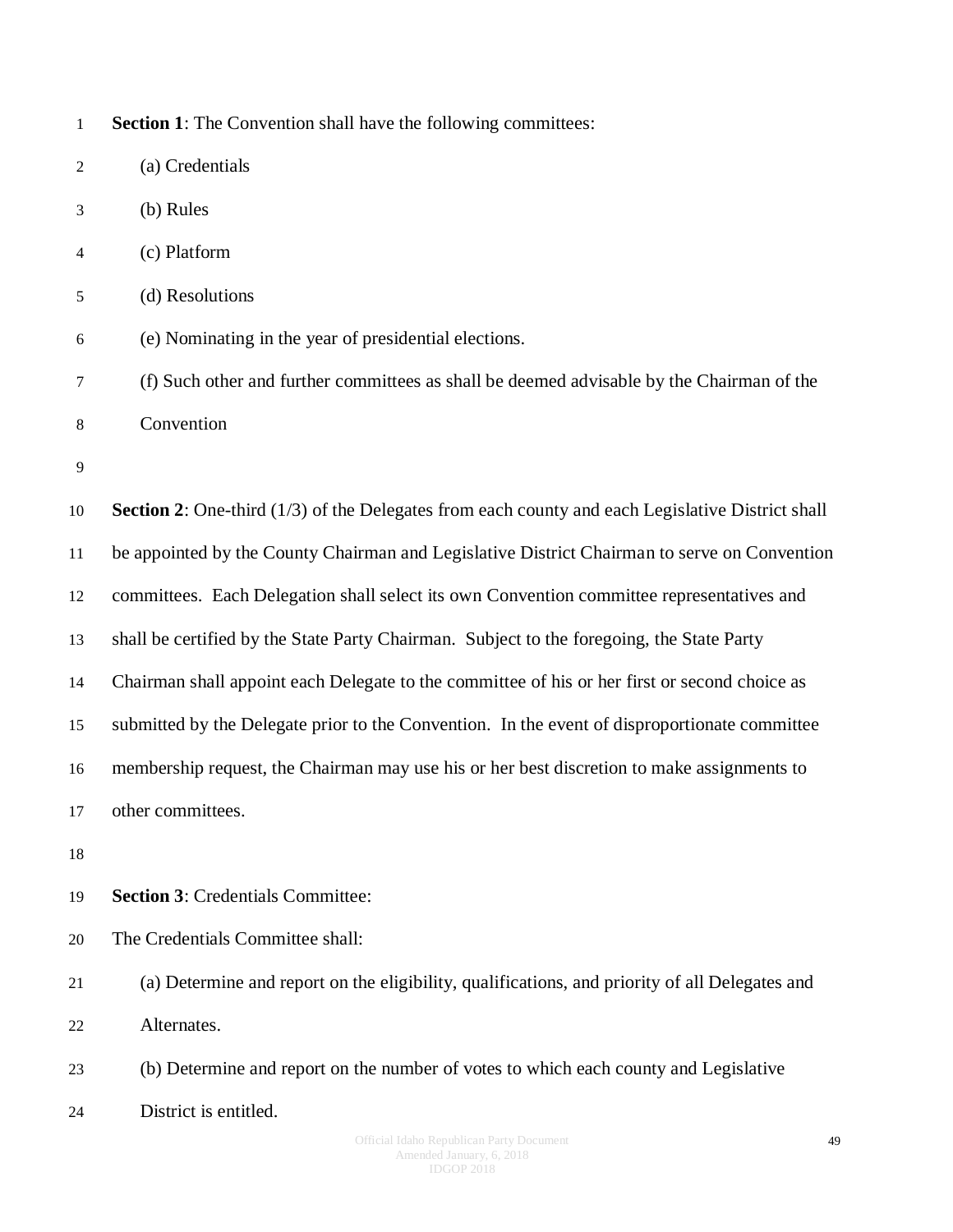| $\mathbf{1}$            | (c) Hold hearings and make inquiries into any contested matters of eligibility, qualifications, |
|-------------------------|-------------------------------------------------------------------------------------------------|
| 2                       | and priority of Delegates and Alternates, and shall notify and provide an opportunity to any    |
| 3                       | aggrieved party to be heard prior to taking final action with reference to such Delegates or    |
| $\overline{\mathbf{4}}$ | Alternates.                                                                                     |
| 5                       | (d) In the event of objection to the Credentials Committee report, any aggrieved Delegate,      |
| 6                       | Alternate, county or district shall be entitled to not more than five (5) minutes in which to   |
| 7                       | present his or its contentions to the Convention and Credentials Committee shall have an        |
| $\,8\,$                 | equal amount of time to support its report to the Convention. The Convention shall then vote    |
| 9                       | on the issue, provided, however, that no Delegate, Alternate, or Delegation whose eligibility,  |
| 10                      | qualifications, or priority is in question shall be entitled to vote.                           |
| 11                      |                                                                                                 |
| 12                      | <b>Section 4: The Rules Committee:</b>                                                          |
| 13                      | (a) Shall draft and propose a set of permanent rules for the duration of the convention. Such   |
| 14                      | rules must be adopted by majority vote of the convention and once adopted may only be           |
| 15                      | amended or suspended while the Convention is in session by a two-thirds $(2/3)$ vote of         |
| 16                      | the convention. All suggestions, proposals and ideas must be submitted to State Party           |
| 17                      | Headquarters, by or through any Delegate or Alternate Delegate and in accordance with           |
| 18                      | the State Party Rules no later than 12 days prior to the State Convention, a copy of which      |
| 19                      | shall be sent to all members of the Rules Committee no later than 10 days before the            |
| 20                      | meeting.                                                                                        |
| 21                      |                                                                                                 |
| 22                      | (b) The Rules Committee may draft and propose changes to the rules governing the Idaho          |
| 23                      | Republican Party. Proposed changes shall then be presented to the floor of the                  |
| 24                      | Convention for consideration and possible acceptance. If accepted by the Convention, the        |
|                         |                                                                                                 |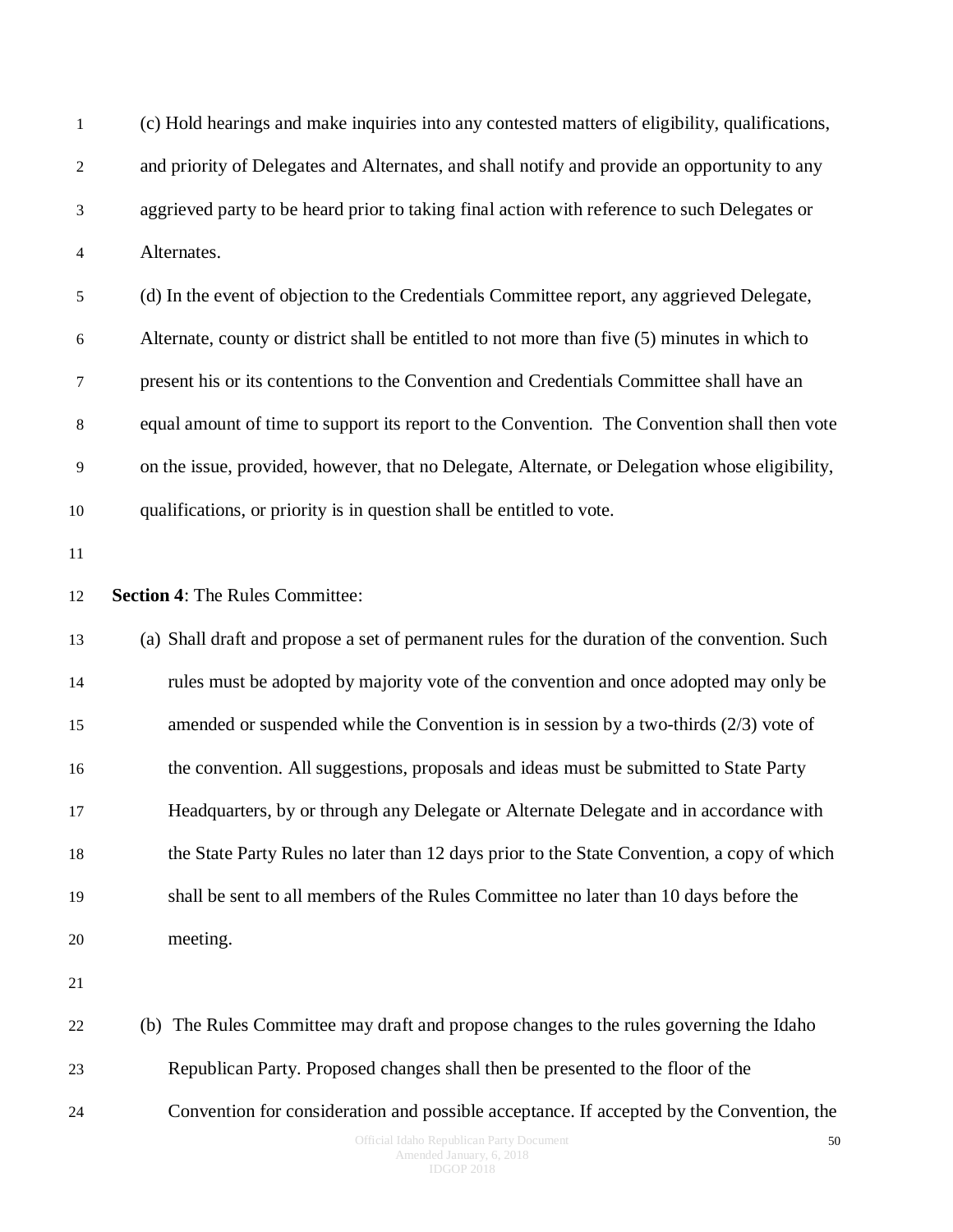| $\,1\,$        | changes will be forwarded to the Standing Rules Committee at their next regularly            |
|----------------|----------------------------------------------------------------------------------------------|
| 2              | scheduled meeting. If accepted by the Standing Rules Committee the proposed changes          |
| 3              | will then be considered by the State Central Committee for their incorporation into the      |
| 4              | permanent Rules of the Idaho Republican Party.                                               |
| 5              |                                                                                              |
| 6              | <b>Section 5: Platform Committee: The Platform Committee shall:</b>                          |
| 7              | (a) All suggestions, proposals and ideas are to be submitted to State Party Headquarters, by |
| 8              | or through and Delegate or Alternate Delegate and in accordance with the State Party Rules   |
| $\overline{9}$ | no later than 12 days prior to the State Convention, a copy of which shall be sent to all    |
| 10             | members of the Platform Committee no later than 10 days before the meeting.                  |
| 11             | (b) Prepare and submit to the Convention a proposed Platform.                                |
| 12             |                                                                                              |
| 13             | If at least one-fourth $(1/4)$ of the members of the committee oppose a committee decision,  |
| 14             | such minority members may submit a minority report in which event each side of the           |
| 15             | proposition shall be given three (3) minutes to present its arguments to the Convention.     |
| 16             |                                                                                              |
| 17             | No Platform Plank may be presented to the floor of the Convention except through             |
| 18             | submission in writing to the Platform Committee. Platform Planks will be presented to the    |
| 19             | floor for Convention consideration during the Platform Committee report.                     |
| $20\,$         |                                                                                              |
| 21             | Section 6: Resolutions Committee: The Resolutions Committee shall:                           |
| 22             | (a) All suggestions, proposals and ideas are to be submitted to State Party Headquarters, by |
| 23             | or through any Delegate or Alternate and in accordance with the State Party Rules no         |
| 24             | later than 12 days prior to the State Convention, a copy of which shall be sent to all       |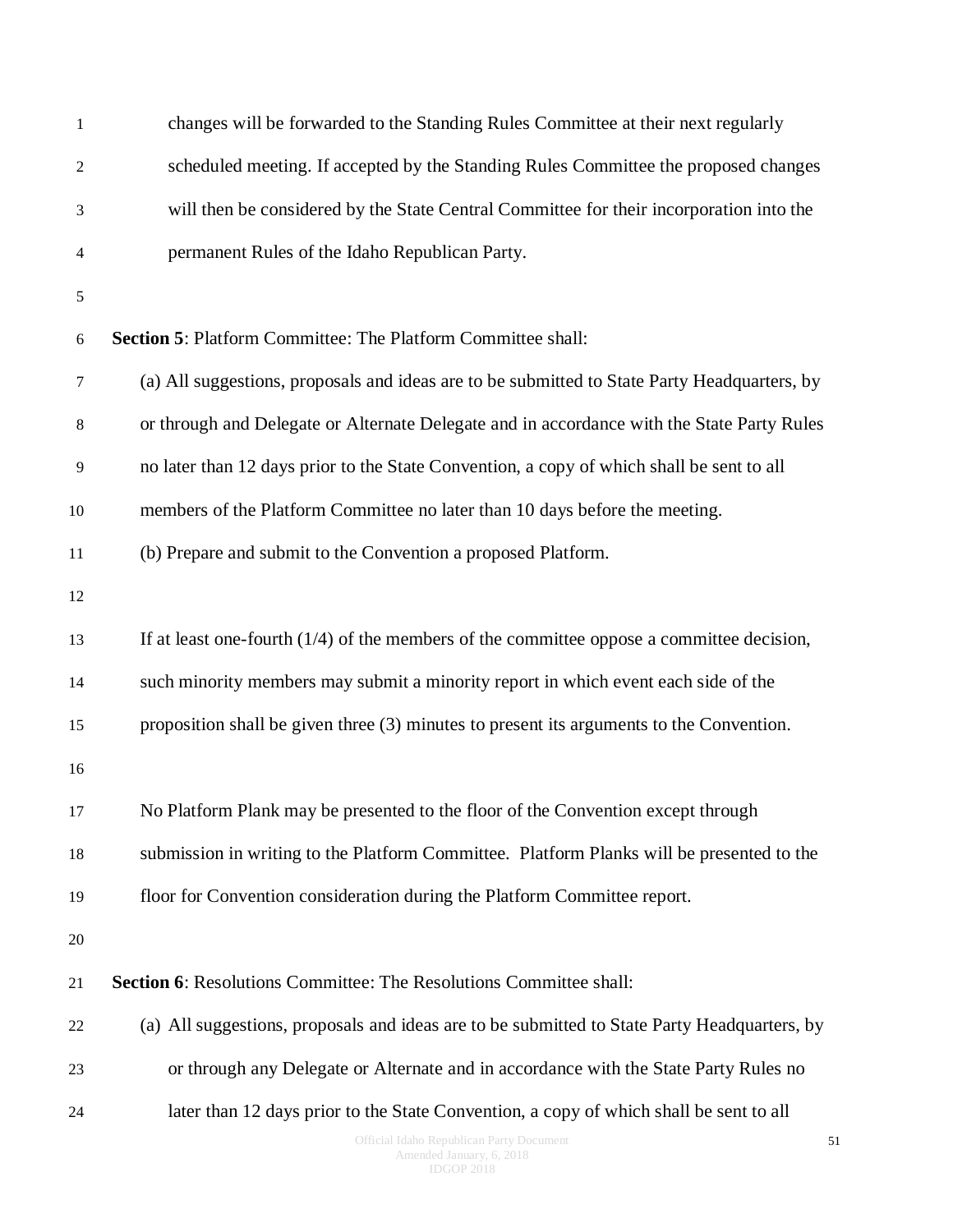| $\mathbf{1}$   | delegates no later than 10 days before the meeting. Where two or more proposed               |
|----------------|----------------------------------------------------------------------------------------------|
| $\sqrt{2}$     | resolutions cover essentially the same topic, the State GOP officials may ask authors/       |
| 3              | sponsors to combine them in time to be sent to all delegates three days prior to the State   |
| 4              | Convention.                                                                                  |
| 5              | (b) Prepare and submit to the Convention proposed resolutions.                               |
| 6              |                                                                                              |
| 7              | If at least one-fourth $(1/4)$ of the members of the committee oppose a committee decision,  |
| $\,8\,$        | such minority members may submit a minority report, in which event each side of the          |
| $\overline{9}$ | proposition shall be given three (3) minutes to present its arguments to the Convention.     |
| 10             | No resolutions may be presented to the floor of the Convention except through                |
| 11             | submission in writing to the Resolutions Committee. Resolutions will be presented to the     |
| 12             | floor for Convention consideration during the Resolutions Committee Report.                  |
| 13             |                                                                                              |
| 14             | <b>Section 7: Nominating Committee:</b>                                                      |
| 15             | (a) The Nominating Committee shall, pursuant to Sections 34-707 (3) of the Idaho Code, and   |
| 16             | the Rules of the National Republican Party, consider and nominate Candidates for Delegates   |
| 17             | and Alternate Delegates to the National Republican Convention. The Committee shall           |
| 18             | further nominate Candidates as Presidential Electors.                                        |
| 19             |                                                                                              |
| 20             | (b) To assist the Nominating Committee, each State Campaign Chairman for a Presidential      |
| 21             | Candidate shall recommend to the Nominating Committee a slate of Delegates and Alternates    |
| 22             | selected from the respective lists of names as filed with the Secretary of State, being      |
| 23             | consistent with the number to which each Candidate is entitled as a result of the Idaho      |
| 24             | Republican Presidential Primary. They shall also submit a brief resume of each individual on |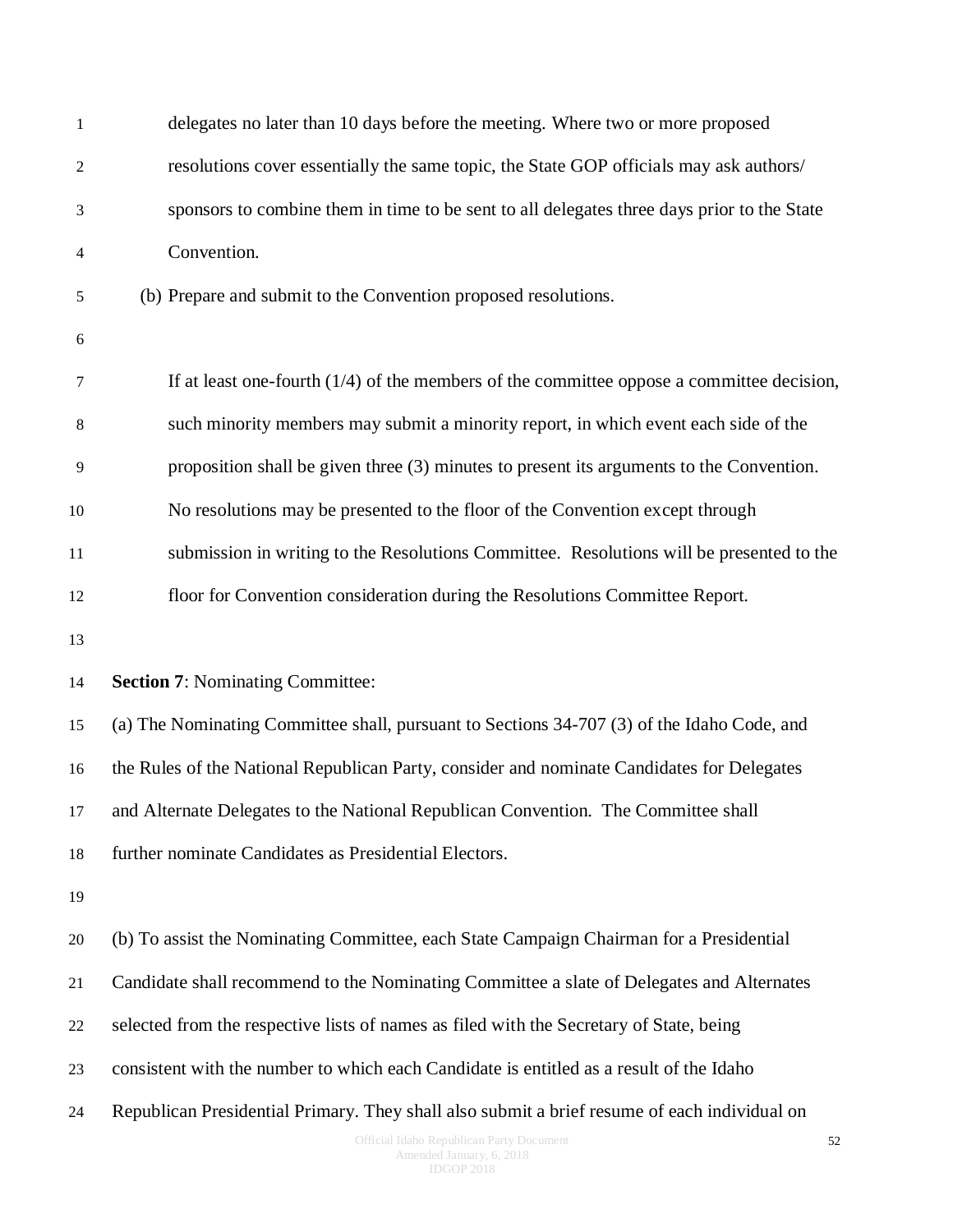their respective lists.

 (c) The Chairman of the Nominating Committee shall place in nomination the Nominating Committee's recommendation of a full slate of Delegates and Alternates, consistent with the number to which each Delegation is entitled as a result of Idaho Republican Presidential Primary, for (1) each Presidential Candidate's Delegation, (2) the additional pledged Delegation, and (3) the Delegation at large, the Convention Chairman shall open the floor for additional nominations for that Delegation, which also must be submitted in the form of a full slate consistent with the number to which each Delegation is entitled. Each member of the Candidate's Delegation shall be selected from his list of names as recorded with the Idaho Republican Party. Regions shall make nominations for all slates of Delegates and Alternates upon a roll call in numerical order. Each region may (1) pass; (2) yield to another region; (3) nominate one slate of Delegates and Alternates for each Presidential Candidate's delegation, uncommitted Delegation and at large Delegation. At the close of the nominating, all Counties and Legislative Districts shall be polled. Voting shall continue until such time as one slate of nominees, for each Delegation, receives a majority of votes of the Convention. (d) The Nominating Committee shall consist of the following members: The State Party Chairman, the National Committeewoman and Committeeman, and each of the seven Region

Chairs. Additionally, the State Party Chairman shall appoint five at-large members.

**Section 8**: Committee Rules:

 A majority of the committee shall constitute a quorum. All questions before committee shall be decided by a majority of the votes cast. Each committee shall conduct its affairs pursuant to the Rules of the Convention.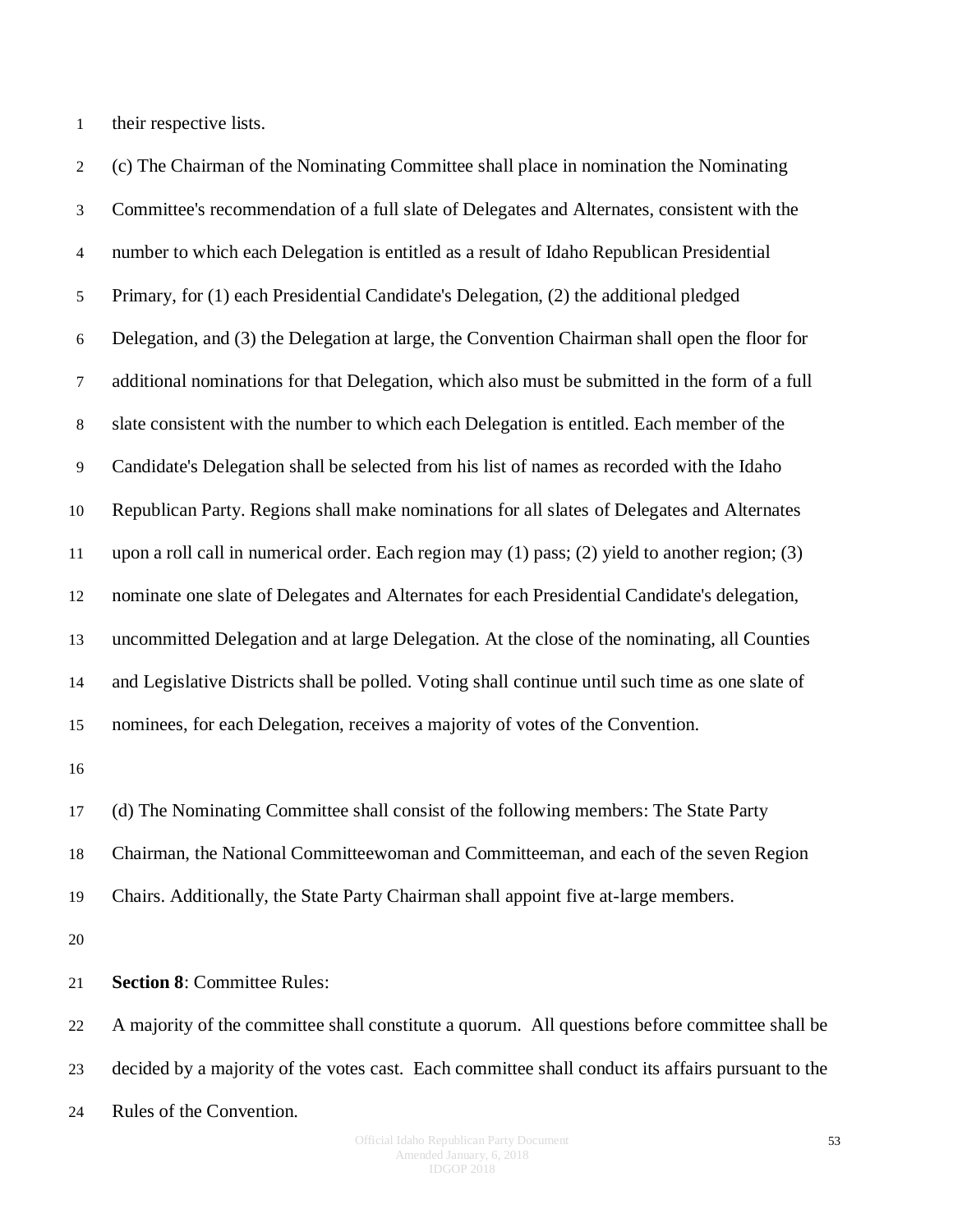#### <span id="page-53-0"></span>*ARTICLE IV: RULES*

<span id="page-53-2"></span><span id="page-53-1"></span>

| $\overline{2}$ | Robert's Rules of Order shall be the rules of procedure at the Convention in all cases not            |
|----------------|-------------------------------------------------------------------------------------------------------|
| 3              | provided for by the temporary or permanent Rules of the Convention or by Idaho Law.                   |
| $\overline{4}$ |                                                                                                       |
| 5              |                                                                                                       |
| 6              | <b>ARTICLE V: NOMINATING</b>                                                                          |
| 7              | Section 1: Counties shall make nominations for all offices of the Party and Convention upon a         |
| 8              | roll call in alphabetical order, followed by a roll call of Legislative Districts in numerical order. |
| 9              | Any County or Legislative District may:                                                               |
| 10             | (a) Nominate not more than one (1) Candidate to each office or                                        |
| 11             | (b) Yield to another County or Legislative District for the purpose of making a nomination.           |
| 12             | It shall not, thereafter, nominate a Candidate for that particular office.                            |
| 13             |                                                                                                       |
| 14             |                                                                                                       |
| 15             | <b>ARTICLE VI: VOTING</b>                                                                             |
| 16             | <b>Section 1:</b> In all substantive matters before the Convention and on all elections of Convention |
| 17             | officers and State Republican Party officers, a majority of the votes cast on the proposition or      |
| 18             | Candidate shall be required, except as may be otherwise provided in these Rules or by Idaho           |
| 19             | Law. The Election of State Republican Party officers shall be carried out by secret ballot except     |
| 20             | in uncontested races.                                                                                 |
| 21             |                                                                                                       |
| 22             | Section 2: On each roll call ballot, the Chairman of each Delegation shall cast his Delegation's      |
| 23             | vote as directed by the members of his Delegation. When such vote is cast, all acting Delegates       |
| 24             | present shall stand in their proper places, and the vote shall not be recorded unless the number      |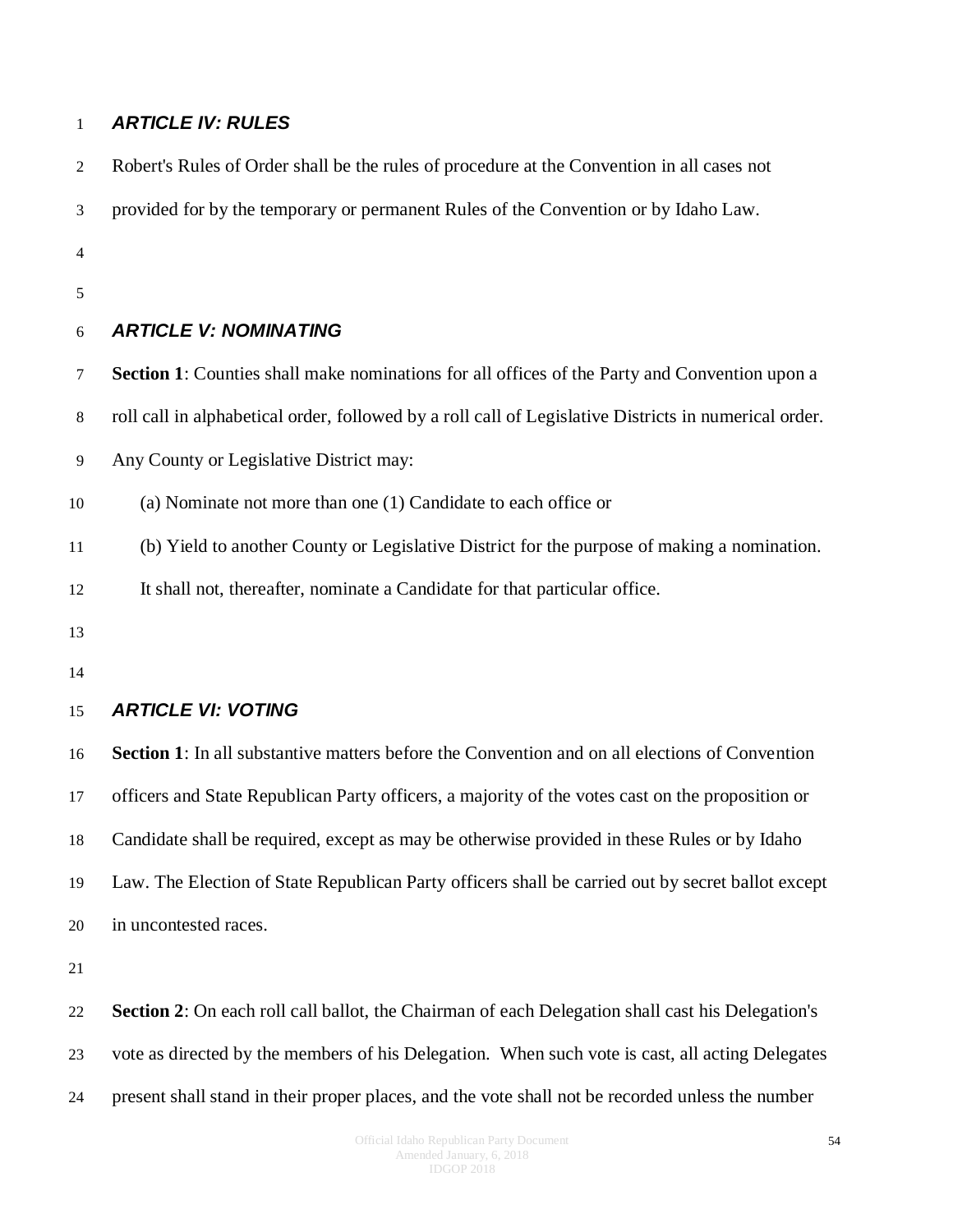| $\mathbf{1}$     | standing is the same as the number of votes cast by the Chairman. Any member of the                    |
|------------------|--------------------------------------------------------------------------------------------------------|
| $\boldsymbol{2}$ | Delegation voting, whether Delegate or Alternate, may immediately demand a poll of the                 |
| 3                | Delegation, in which event each Delegate or said Delegate shall be called upon to cast his vote.       |
| $\overline{4}$   |                                                                                                        |
| $\mathfrak s$    | <b>Section 3:</b> There shall be no voting proxies.                                                    |
| $\boldsymbol{6}$ |                                                                                                        |
| $\tau$           | Section 4: After the completion of a roll call on any ballot, the Chairman shall direct a roll call of |
| $8\,$            | any Delegation, which may have passed and shall then allow a reasonable time to permit any             |
| 9                | Delegation to change its vote before announcing the result. A Delegation may change its vote           |
| 10               | only one time per roll call.                                                                           |
| 11               |                                                                                                        |
| 12               | Section 5: In the balloting, a Candidate must receive a majority of the votes cast before he shall     |
| 13               | be deemed elected. If no Candidate received a majority on the first ballot, the Candidate              |
| 14               | receiving the least number of votes on said ballot shall be dropped from the subsequent ballot;        |
| 15               | this procedure and the balloting shall continue until a Candidate shall have a majority of the         |
| 16               | votes cast for such office at which time balloting for such office shall cease.                        |
| 17               |                                                                                                        |
| 18               | Section 6: When registering, a person serving as Alternate Delegate for both a County and              |
| 19               | Legislative District must advise the Credentials Committee of his status. On each roll call ballot     |
| 20               | the Alternate may vote only as a Delegate for the County or Legislative District, but not for both.    |
| 21               | All delegates and alternate delegates must be registered Republicans.                                  |
| 22               |                                                                                                        |
| 23               |                                                                                                        |
| 24               |                                                                                                        |
|                  |                                                                                                        |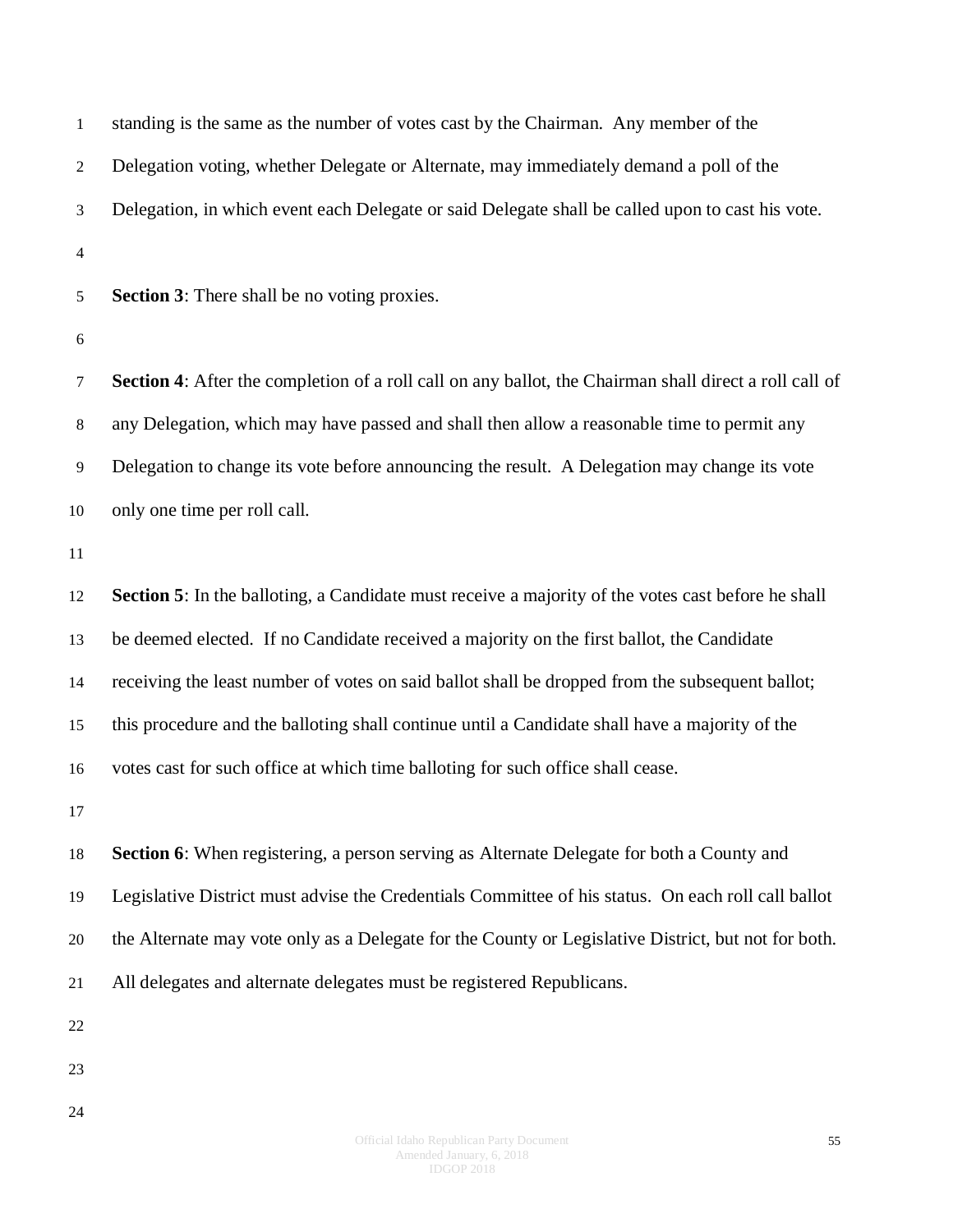#### <span id="page-55-0"></span>*ARTICLE VII: MISCELLANEOUS*

| 2              | Section 1: All Delegates and Alternates must wear official Convention Delegate badges during        |
|----------------|-----------------------------------------------------------------------------------------------------|
| 3              | Convention sessions.                                                                                |
| $\overline{4}$ |                                                                                                     |
| 5              | <b>Section 2:</b> Any Delegate wishing to speak upon the Convention floor shall rise, address the   |
| 6              | Chair, and, if recognized, state his name, County or Legislative District.                          |
| $\tau$         |                                                                                                     |
| 8              | <b>Section 3</b> : Each Delegate shall be limited to five (5) minutes of debate upon any motion and |
| 9              | three (3) minutes of rebuttal debate. No Delegate shall speak more than twice upon any motion.      |
| 10             | The proponent of a motion shall open and close the debate.                                          |
| 11             |                                                                                                     |
| 12             | Section 4: Only official Delegates, Alternates, and Attaches shall be permitted upon the portion    |
| 13             | of the Convention floor designated for official Delegates, provided any lawful Candidate may        |
| 14             | designate not more than two (2) persons to act as floor managers on the floor of the Convention     |
| 15             | if such persons are reported to and approved by the Convention Chairman. Further, provided          |
| 16             | that College Youth Representatives, with two Alternates, selected by the State College              |
| 17             | Republican League, shall be seated on the Convention floor with all privileges of Delegates, but    |
| 18             | without the right to vote or nominate, or originate motions.                                        |
| 19             |                                                                                                     |
| 20             | <b>Section 5:</b> The Chairman of the State Executive Committee shall determine the seating of the  |
| 21             | Delegates to the Convention. Insofar as possible, County Delegations shall be seated in             |
| 22             | alphabetical order, with Counties and Legislative Districts within the First Congressional District |
| 23             | seated to the side of the Convention hall to the right of the Chairman's podium, and the Counties   |
| 24             | and Legislative Districts within the Second Congressional District seated to the side of the        |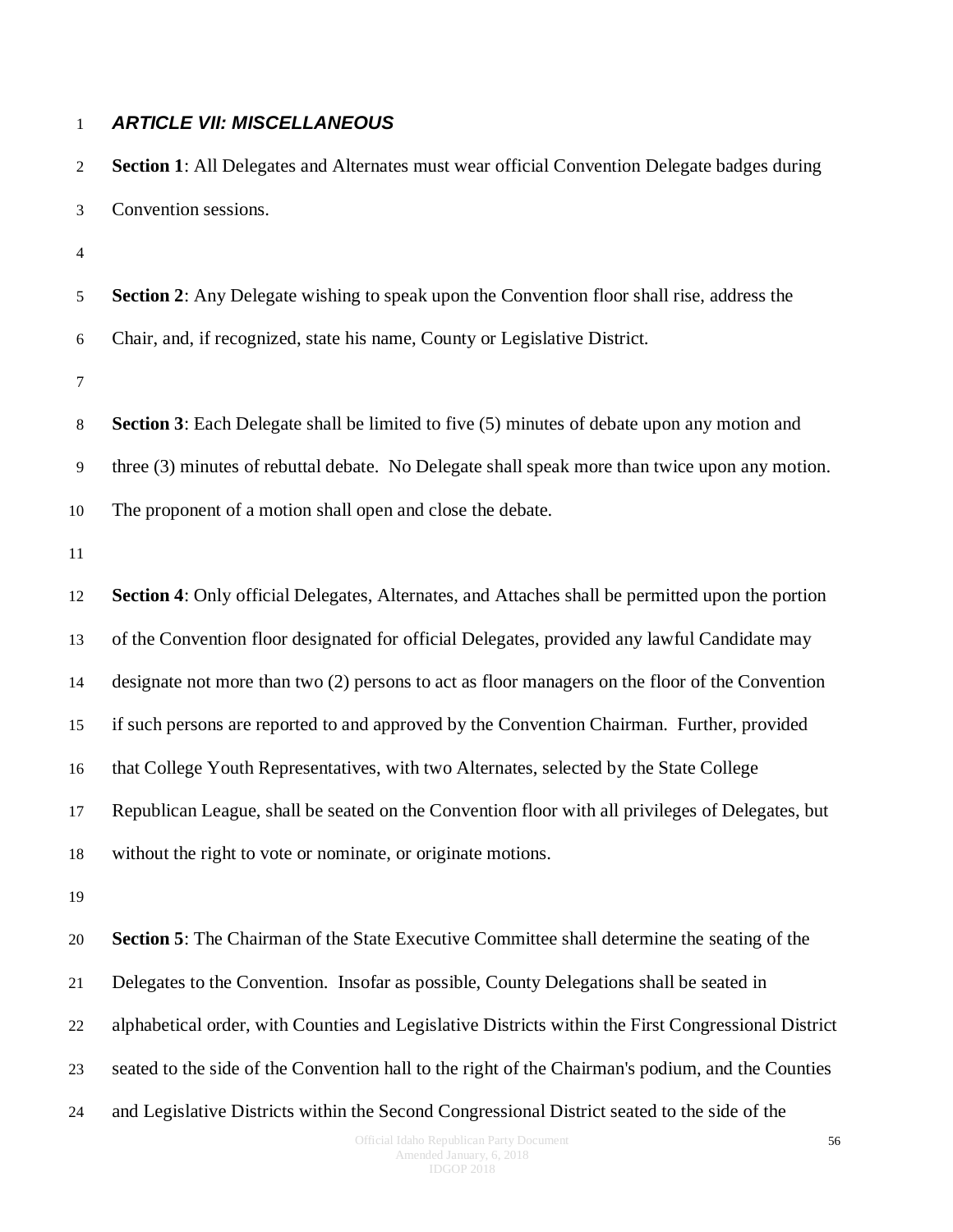- Convention hall to the left of the Chairman's podium.
- 

<span id="page-56-0"></span>

| 3              | <b>Section 6:</b> If a committee report is reduced to writing with one copy thereof delivered to the        |
|----------------|-------------------------------------------------------------------------------------------------------------|
| $\overline{4}$ | Chairman of each Delegation prior to its scheduled presentation, the reading of the report in its           |
| 5              | entirety may be dispensed with by reading of the subtitles thereof, provided, however, that any             |
| 6              | Delegate may demand that the whole or any subdivision of such report be read by the                         |
| $\tau$         | Committee. Minority reports must have the approval of at least one-fourth $(1/4)$ members of the            |
| $\,8\,$        | committee to be considered by the Convention, unless otherwise herein provided.                             |
| $\overline{9}$ |                                                                                                             |
| 10             | <b>Section 7:</b> Committee reports to the Convention shall be read at length, unless two-thirds $(2/3)$ of |
| 11             | those members present and voting shall consent that the reading be dispensed with and the                   |
| 12             | transcript records show that the report has been read at length.                                            |
| 13             |                                                                                                             |
| 14             | <b>Section 8:</b> Any Delegate may demand a roll call vote if supported by a majority of the delegates.     |
| 15             |                                                                                                             |
| 16             | Section 9: Rules for the State Convention, as set forth in the Idaho Code (Section 34-707), Rules           |
| 17             | of the Convention, and Rules of the State Central Committee shall be printed and made available             |
| 18             | by the State Central Committee in one cover.                                                                |
| 19             |                                                                                                             |
| 20             |                                                                                                             |
| 21             | <b>ARTICLE VIII: PREPARATIONS FOR STATE CONVENTION</b>                                                      |
| 22             | Section 1: State conventions shall be held no sooner than 30 days after the Primary Election,               |
| 23             | except if necessary to follow RNC rules during a presidential year.                                         |
| 24             |                                                                                                             |